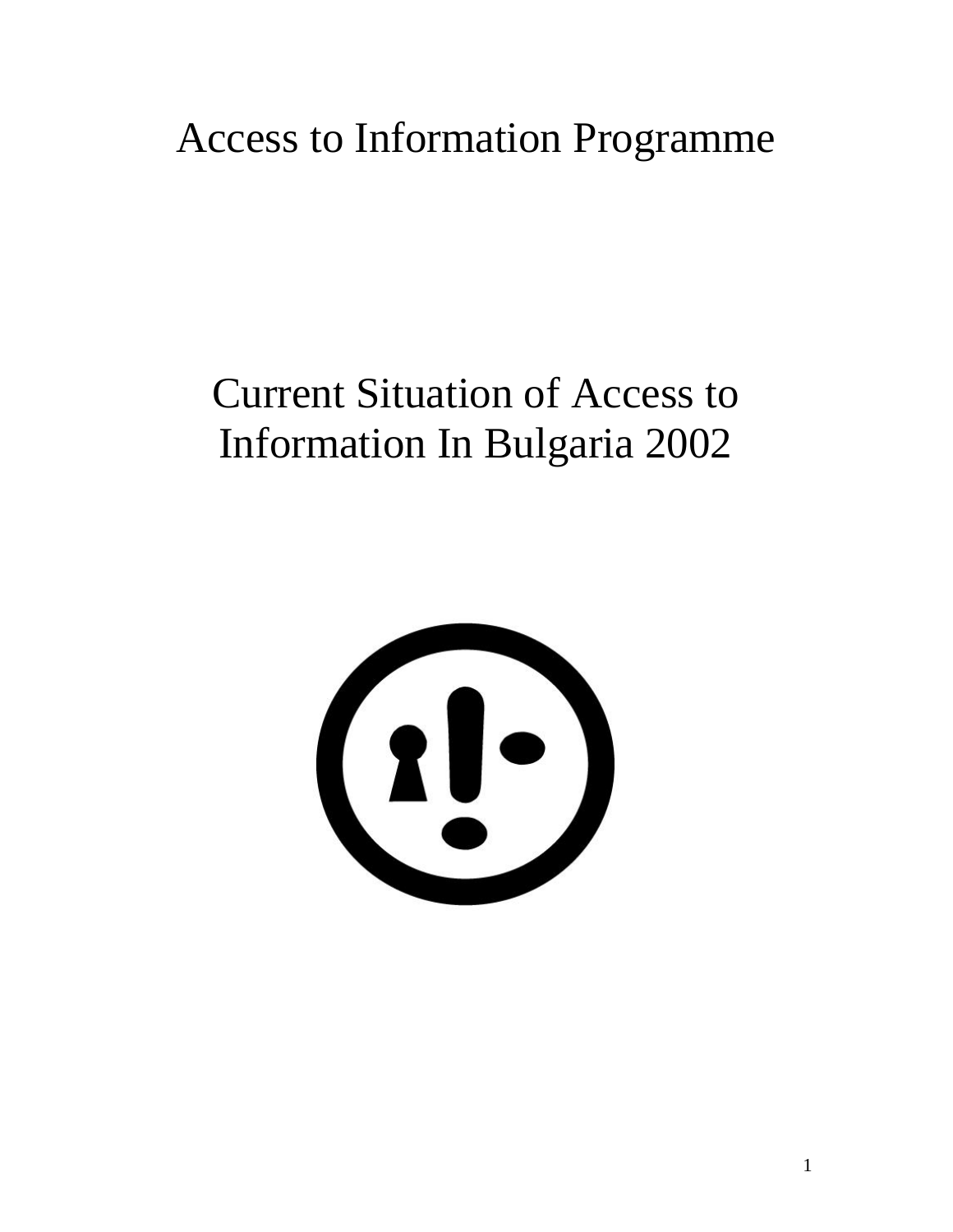# **CONTENTS**

| Changes in the legislation, related to the right of access to information |  |
|---------------------------------------------------------------------------|--|
|                                                                           |  |
|                                                                           |  |
| Legislative changes concerning the right of access to information and     |  |
|                                                                           |  |
| Legislative changes concerning the restrictions of the right of access to |  |
|                                                                           |  |
|                                                                           |  |
| Regulation on Keeping the Register of Administrative Structures and       |  |
|                                                                           |  |
| Changes in right to information legislation, concerning different         |  |
|                                                                           |  |
|                                                                           |  |
| Changes in legislation regulating access to information about the         |  |
|                                                                           |  |
| Official Secret according to the Tax Procedural Code 21                   |  |
| Changes in the legislation, regulation access to archival information.21  |  |
| Access to Information, Contained in Documents of the Former State         |  |
| Security Services and the Former Intelligent Services of the General      |  |
|                                                                           |  |
|                                                                           |  |
|                                                                           |  |
| Administrative readiness and capacity for APIA fulfillment 28             |  |
| Determination of a unit/official dealing with the applications 28         |  |
|                                                                           |  |
| Applications acceptance and registration unit/desk 33                     |  |
|                                                                           |  |
| Public information examination and reading room35                         |  |
| Number of applications, decisions and denial 35                           |  |
|                                                                           |  |
|                                                                           |  |
|                                                                           |  |
|                                                                           |  |
|                                                                           |  |
|                                                                           |  |
|                                                                           |  |
|                                                                           |  |
|                                                                           |  |
| Request for re-examination of information requests43                      |  |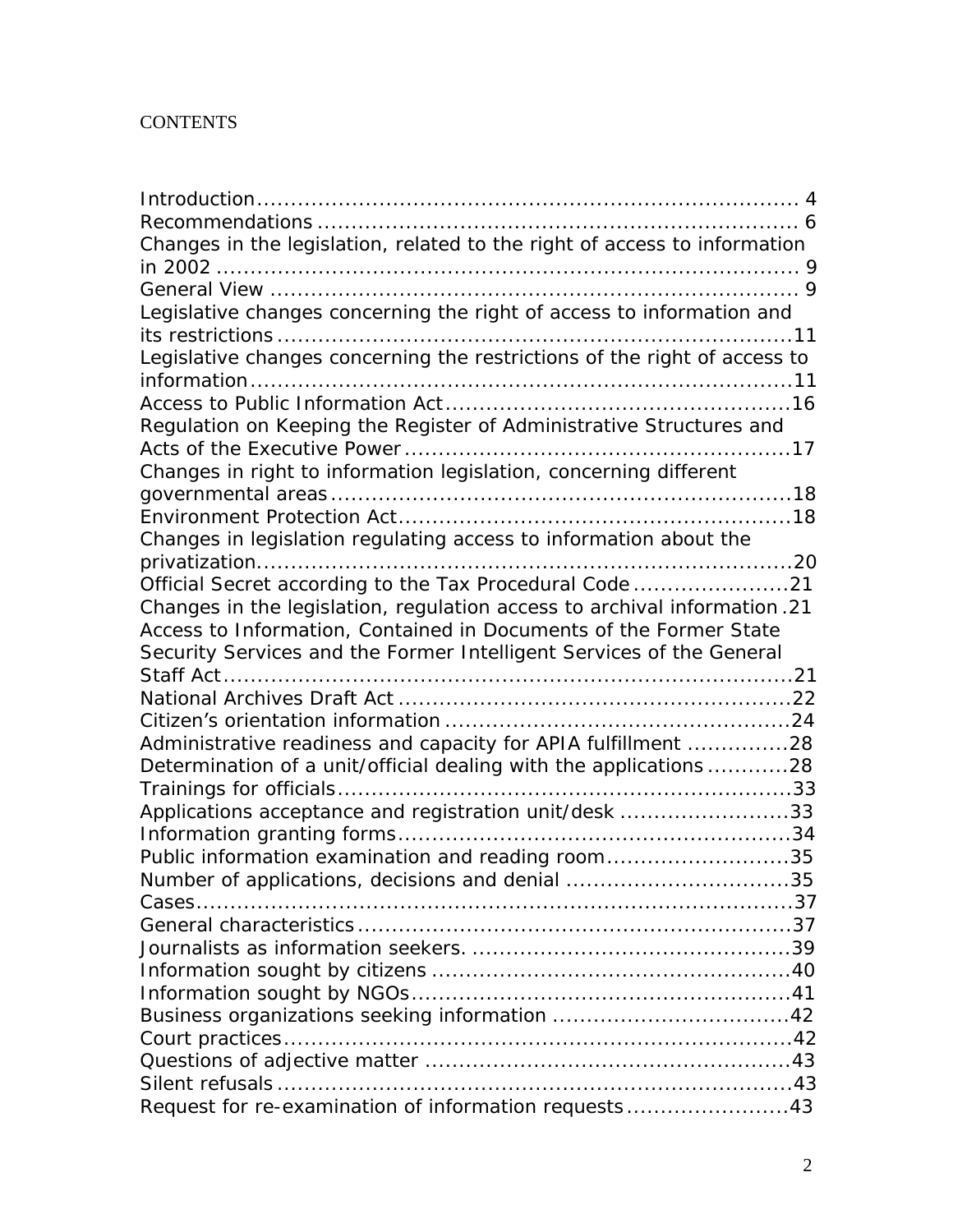| Questions on the definition of the right to access public information |  |
|-----------------------------------------------------------------------|--|
|                                                                       |  |
| Who is obliged to grant access to information under APIA? 45          |  |
|                                                                       |  |
|                                                                       |  |
|                                                                       |  |
|                                                                       |  |
|                                                                       |  |
| Attachment: Statistics from the electronic database Access to         |  |
|                                                                       |  |
|                                                                       |  |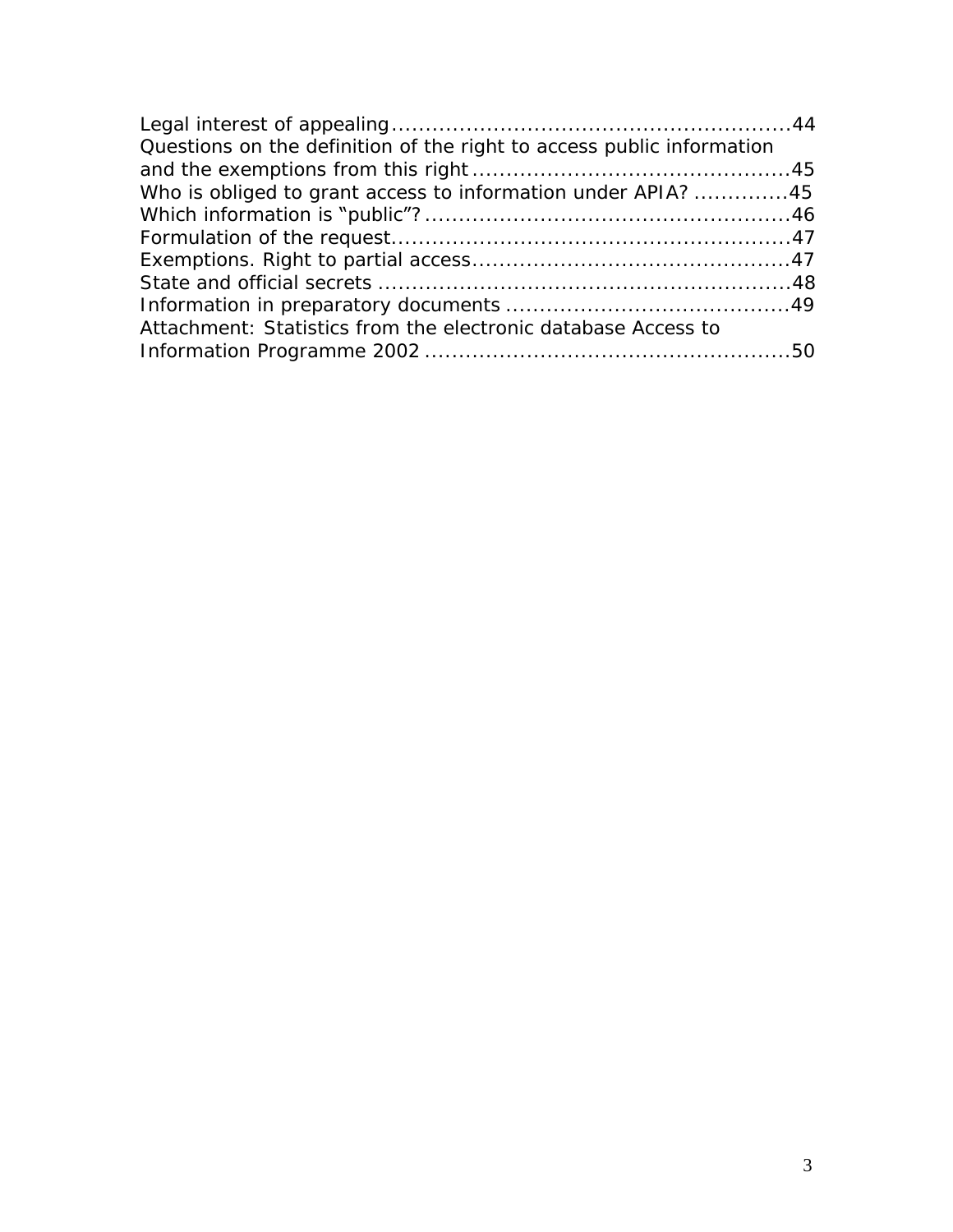# **Introduction**

1

The team of Access to Information Programme (AIP) presents to the readers the report "Current Situation of Access to Information in Bulgaria 2002". The conclusions in the report are results from monitoring and advocacy for more modern legislation on freedom of information and above all, for its implementation and practicing. The purposive advocacy of AIP could not be successful without broad practicing of the rights under APIA on behalf of journalists, NGOs and citizens.

The Access to Information Programme works in several strategic directions, in order to aid the process of implementation of the Access to Public Information Act.

In 2002, in cooperation with Article 19 (Global Campaign for Free Expression), later with the American Bar Association - Legal Initiative for Central and Eastern Europe (ABA CEELI) AIP organized and conducted one-day training courses for officers from the national, territorial and local bodies of the executive power.

Simultaneous to this, AIP actively continued to assist the demand for public information through dissemination of handbooks on APIA and elucidation of the right to information in the media, as well as on meetings throughout the country.

A major part of the work of AIP was legal assistance and legal representation in court of citizens, NGOs, journalists in cases of denied access to information by institutions, obliged to provide it.

Even though the discussions on the legal acts, concerning the limitations of the freedom of information, in which AIP has actively participated, have not always led to the results desired by us, they at least helped to make the broader public acquainted with the standards in the field of freedom of information.

In 2002 AIP again conducted a special research on the readiness of the institutions to meet their obligations under APIA. The results of that survey have been published in a special report "The Year of the Rational Ignorance"<sup>1</sup>.

The efforts of AIP and its network of coordinators throughout the country are part of the global movement of the advocacy on freedom of information, which in 2002 continued to expand and organize internally.

Part of this process was the initiation of the Freedom of Information Advocacy Network on September 28, 2002 in Sofia. The global community of advocates consolidates and expands. The sharing of experience, information, joint purposive efforts on endorsement of internationally recognized standards for transparency and accessibility of the

<sup>&</sup>lt;sup>1</sup> "The Year of the Rational Ignorance" (results from a sociological survey), AIP, Sofia, 2002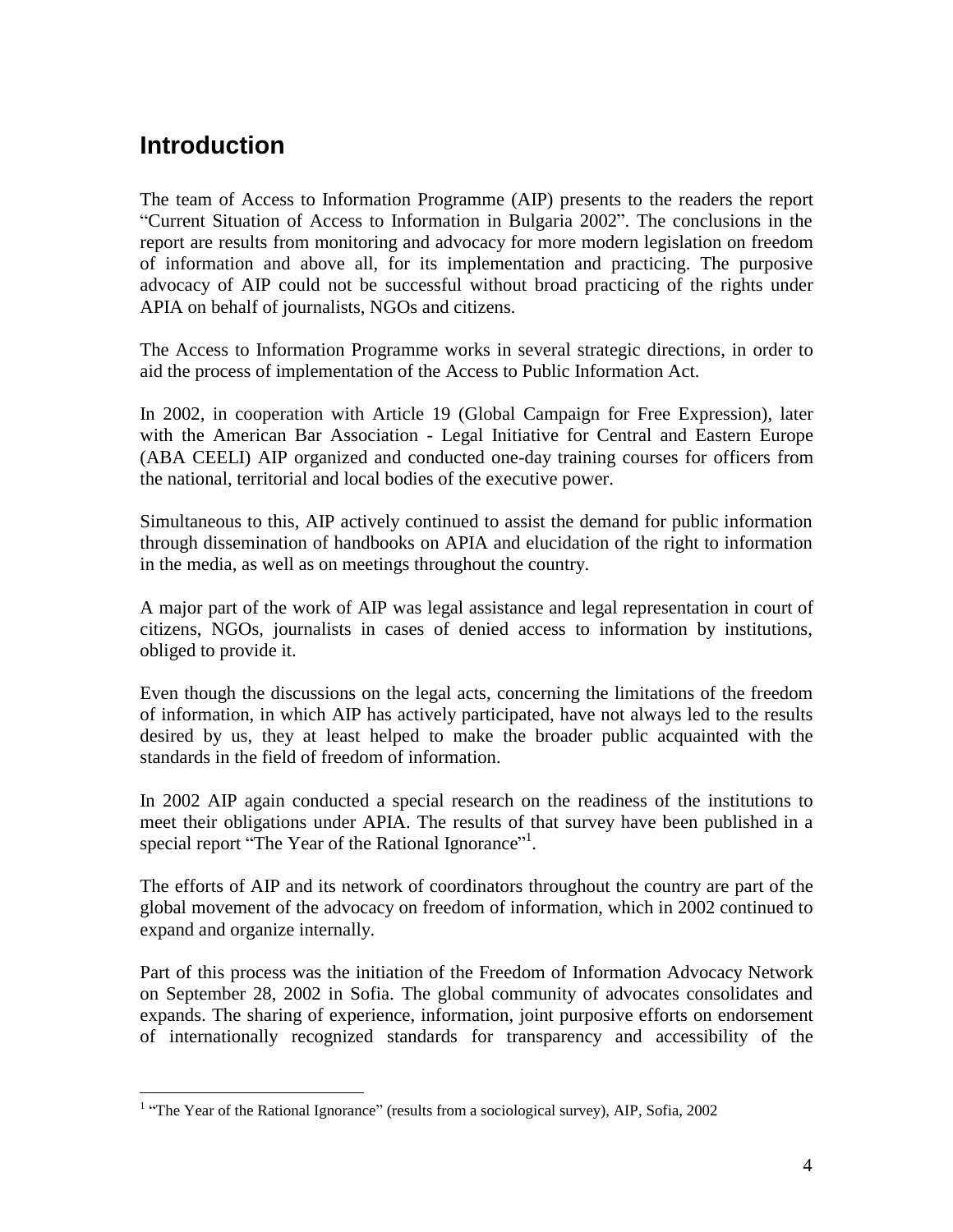information transform the access to information in a global value and at the same time support the efforts of the organizations from the network on national level.<sup>2</sup>

On February 21, 2002, Recommendation (2002)2 of the Committee of Ministers of the Council of Europe on access to official documents was adopted. In 2002, followed a research on the legislation on access to information and its implementation in the member-states of the Council of Europe. The result from this survey and the coordination of the efforts for adoption and implementation of such legislation were discussed in a seminar, organized by the Council of Europe in November 2002. AIP was invited to participate in this seminar along with other non-government organizations.

The purpose of this report is to present systematically the changes in access to information legislation, as well as the practices of implementation of Access to Public Information Act.

A new moment in the report for 2002 is the attempt for systematization of the court practice on APIA. Even though the legal system in Bulgaria is not a based on common law, we hope that the court practice currently being created will lead to better implementation of the Act. Citizens, who decide to exercise their right to access to information, held by public institutions, don't have any other mechanism of protection in case of denial, except appeals in court. On these court decisions largely depends people's confidence that they can exercise their basic rights in a democratic way. Furthermore, these decisions serve in strengthening the path chosen by Bulgaria of creation of transparent, accountable and serving the citizens administration. Taking into account the importance of the created court practice on APIA, and the need of its rationalization and development, AIP published the book "Access to Information Litigation in Bulgaria"<sup>3</sup>, in which we have presented eleven cases conducted in the period from the adoption of the Act (in July 2000) to the summer of 2002.

In the preparation of the current report took part Gergana Jouleva PhD, Darina Palova, Fany Davidova, Alexander Kashumov, Kiril Terziiski, and Nikolay Marekov.

The overall systematization and editing is made by Gergana Jouleva PhD and Alexander Kashumov.

Following the practical approach in the field of access to information we again offer recommendations to the decision-makers on specific policies in this area, as we confirm our strategic goal to further assist the right of access to information in Bulgaria.

Gergana Jouleva PhD.

<sup>&</sup>lt;sup>2</sup> See http: //<u>[www.freedominfo.org](http://www.freedominfo.org)</u><br><sup>3</sup> "Access to Information Litigation in Bulgaria" selected cases, AIP, Sofia, 2002. The complete text could be found on [http://www.aip-bg.org/books\\_bg.htm](http://www.aip-bg.org/books_bg.htm)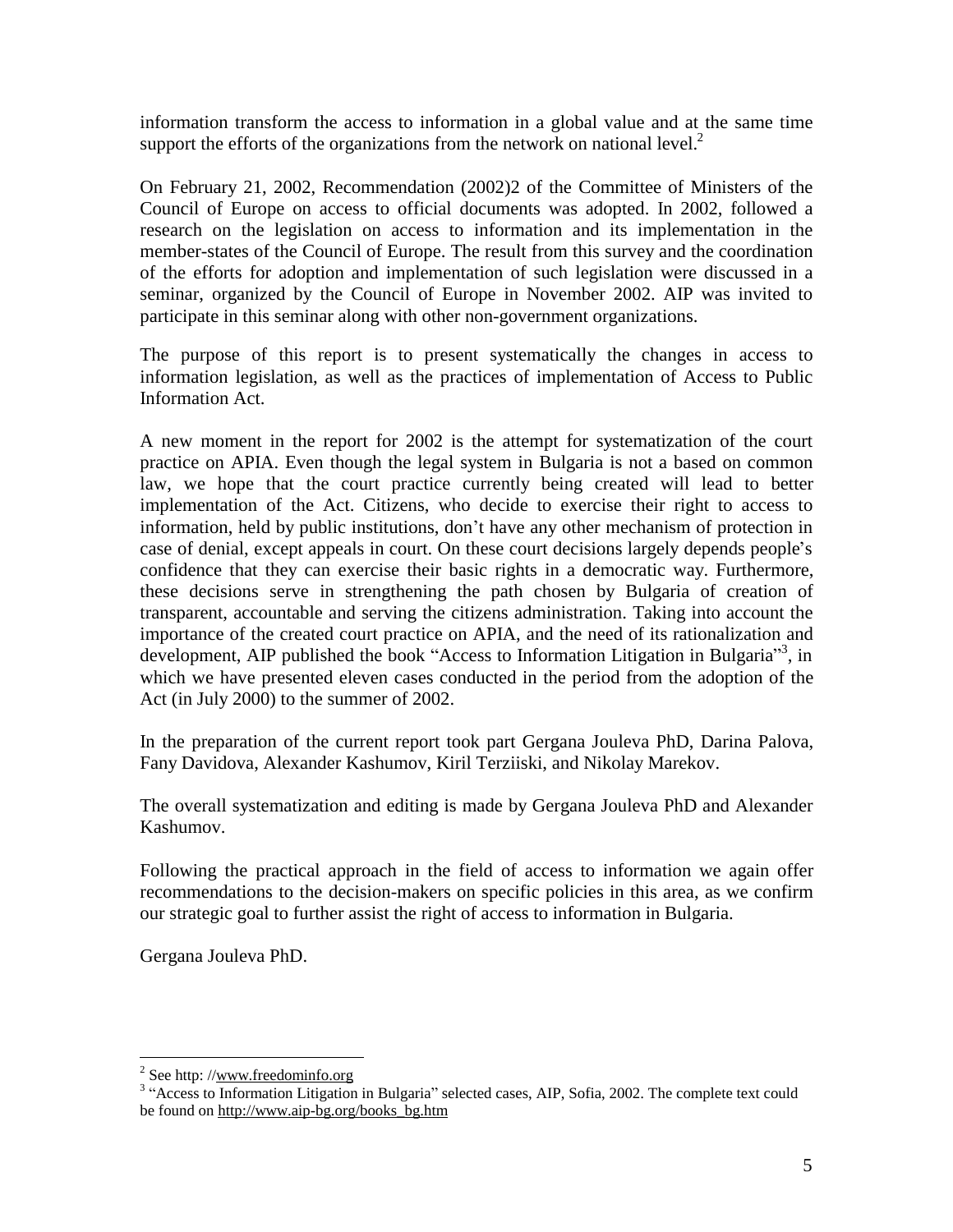# **Recommendations**

It's obvious that the rights and the obligations incorporated in the Access to Public Information Act are the basis of the relations between administration and citizens in a democratic society. These rights and obligations are essential both for the public participation in the process of decision-making, as well as for the establishment of transparent and working for the benefit of the citizens administration.

### **І. Necessity of legislative changes**

- The following amendments are necessary to be adopted in the Access to Public Information Act:
	- Ø Bringing the Act in compliance with the principles, incorporated in art. 10 of the European Convention for Human Rights (ECHR) and Recommendation (2002)2 of the Committee of Ministers to the member-states, on access to official documents from Feb. 21, 2002. The necessary amendments are related to clarification of the principles concerning the restrictions of the right of access to information:
		- o The right of everyone to have access to information is the principle, while the restrictions are exception to this principle. That's why they have to be, 1) set down precisely in law, 2) be proportional to the goal of protecting constitutional rights, and 3) be necessary in a democratic society ("harm test" and the "balance of interests" test);
		- o Introduction of tests including "harm test" and "balance of interests" as a necessary part of any restriction of the right to information, meaning that access to public information could be denied only if its revealing would or could harm the law protected interests, unless there is a prevailing public interest demanding disclosure of this information.
	- Ø Well-defined outlines (in law) of the governmental body that would be responsible for controlling the implementation of the Act.
	- Ø Clear regulation for a special unit or officer, in charge of receiving and deciding on requests.
	- Ø More precise regulation, combined with increase in sanctions for non-fulfillment of obligations under APIA, as well as introduction of a right for compensation to the persons affected by this non-fulfillment in legal proceedings in front of the Administrative Court.
- In the Protection of Classified Information Act and the Regulation for its implementation, the following amendments should be adopted.
	- Ø Overall appliance of the "harm test" throughout the whole act (abolishment of art. 30, paragraph 3)
	- Ø Introduction of "balance of interests" test, which would create opportunity for declassification and disclosure of documents in cases of prevailing public interest.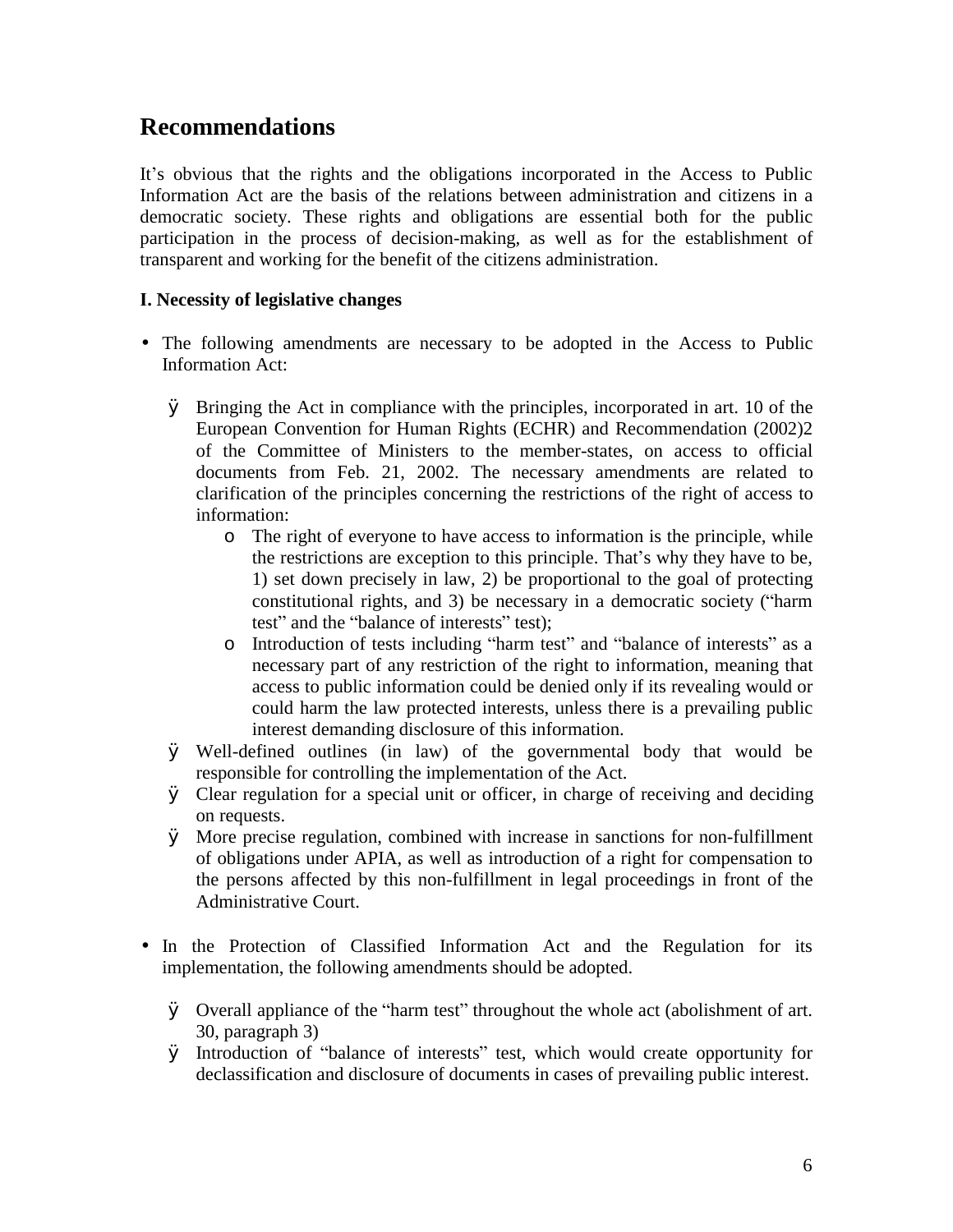- Ø Overall appliance of the principle that any information, which does not fall into the definition given in art. 25, and whose revealing is not likely to cause harms, is available for the public (abolishment of art. 25, paragraph 2 from the Regulation for Implementation of Protection of Classified Information Act in its present edition)
- Ø Introduction of clearly defined competence for classification (amendments to art. 31, paragraph 1)
- Ø Bringing the annex-register of art. 25 in compliance with the present realities (abolishment of the economic categories, editing the categories concerning the so called "Strategic Governmental Procurements");
- Ø Re-formulation of the definition for national security
- In the Personal Data Protection Act the following amendments should be adopted:
	- Ø Bringing the definition of personal data in compliance with the international standards for protection of personal data and guarantee of access to official documents (abolishment of art. 2, paragraph 2)
	- Ø Bringing the procedures concerning access of persons to their own data and access of third parties to personal data, in full compliance with the procedure of APIA
- In the Regulation on Keeping the Register of the Administrative Structures and the Acts of Bodies of Executive Power the following amendments are necessary to be adopted: restoration of the broad range of legal definition of "acts", as it is stated in art. 2 (abolishment of the present edition of the regulation and restoration of the previous edition)
- In the Environment Protection Act the following amendments should be adopted:
	- Ø Broadening of the range of information, which should be actively reported to the population (in cases of danger for a major pollution or damage to the environment; explicit formulation of obligations in cases of industrial accidents and fires)
	- Ø Broadening of the range of obliged subjects through the inclusion of the legal and physical entities, whose activities affect the environment;
	- Ø Introduction of bound competence for the administration in cases of denial of information, aiming at providing for complete and effective judicial control (abolishment of the phrasing "can" in art. 20, paragraph 1)
	- Ø Clear and unambiguous introduction of the "harm test", as well as precision of the regulation of art. 20, paragraph 4, so that a clear and unambiguous introduction of the "balance of interests" test could be included. The new edition of the regulation should contain a clear explicit statement, that once the balance of interests test has shown that benefits from the disclosure of certain information exceed the harms, information must be disclosed to the public.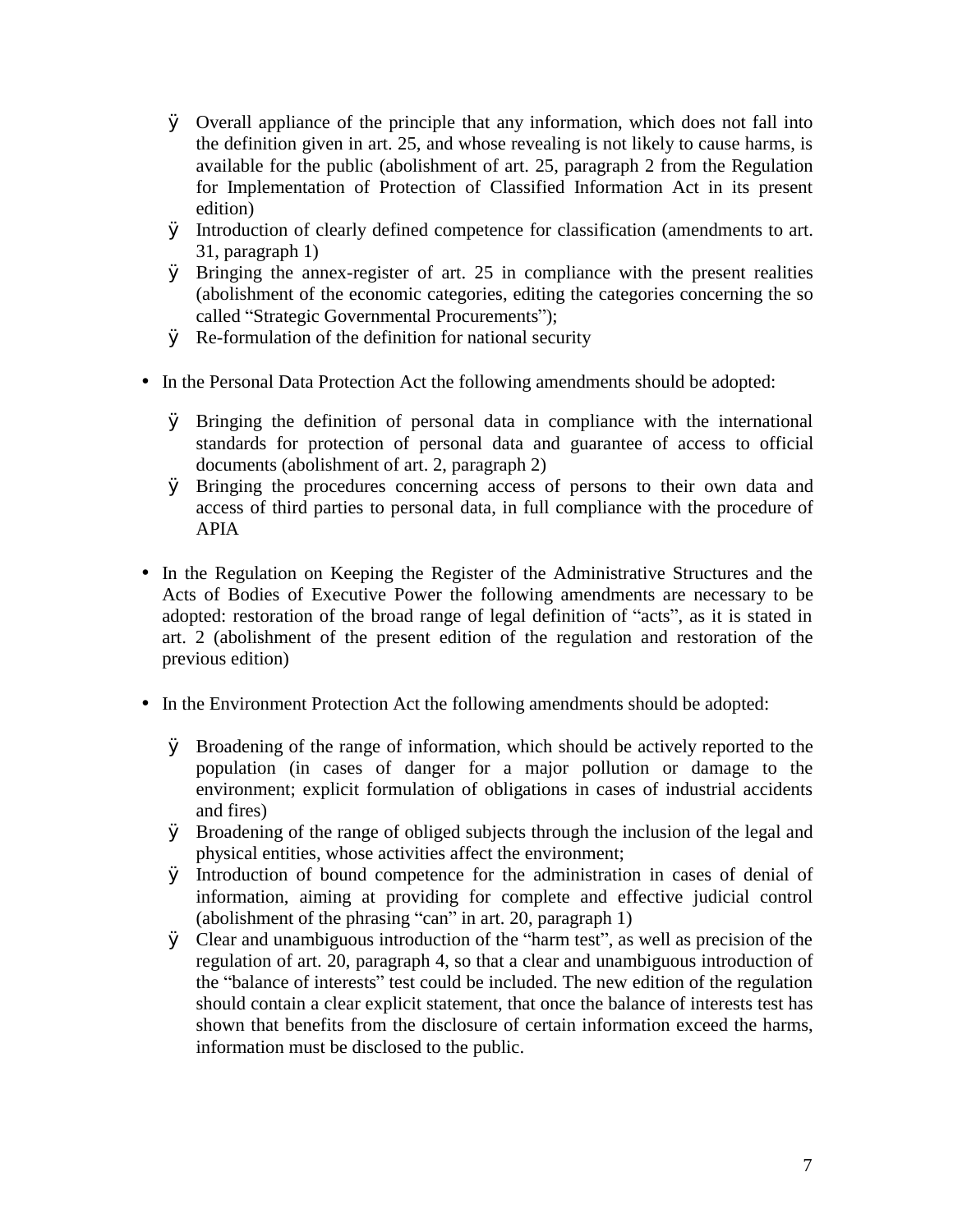- In the legislation concerning the access to information kept in archives, the following amendments should be adopted:
	- Ø The right of access to archival information should be proclaimed and guaranteed in the National Archive Fund and the Archives Act, as part of the constitutionally guaranteed right to information access, and should be subject to the standards and guarantees for freedom of information.
	- Ø The right of access to documents of the former national security services (State Security and the Intelligence Service of the General Staff) should be proclaimed and guaranteed by the Act. It should be considered part of the right of access to information, and accompanied by implementation of effective procedures for exertion of the individual right of access to this information, and for its active publishing.
- In laws, containing some restrictions to the right of access to information, the following amendments should be adopted: synchronization with the legal regulations included in APIA and PDPA (in the latter act - as long as they create standards for approach to the restrictions), by clear formulation of the protected interest and the categories of information, subject to restricted access.

### *ІІ. Necessity to increase the administrative capacity and create the administrative infrastructure for APIA implementation*

• Improvement of the control over the informational massifs throughout the institutions. This requires the following:

- Ø Examination of the existing secret documents from the point of view and on the basis of Protection of Classified Information Act (PCIA) and Personal Data Protection Act (PDPA), in observance of the harm test, in connection with the predominant public interest, and observing the time limits for the restrictions, provided for in PCIA;
- Ø Clear responsibilities of the officers or the unit, conducting this activity
- Ø Internal regulations for work with documents, in compliance with the basic principle of accessibility to public information
- Special efforts should be made for strict compliance with the legal regulations of APIA, concerning the accountability of the work on APIA, including analysis of the problems in the annual report of the Minister of State Administration
- The practice of introduction of additional, not stipulated in APIA, requirements to the applications, should be abolished.
- Separate register should be maintained for APIA requests
- Special place is necessary to be provided for review of the conceded information (reading-rooms);
- It's necessary to appoint administrative unit (officer), which/who should respond to applications on APIA.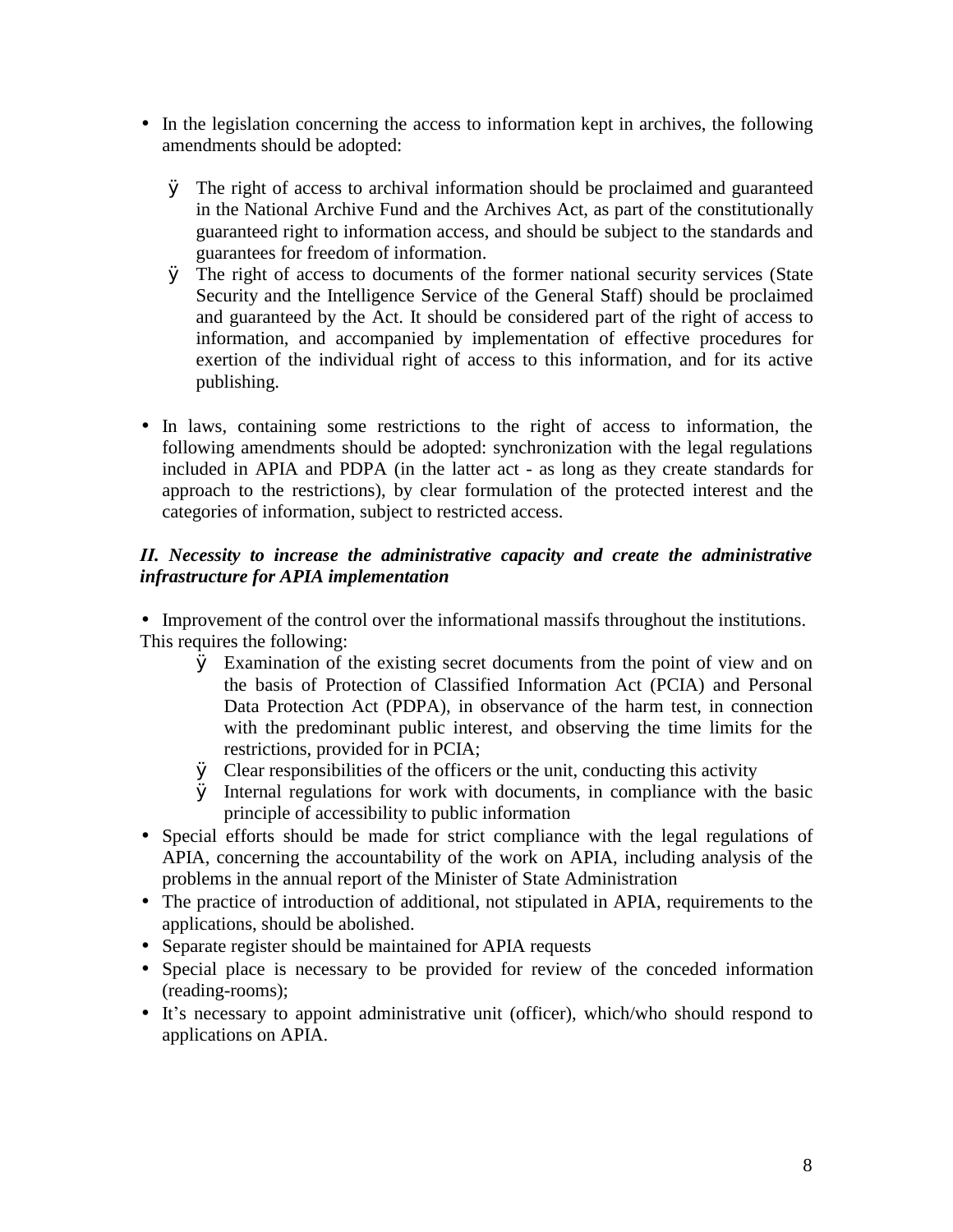### **ІІІ. Necessity of education on communication skills and on APIA, PDPA, PCIA**

Besides the proposed legislative changes, the practice of implementation of the Access to Public Information Act and the acts related to it shows, that special efforts are necessary for the creation of culture of transparency and accountability throughout the administration.

Besides the legislative approach, there is one more approach for establishing a wellworking administration under APIA - the practical one. There is a need for regular training both on communication skills for offering better services to the people, and on certain law provisions, regulating the freedom of information in Bulgaria.

# **Changes in the legislation, related to the right of access to information in 2002**

### **General View**

In 2002, the legislation related to the right of access to information and its restrictions was subject to serious changes. The Protection of Classified Information Act (PCIA) and the Personal Data Protection Act (PDPA) were adopted, which regulate the especially important grounds for restrictions of the right of access to information – state and official secret and the protection of personal data. The adoption of PCIA was accompanied by intensive public debate, in which Access to Information Programme actively participated.

At the same time, the proposed at the end of 2001 amendments to the Access to Public Information Act (APIA) were not introduced to Parliament for plenary hearings, but instead the Regulation of Terms and Procedures for Keeping the Register of the Administrative Structures and the Acts of Bodies of Executive Power was altered, which deals with the obligation of the executive power to publish its acts. The range of the acts, which the administrative structures are obliged to publish in Internet, was severely constrained.

Legal acts were adopted, regulating the right of access to information and the procedure of its exertion in several particular areas like environment, privatization, and taxes. In these acts was allowed a setback from the standards of the right of access to information.

Changes occurred, as well, in the field of access to information, in possession of the national archives. With the adoption of the Protection of Classified Information Act, the Access to Documents of the Former State Security Service and the Former Intelligence Service of the General Staff Act (ADFSSSFISGSA) was repealed. After its abolishment, the regime of access to this documentation remained unclear. In December, 2002 the Council of Ministers introduced to Parliament a bill on National Archive Fund and Archival Documents, in which the European standards were not incorporated.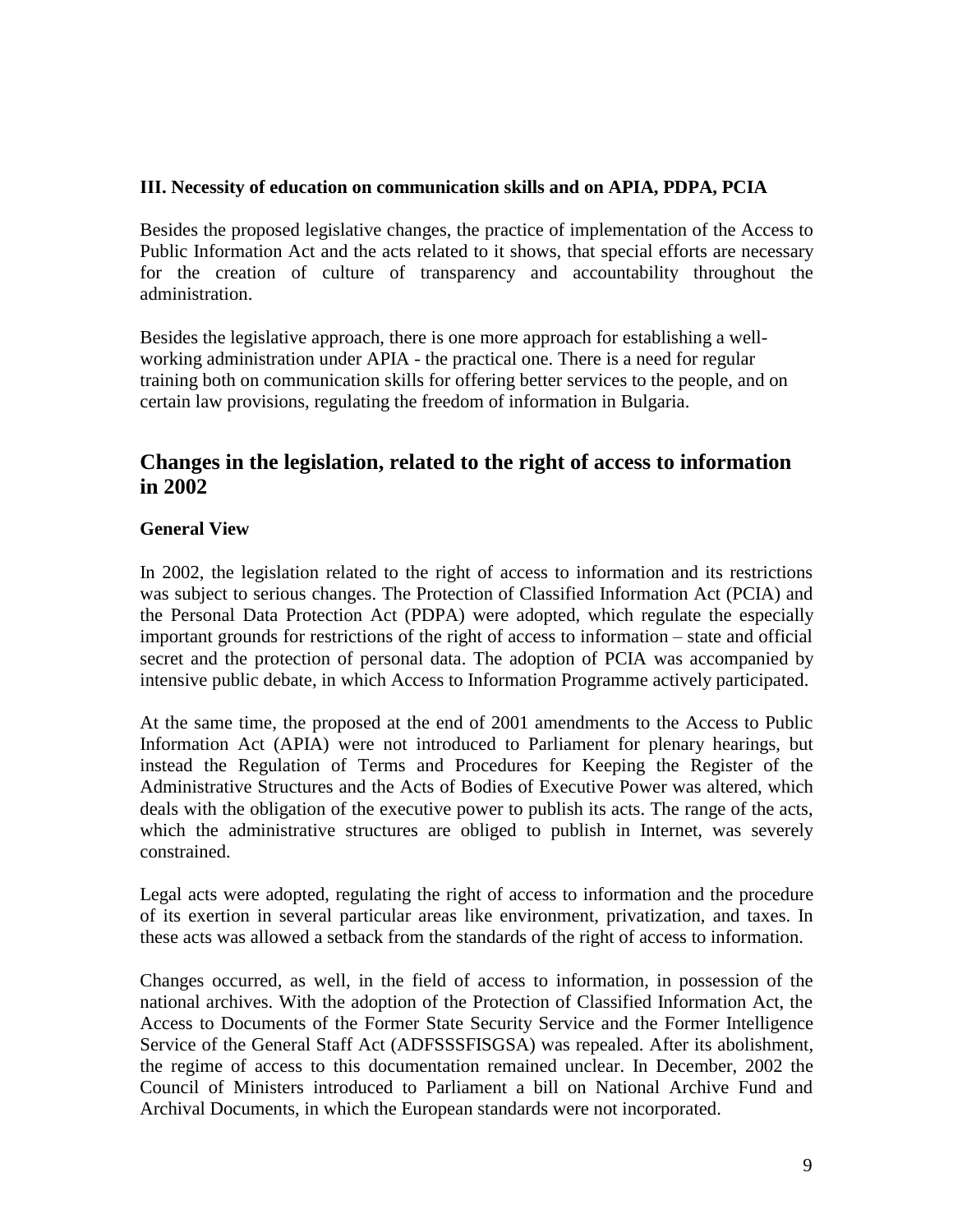At the same time, there is lack of willingness and initiative for the necessary changes in the legislation. The amendments to APIA are impeding, imperative changes for the legal regime concerning the business secret, and the access to statistical information are not introduced

The introduction of changes in one part of the legislation and the lack of such changes in other, is evidence of two things:

- lack of understanding of the necessity to bring into conformity all legal provisions concerning the access to information and its restrictions,
- and lack of will for strict appliance of international standards in this area.

The lack of synchronization of various legal provisions is evident on the levels of the following interrelations:

- *general act specific act*, both when it comes to the content of the right of access to information<sup>4</sup>, as well as when it comes to the procedure<sup>5</sup> of its exertion
- *statutory act secondary regulation*<sup>6</sup>

The conformity with the international standards demands in first place abiding by art. 10 of the European Convention on Human Rights and the Fundamental Freedoms<sup>7</sup>, art. 19 of the International Pact on Citizenship and Political Rights, and art.13 and 17 of the Convention on the Rights of the Child. The incorporated in art. 10 standard is further developed in Recommendation (81)19 for reaching highest level of access to information, as well as in Recommendation (2002)2 adopted last year by the Committee of Ministers of the Council of Europe, which is directed toward the member-states and concerns the access to official documents<sup>8</sup>. Legislative changes are necessary for conformity to these standards. The incorporation of the stipulated in Recommendation(2002)2 triple test, which every restriction should pass, is imperative for the Access to Public Information Act. This was not included in the introduced to Parliament Amending Act to APIA, even though the proposed amendments would still have a positive impact. In PCIA the triple

<sup>&</sup>lt;sup>4</sup> Example of this is the correlation between the substantial law provisions of art. 37 of Access to Public Information Act and art. 20 of Environment Protection Act. The way of formulation and the number of the restrictions of the right of access to information is different in the texts of the two acts. The information, defined as generally accessible in EPA is of higher public interest, while at the same time there is a greater number and a greater scope of restrictions of the right of access, than in APIA.

<sup>&</sup>lt;sup>5</sup> This is the case in the correlation between art. 30 of APIA and art.32 paragraph 2 of PDPA, which fix a different period of extension of term for answers in cases of applications for access to information. The lack of synchronization is obstacle in front of realization of the right of access to information, because it could not be expected from the citizens to predict on their own, when would be applied one act and when – the other, so that they won't miss the term for appealing a possible denial of information.

<sup>6</sup> Thus for example art. 25, paragraph 2 of Protection of Classified Information Regulation (secondary regulation) allows termless restrictions of the public right of access to information to the entire register of classified information. This provision is in contradiction with PCIA, in which it is not exclusively stated that the Regulation could impose additional restrictions to the access to information.

<sup>&</sup>lt;sup>7</sup> From now on we will refer to it as ECHR

<sup>&</sup>lt;sup>8</sup> From now on these Recommendations would be referred to as Recommendation (81)19 and Recommendation (2002)2. They are available in English language on the web site: [http://www.aip](http://www.aip-)bg.org/eurolaw.htm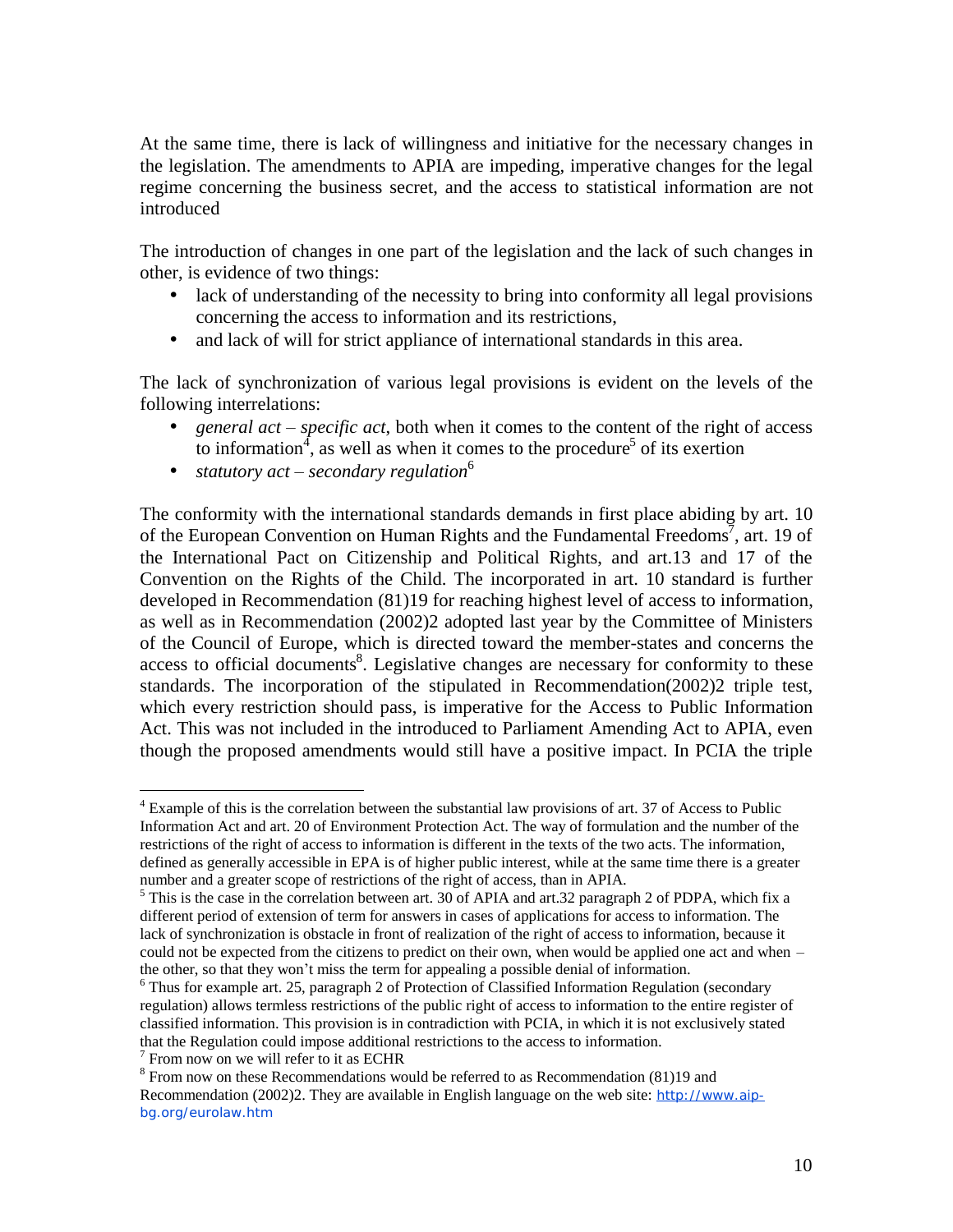test was partially included, more precisely the so-called harm criterion. However this criterion is not taken into account in all regulations, for example, the act foresees classification of all documents, when few or even one of them falls into the requirements for classification<sup>9</sup>.

# **Legislative changes concerning the right of access to information and its restrictions**

### **Legislative changes concerning the restrictions of the right of access to information**

### Protection of Classified Information Act

The act was promulgated in State Gazette issue 45/30.04.02. It redefined the state and the official secret. Until the adoption of PCIA, the state secret was regulated by the List of Facts, Information and Objects Constituting State Secret, as well as partially by the Regulation on Implementation of the Law on Ministry of Interior<sup>10</sup>. This legislation was incomplete. The regulation of official secret was dispersed throughout several acts and secondary regulations. Even thought revealing of any of the two types of secrets led to a penal persecution<sup>11</sup>, until this moment there was a lack of definition of the terms *official secret* and *state secret*.

The advantages of PCIA could be observed in two areas – creation of complete legislative organization of this matter and definition of the concepts *state secret* and *official secret*. The major shortcoming of the act is the approach to the secret – instead to be viewed as an exception to the principle of free access to any information, held by the state, it is perceived as existing on its own, without connection with the freedom of information. Out of this incorrect premise develop the other shortcomings of the act – deficits in the definitions of state and official secret, imperfections in procedure and terms of secrecy.

### Definitions of *state* and *official* secret

1

Under art. 25 of PCIA state secret could be introduced only in the presence of three prerequisites, taken together:

• To be set down in law (with complete mentioning of categories of information in a list);

 $9$  More detailed analysis of the legislative acts, dealing with the right of access to information and its restrictions could be found in Bulgarian at [http://www.aip-bg.org/libra\\_bg.htm](http://www.aip-bg.org/libra_bg.htm)

<sup>&</sup>lt;sup>10</sup> For more information on the pre-existing legislation concerning the state secret see the texts "Secrets and Lies" and "The NEC Case" at [http://www.aip-bg.org/publi\\_bg.htm](http://www.aip-bg.org/publi_bg.htm) and at [http://www.aip](http://www.aip-)bg.org/books\_bg.htm

Art. 357-359 from the Criminal Code describes the felonies against the state secret, while art. 284 and art. 360 describe felonies against the office (with some conventionality) secret. The lack of definition of these two types of secrets was leading until now to natural impediment for understanding of the concept, which led to inability to predict the consequences of revealing one or another piece of information. In result among the state officials appeared auto-censorship, which exceeded the limits of the legitimate secret and thus was undermining the adequate public debate on various issues of the government.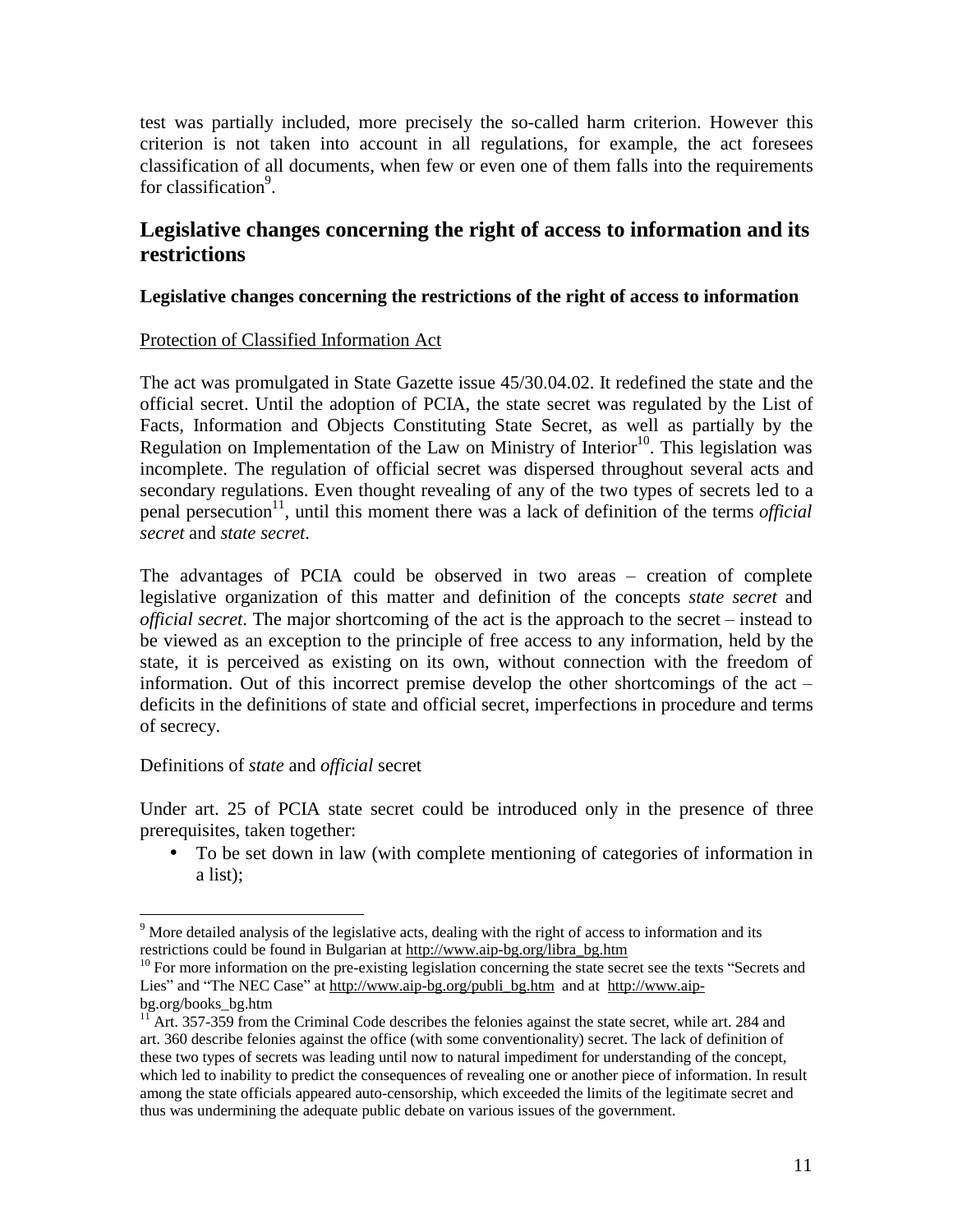- To aim at protecting the national security, defence, foreign policy or constitutional order;
- Its revealing could create risk of harming the interests mentioned above.

This definition in general follows the triple test, introduced by art. 10, paragraph 2 of ECHR and Recommendation  $(2002)2^{12}$ . Many of the categories in the List–annex to art. 25 of PCIA however do not conform to the protection of the corresponding interest, but go beyond  $it^{13}$ . The settlement of the protected interests is also problematic: national security is quite broadly formulated<sup>14</sup>, constitutional order is not defined<sup>15</sup>, the position of the defence and international security is unclear<sup>16</sup>.

The introduction of the requirement for possible "harm" in the definition for state secret is a major positive achievement. However, the element "balance of interests" was not included. The principle of harm also was not included in some major regulations of the act, because the obligatory marking as secret of a stack of documents is in obvious contradiction to it<sup>17</sup>.

### *Terms, competence for classification, procedures*

In appliance of the harm principle for the first time in our country, terms were introduced for restriction of the public access to information. This is a positive step forward. The change in the level of secrecy, which determines the term of the restriction of access, however lies in the competence of the person, who has the right to classify the document. At the same time the State Commission on Security of Information could prolong the term by the same period on its own judgment, when "the national interest demands  $it$ "<sup>18</sup>. These unclear possibilities for change in the terms undermine the guarantees of the right to information, contained in the objective fixing of time limits.

 $\overline{a}$ <sup>12</sup> See art. 4, paragraph 1 and 2 of the Recommendation. The text is available in Bulgarian at: [http://www.aip-bg.org/documents/rec2\\_bg.htm](http://www.aip-bg.org/documents/rec2_bg.htm) 

This is the case with the entire section  $3$  of the list – the so-called information related to the economic security of the state. Apart from this, some categories of the other sections are obscurely defined and give opportunity for broad interpretation, like for example section 2, p. 10 – "information about assigned and spend budgetary funds or state property for *special purposes related* to national security".

Additional decrees, paragraph 1, p. 13. The irrelevantly broad definition already cause problems  $$ representatives of the executive and even of the legislative power, began to use often the term in context of debates, remote from the problems of the legitimate national security, like the one related to the privatization.

<sup>&</sup>lt;sup>15</sup> Access to Information Programme, prior to the adoption of the act, expressed its critical opinion on the spreading of national security over the internal order. These are two separate grounds for restriction of the right of access, are with different degree of importance and it is irrelevant to mix them (see art.37, paragraph 2; art. 41, paragraph 1, item. 1; art.105, paragraph 2 of the Constitution; compared with Recommendation (2002)2, art.4, paragraph 1, p. 1-2)

<sup>&</sup>lt;sup>16</sup> Traditionally they are related to the national security. See art.24, paragraph 2 of the Constitution <sup>17</sup> Art.30, paragraph 3

<sup>&</sup>lt;sup>18</sup> Here, again, the requirement for evaluation of the possible harm of the free access to information is absent. The expression "national interests" is also too general and doesn't correspond to the clearly described in art. 25 of the act protected interests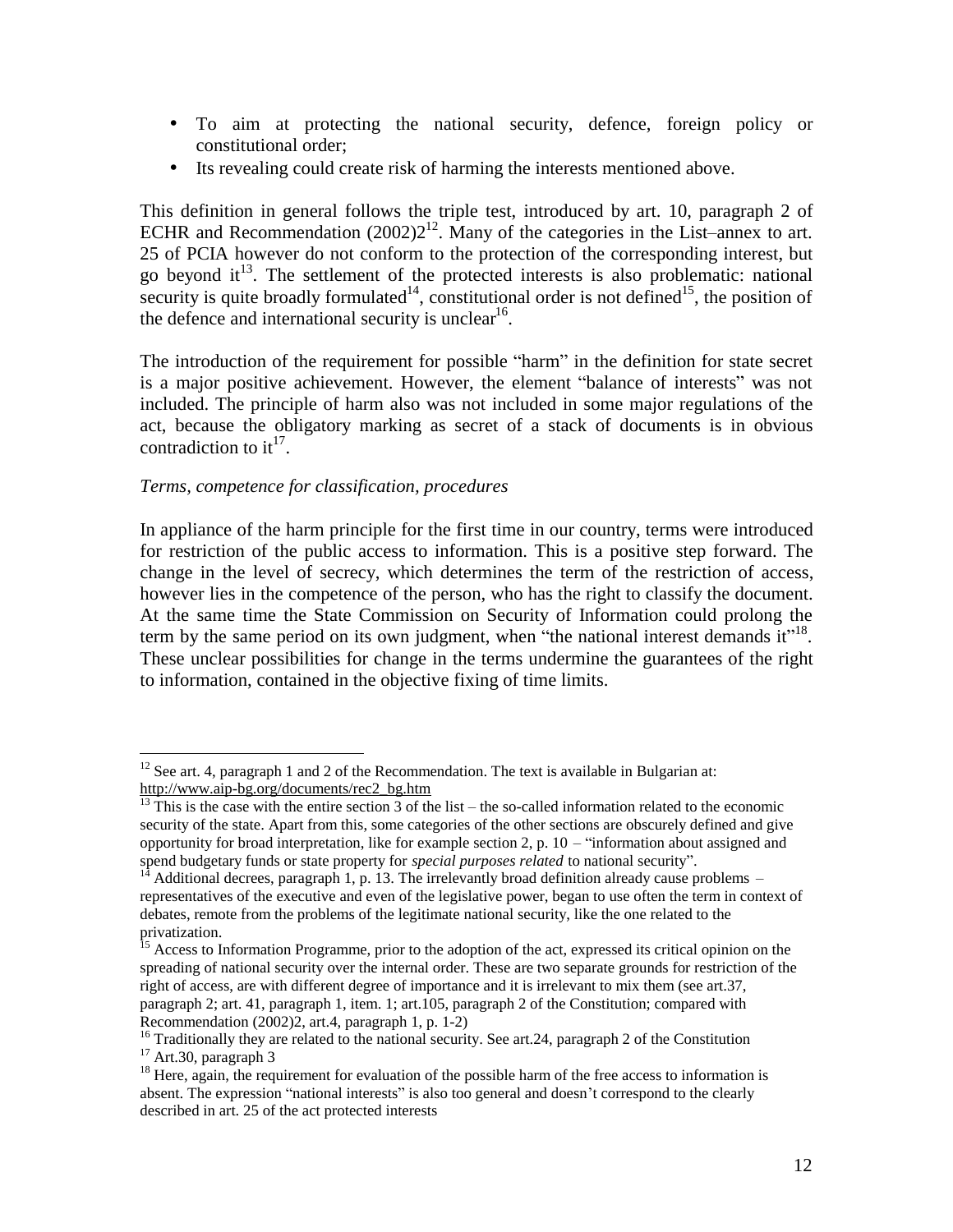There are gaps in the regulation of document destruction, the personal competence on classification of documents is vaguely defined  $19$ , and the register of classified documents is not public.

A group of Members of Parliament made an appeal for proscribing as unconstitutional of several of the texts of PCIA, including art. 33, paragraph 3, concerning the register of classified documents, as well as paragraph 38 of the Additional and Final Provisions of the Act, which abolishes ADFSSSFISGS $A^{20}$ . With court order 3/2002 on constitutional case 11/2002, the Constitutional Court rejected the appeal.

After the decision of the Constitutional Court, in art. 25 paragraph 2 of the Regulation on the Implementation of Protection of Classified Information Act was exclusively prescribed, that the register of the classified documents is accessible only for persons, who have been granted permission. The conformity with the law of this regulation is questionable, taken into the account that after the expiration of the term, the documents listed in the register become publicly accessible. Therefore this is a violation of the principle, on whose basis terms of restrictions of public access to information are introduced. This is the principle, according to which the right of access to information is the rule, while the restrictions are the exception<sup>21</sup> and should be applied only under specific conditions, one of which is the exempt period. General restriction of the right of access of anybody to the register makes the existence of exempt periods pointless.

The main problem in the procedure of classification is caused again by the comprehension that state secret exists naturally. From the provisions of art. 25 of the act it is evident, that state secret is considered to appear at the moment of creation of a certain document, and is not in relation with the activity of the relevant officer responsible for administrative assessment of the necessity of restricting the public access. This leads to lack of precise concretisation of the personal responsibilities for classification and delegating control over the alteration of secrecy level<sup>22</sup>.

bg.org/books\_bg.htm), but which firms are included in the present analogical list is unknown to us. <sup>20</sup> Access to Information Programme presented its position on the constitutional case, in which it supported the request for proscription concerning art. 33, paragraph 3 and art. 38 of PCIA.

 $19$  In this relation there are more problems, because in paragraph 1, p. 3 of the Complementary Regulations there is a permission for companies to classify information (through the expression of "organization unit"). Such possibility existed in the past, when only for a few months in 1994 the list of these companies was public – promulgated in State Gazette. In 1998 Access to Information Programme publish the actual at the time list in "Access to Information. Acts and Practices.", Sofia 1998 (<http://www.aip->

<sup>&</sup>lt;sup>21</sup> Stated by the Constitutional Court in court order № 7/1996 on const. case № 1/1996

 $22$  In the act it's evident, that for the operation of determining information as a secret is used the term "mark", not "classify" (which is not used at all). The information therefore has, according to the legislators, quality of being "classified" at the moment of its creation, prior to the marking.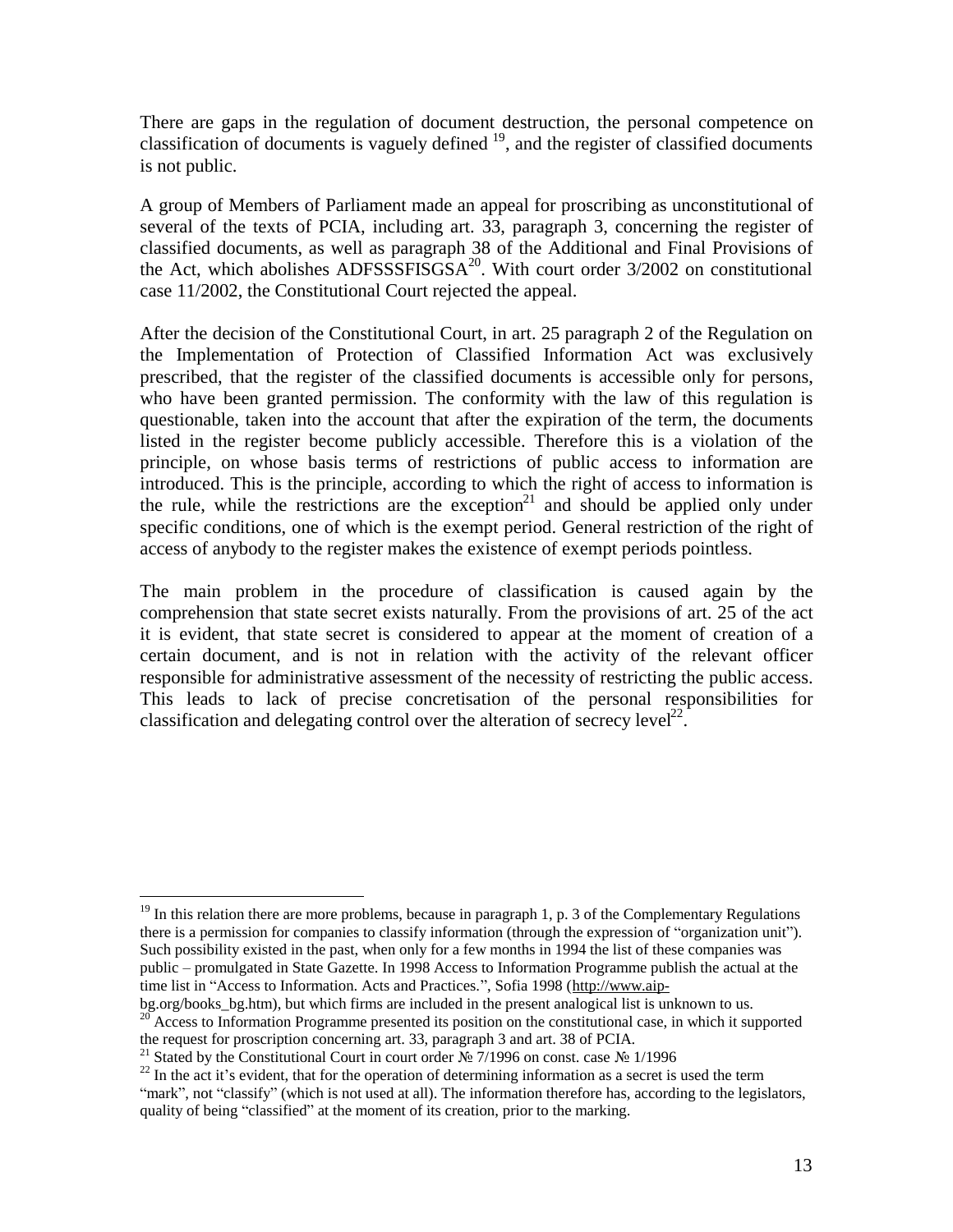### *Official secret*

The grounds for restriction of the right to information access, defined as official secret, reflect a backward vision<sup>23</sup>. As its name shows, it is a restriction, which is not defined by substance, but is defined by persons and places (official).

In general, official secret is bounded to three prerequisites, analogical to those of the state secret, but more vaguely formulated. Instead of the listed in the Constitution protected interests, in the text of art. 26 of PCIA "interests of the state" or "other legally protected interest" are introduced. The clarification of the categories of protected information and the concretisation of the protected interest is left to the concrete acts, which will deal with this type of secret. Therefore, all conditions are present, so that official secret will continue to exist in scattered and unsynchronised (in term of degree and subject of regulation) acts.

The Act also mentions the so-called "foreign classified information". Its regulation is extremely laconic and without connection with the other provisions of the act. As long as it will cover exclusively the interests of NATO (these interests were used as a justification for the adoption of PCIA), these provisions could be incorporated in a separate, smaller legal act. In this way it would be easier to achieve a greater necessary liberalization of the regime, dealing with the state and official secret.

### Personal Data Protection Act

 $\overline{a}$ 

The act was published in State Gazette issue 1/04.01.2002 and came into force on Jan. 01, 2002. The Act guarantees a right, related to the protection of the personal life<sup>24</sup>, which for the first time received detailed regulation. The guarantee of this right is incorporated in a general prohibition for the state administration, business companies and even common citizens to collect and use<sup>25</sup> personal data without following certain requirements, prescribed by the Act. These requirements are introduced with a view to the development of automatic processing of personal data, which creates opportunities for fast and easy creation of databases with significant amount of information, about certain  $people^{26}$ .

<sup>&</sup>lt;sup>23</sup> Official secret is especially typical to the socialist countries. At the time of the public debate on the Protection of Classified Information Draft Act, Access to Information Programme stressed on the archaism of this type of secret – see section 2, p. 3 of the standpoint at: [http://www.aip](http://www.aip-)bg.org/documents/zzki\_bg.htm

 $24$  The first international standard in this area is art. 8 of ECHR, guaranteeing the right of privacy of personal and family life, home, and correspondence. In view of the practice of the European Court on Human Rights, the right of protection of personal data relates to the right of the person of selfdetermination of identity

 $25$  For all operations, related to personal data, in the act is used the term "processing" – paragraph 1, p. 1 of the Additional Regulations

<sup>&</sup>lt;sup>26</sup> See the definition for register of personal data – paragraph 1, p. 2 of the Additional Regulations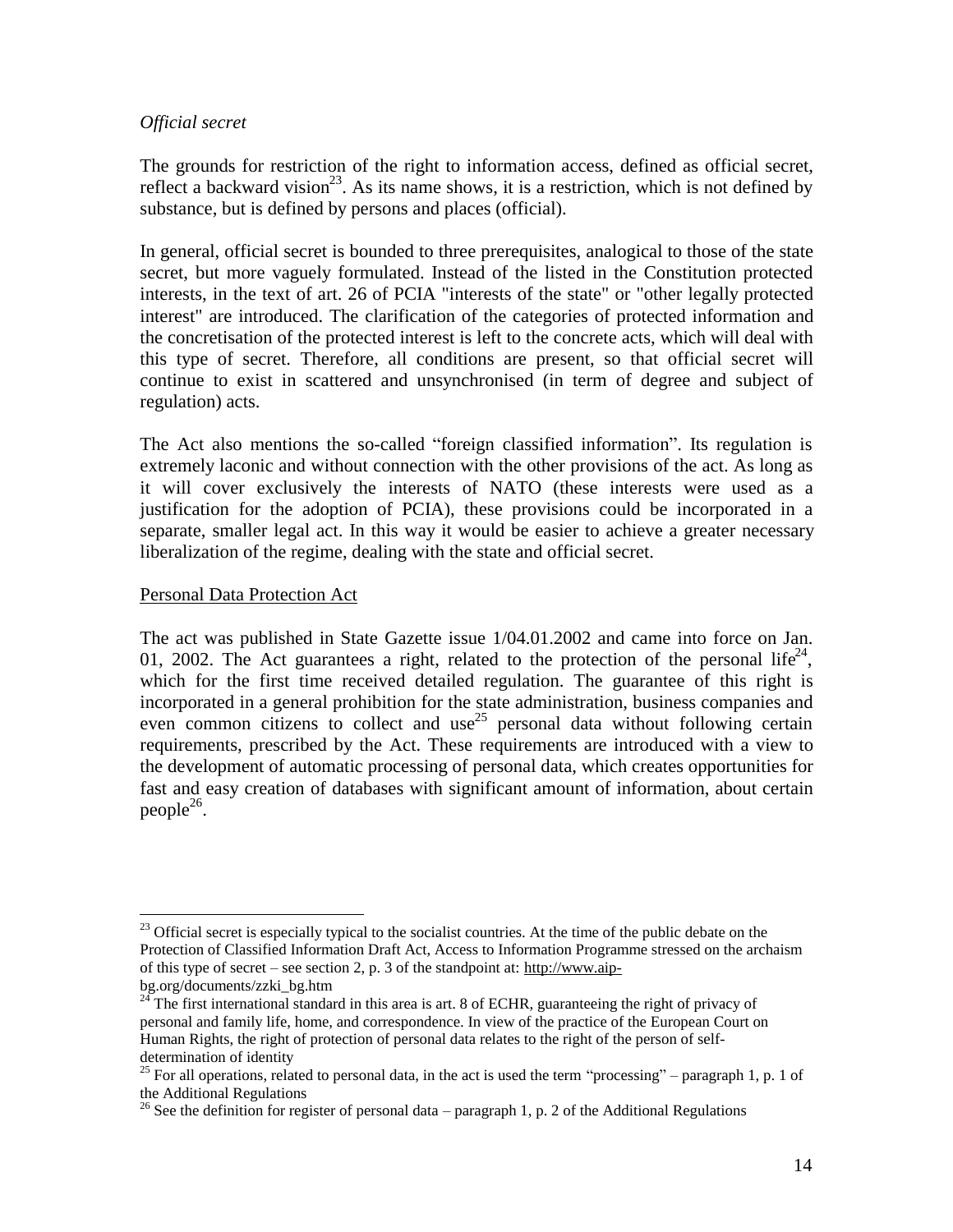In general, the Bulgarian act follows the international standards of this type of legislation<sup>27</sup>. As long as it provides for obligations for the controllers of personal data to not place personal data at the disposal of third parties, unless certain requirements are met, PDPA regulates one restriction of the common right to information access, created and preserved by the state. The legislator has taken into account the interaction between APIA and PDPA, which is evident in the amendments to APIA adopted in January 2002, as well as in the provisions of art. 35, paragraph 1, para. 2 of PDPA. However, a successful resolution of the problems is not found in the act.

The first problem is caused by the range of the definition of the concept of personal data. This definition includes not only the stipulated in the Directive and in Convention 108 data, but also data related to the participation of the persons in executive and controlling bodies of legal entities, as well as in functions of state bodies<sup>28</sup>. Such broadening of the circle of protected personal data is rather embarrassing and directly violates legal norms concerning access to public information<sup>29</sup>. It creates obstacles to the right of the citizens of broader access to information, in particular for public persons, whose significance is stressed by the Constitutional Court in the interpretation of art. 39 - 41 of the Constitution<sup>30</sup>.

Extremely serious are the problems of the access to personal data from procedural point of view. Formally, the procedure of access of persons to their own data is different from the procedure of access of third parties. The person, who seeks access to his/her personal data should submit an application to the controller in charge. The controller should consider this application in 14 days, a term that could be extended to 30 days, if there are reasonable grounds. As for third parties, they should submit an application under chapter five $31$  of PDPA. The controller takes decisions in a 30-days term, which cannot be extended. When the sources of data are public registers or documents, containing public information, the access is settled in  $law^{32}$ . This procedure is extremely complicated and unclear, especially in cases when documents contain both own data and third party's personal data $33$ .

 $30$  Decision # 7/1996 in constitutional case # 1/1996

 $27$  These standards are prescribed by the Convention on Protection of Persons in Automatic Procession of Personal Data adopted on 28.01.1981 (ETS No. 108) and Directive 95/46 EU of the European Parliament and the Council on 24.10.1995 for Protection of Persons in Automatic Processing of Personal Data and Free Transfer of These Data. Standards for personal data protection are developed in a number of acts of bodies of the EU and Council of Europe

 $^{28}$  Art. 2, paragraph 2 of the Act. Here we won't discuss the imperfections of the grammar in this sentence of the regulation

<sup>&</sup>lt;sup>29</sup> Art. 2, paragraph 1 of APIA defines the concept "public information" through the possibility of formation of opinion for the work of the state institutions. The same comprehension of the purpose of the legislation concerning access to public information is incorporated in the Preamble of Recommendation 2002/2. According to art. 5 of the Trade Law the trade register is public.

 $31$  In other words, through the procedure, which the person follows when seeking access to his/her own personal data

<sup>&</sup>lt;sup>32</sup> Whatever that means

 $33$  This is the reason why in the legislation of some countries, the procedure of granting access to any information, including personal data, is one and the same for facilitation of the requester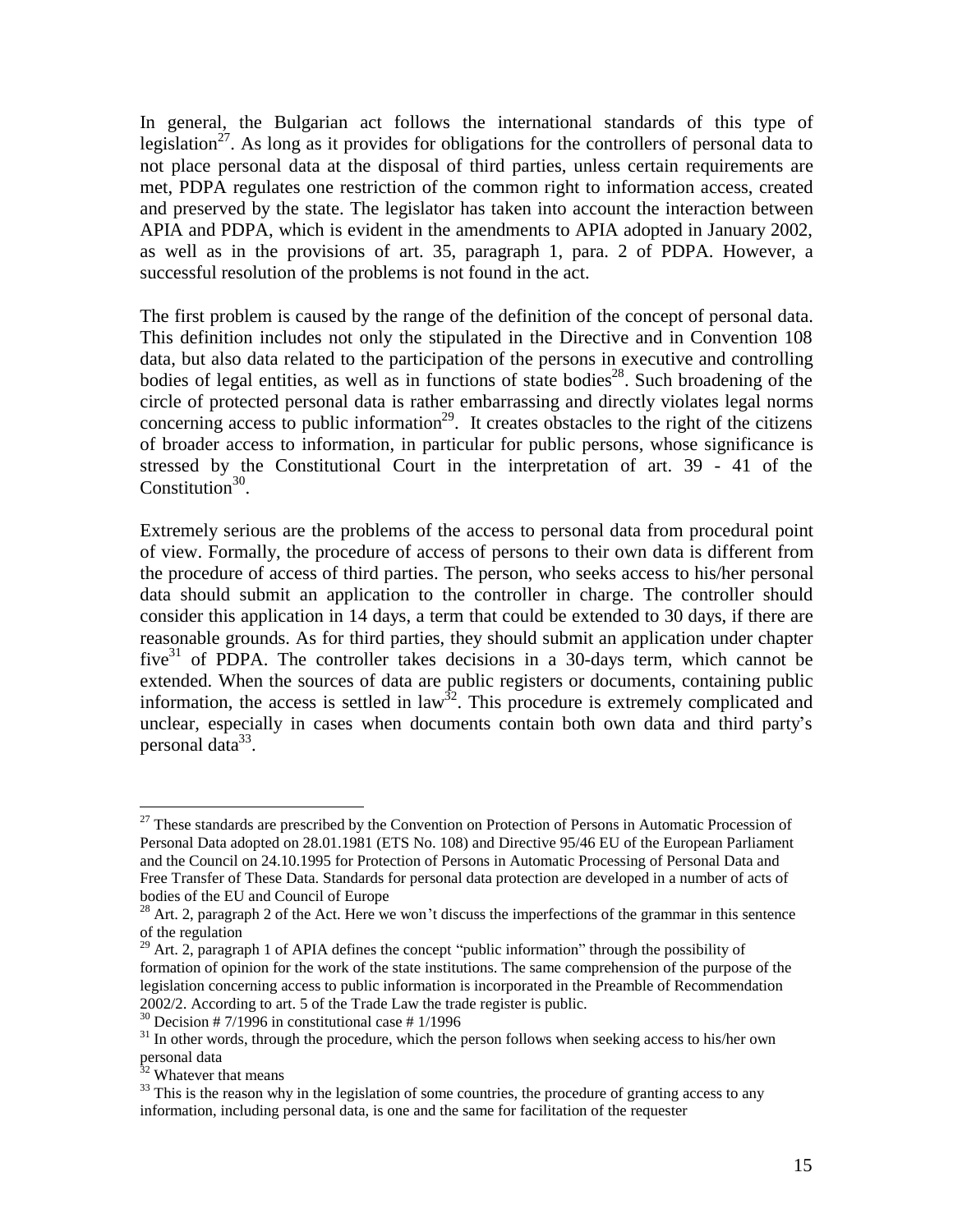The problems pointed out are still in the field of PDPA only. When APIA is also taken into account, for example in cases of seeking access to documents, containing public information and personal data of third parties, the question is whether permission is necessary on the basis of art. 31 of APIA, including cases, when the person whose personal data would be revealed is a body of power. It's unclear what term for answering would be applied - the one under APIA or the one under PDPA, and under what procedure a denial of information would be appealed.

Strange, as well, is the regulation incorporated in art. 34, para. 1 of PDPA, according to which access to personal data could be denied on the basis of "certain legal grounds". The review of PDPA reveals, that such grounds are not defined, at least not in this act.

### **Access to Public Information Act**

An Amending Draft Act to the Access to Public Information Act was introduced to Parliament in the end of 2001. The Draft Act has passed by the three responsible Parliamentary Committees<sup>34</sup> in the spring of 2002, but has not been introduced for discussion in a plenary session. Although insufficient, the proposed amendments in the draft are of positive character. However, the considerable time that this Amending Act has been delayed indicates that the legislators lack the will to guarantee the effective implementation of the right to information access. The following issues are covered by the amending draft act to APIA:

### The definition of "*public information*"

The draft clarifies and simplifies the definition of the term "public information". According to the amending version, public information is "all information created by or stored in the obliged institutions<sup>35</sup>.

#### *Exemptions from the right to access*

 $\overline{a}$ 

The amending draft act introduces a "balance of interests" test in relation to the exemptions from the right to information access. According to this standard, when officials take decisions on information requests, they should consider whether the public interest of disclosing information exceeds the eventual harm of a certain interests. Officials should not take decisions to deny access to information solely on the basis whether documents formally fall into a list of categories of protected information<sup>36</sup>. If the requestee establishes that public interest prevails, he/she should disclose the requested information.

<sup>&</sup>lt;sup>34</sup> Civil Society Affairs Committee, Human Rights and Religious Affairs Committee, and Legal Affairs Committee

 $35$  This definition is set as a standard in art. 1 of Recommendation (81)19 of the Committee of Ministers of the Council of Europe and in art. 1, item 3 and art. 2, item 1 of Recommendation (2002)2 of the Committee of Ministers of the Council of Europe

<sup>&</sup>lt;sup>36</sup> The new revision of the amendment obliges the institutions to disclose information of public interest, including cases when "the requested information falls into one of the exemptions, but the public interest from disclosure prevails over the protected interest". In practice this means that the requestee should consider the question whether a certain document is state secret or other protected information, on every information request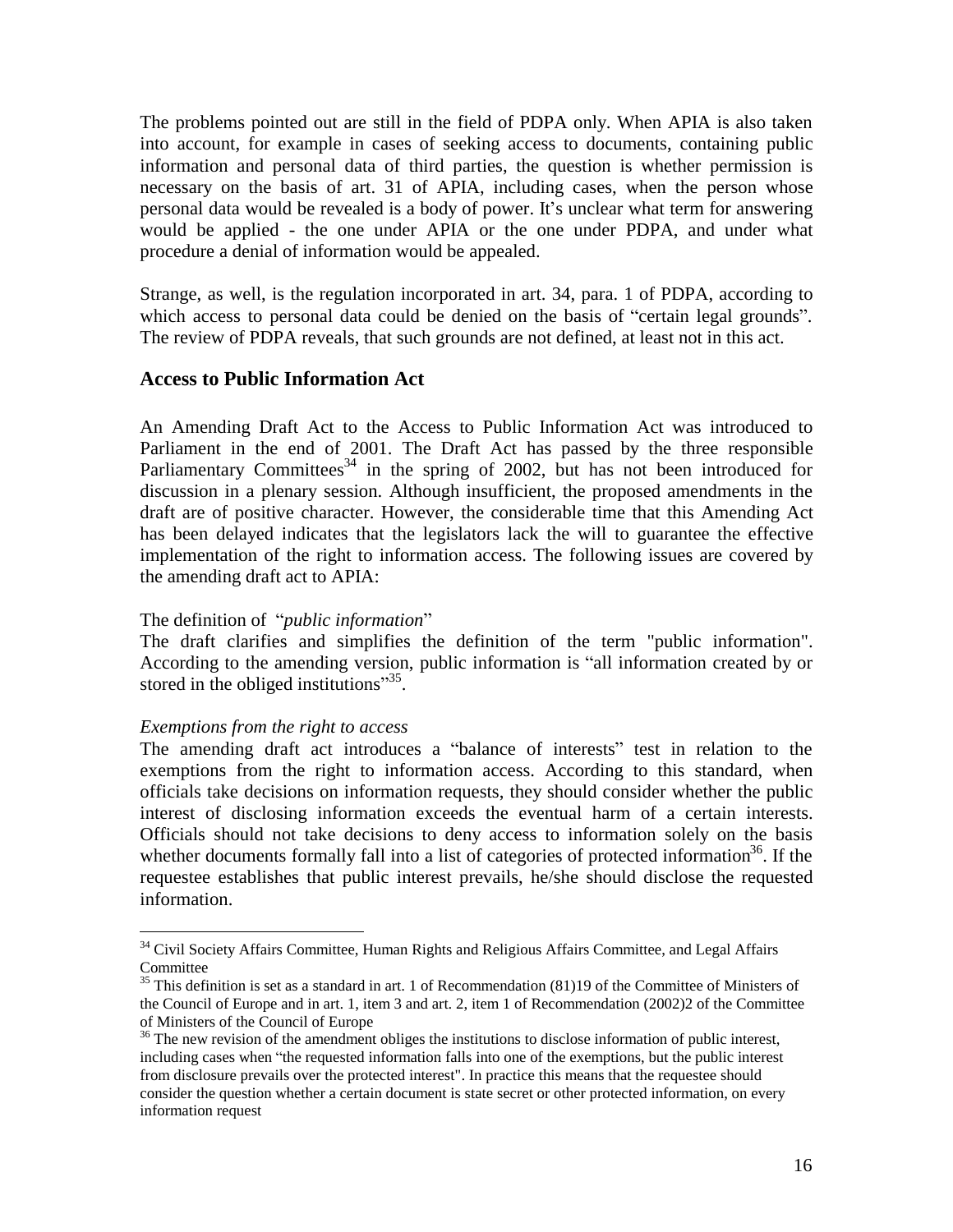The amending act provides for a limitation of the period, in which access to preparatory documents under art. 13 para. 2 item 1 of APIA can be exempt from access, only to the moment of publishing the final  $act^{37}$ . This proposed change is of great importance, because one of the main purposes of APIA is to create opportunities for public participation in the decision-making process<sup>38</sup> and for informed criticism of the decisions taken.

The amendments lack, however, a full implementation of the triple test in relation to the exemptions from access, stipulated in art. 10 of the European Convention for the Protection of Human Rights and in Recommendation (2002)2.

#### *Other changes*

 $\overline{a}$ 

The Amending Act provides for an opportunity for the requestors to receive information as a result of court decision, rather than start the procedure of requesting from the beginning. Also, if the draft amending act is passed by Parliament, every institution will have to assign officials, who will be responsible for taking decisions on APIA requests.

A serious omission in the current text of APIA, which slows down the implementation process, is the lack of a provision for a Commission or an Ombudsperson facilitating the right to information. It is also necessary to include a provision, protecting public officials, who have disclosed information, which formally falls into one of the exemptions from information access<sup>39</sup>.

### **Regulation on Keeping the Register of Administrative Structures and Acts of the Executive Power**

The regulation was passed by a decree of the Council of Ministers (CoM) in conformity to art. 61 of the Administration Act (AA) and was published in State Gazette issue 44 of 30.05.2000. According to the provision of art. 61 of AA the Council of Ministers must establish a register of the administrative structures, their bodies of power and the acts that they adopt. Article 2 of the Regulation included these three categories of information. This article also defined acts as *all normative, individual, and common administrative acts, with the exception to internal documents, those documents contained in other registers, and those containing state or official secret and information directly concerning national security.* The Register is available on the Internet<sup>40</sup>.

 $37$  The 20-year period in which this information could be exempt from access was decreased to two years with the amendments of APIA published in State Gazette issue 45/30.04.02

 $38$  Citizens cannot participate in the decision-making process effectively, unless all documents are available for access, including the recommendations given, opinions and comments on a project.

<sup>&</sup>lt;sup>39</sup> In the standards, identified by Article 19, the Global Campaign for Free Expression this principle is formulated as wistleblowers. This right of protection is set as standard in many national laws, because it is a mechanism for revealing and in that way preventing corruption and other irregularities.

<sup>&</sup>lt;sup>40</sup> We have to note here, that according to art. 15 para. 1 item 2 of APIA all administrative structures of the executive system also have the obligation to publish all acts, created as part of their duties.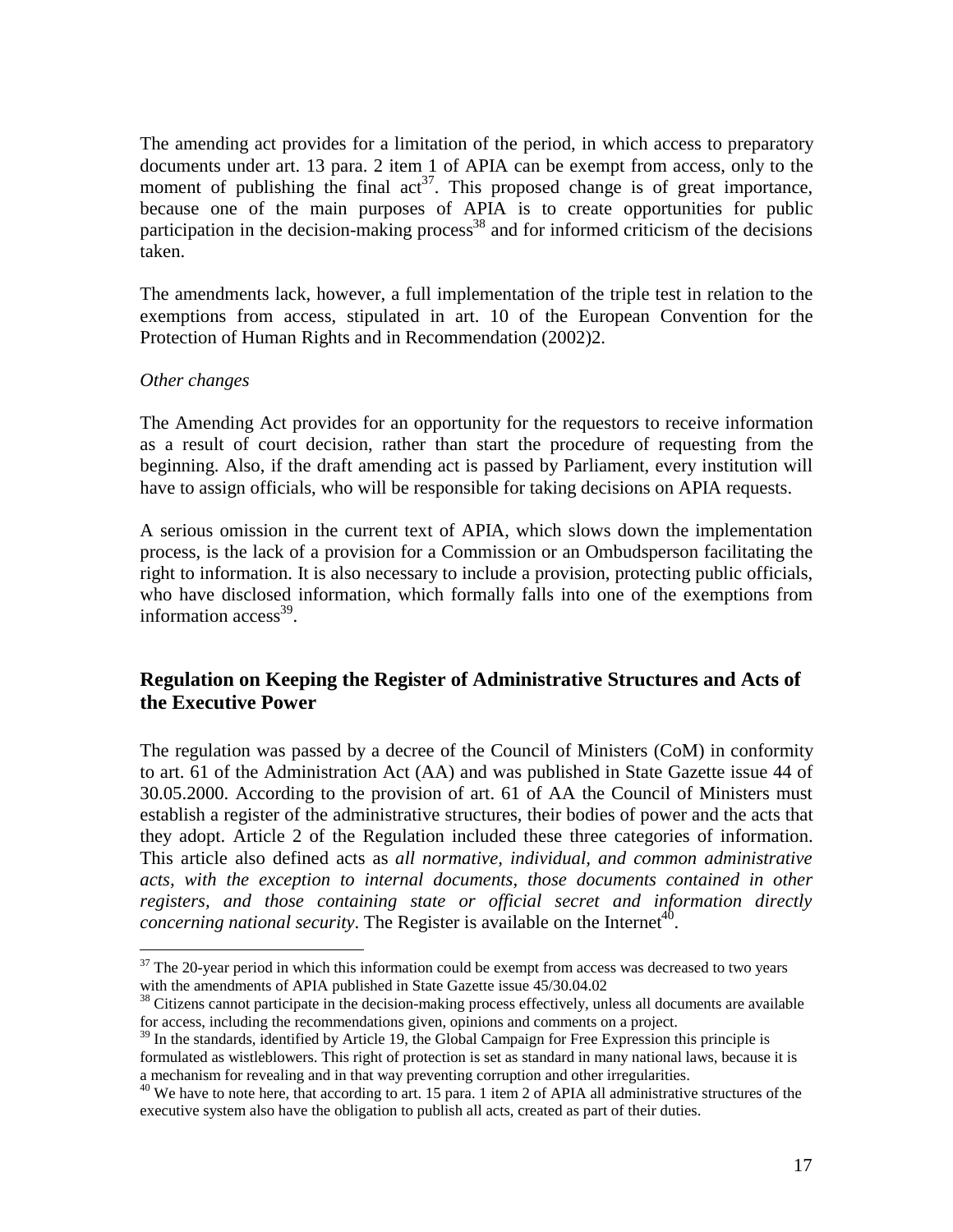During the year 2002 the Regulation was drastically changed in issue 83/30.08.2002 of the State Gazette. The activities of the institutions became less transparent. The principle that all acts should be included in the register, with the exception of few specified categories of information has been completely reversed. According to the new Regulation, the register should contain only the individual administrative acts of the bodies of administrative power in connection to their duties of exercising governmental  $control^{41}$ .

The severe restriction of the range of the acts of executive power that are to be published in the Register is a violation of art. 61 para. 1 of AA, which provides for publishing all acts of the executive power. In practice, the adoption of the amendments of art. 2 of the Regulation of the Council of Ministers, relieves the Minister of State Administration from a large part of his obligations, imposed by art. 61 of the Administration Act.

The amendments not only diverge from the will of Parliament, but also are indication of "lack of transparency" policy. The active distribution of information is provisioned in art. ХІ of Recommendation (2002)2 and is considered a most important element of a transparent government. If institutions publish at their own initiative public information, which they hold, this will facilitate the implementation of the right to information and vice versa; if institutions fail to actively make such information public, this should be viewed as a purposeful impediment of the right to information access.

# **Changes in right to information legislation, concerning different governmental areas**

### **Environment Protection Act**

The new Environment Protection Act (EPA) was published in State Gazette issue 91/ 25.09.02. The assertion of the legislators was that the adoption of the EPA is needed in order to conform to international standards in the area. Despite this assertion, the act in fact deviates from these standards, at least in relation to access to environmental information, civil participation and the right to receive justice. The Act was adopted by Parliament without any changes, although it had previously been vetoed by the President.

The EPA creates several problems in relation to implementing the right to access to environmental information. The Act introduces new exemptions to the right to information access, compared to APIA and the old EPA. One of the exemptions: "information that could have an unfavorable effect on the components of the environment" is formulated too broadly and unclearly. In an area with a traditionally high standard of public access, where a higher than usual public interest exists, it is unreasonable to introduce more exemptions from the right to access, making the range of available information smaller. The natural approach should be just the opposite;

 $\overline{a}$ <sup>41</sup> Obviously, immediately after the adoption of the Regulation amendments, the Government started creating and changing these registers in the Ministries. Different lawyers called the office of AIP seeking our opinion on the new Regulation.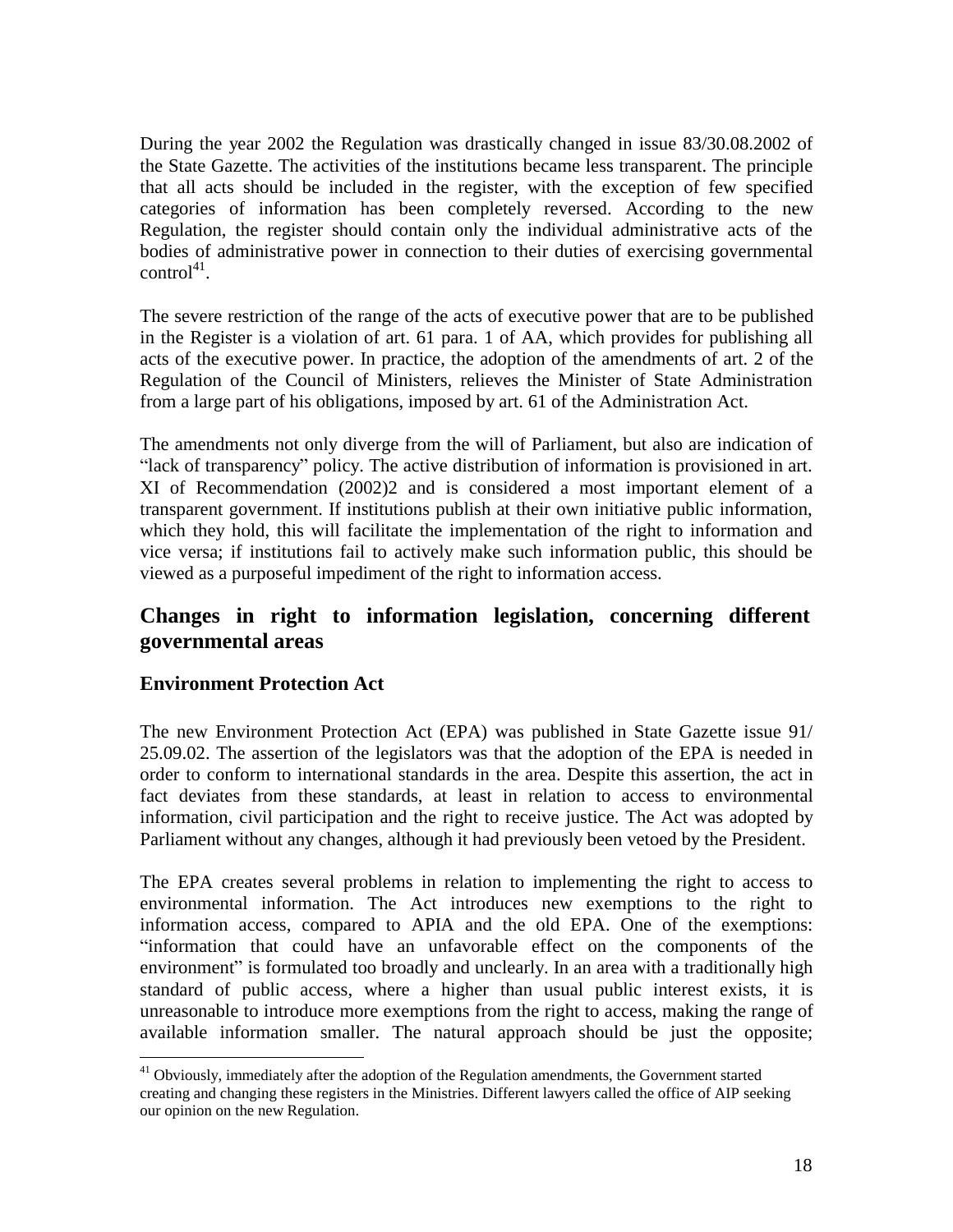provisions connected with trade secret or intellectual property should be applied solely as exemptions in regard to APIA cases<sup> $42$ </sup>. In contrast to APIA, where there is an imperative obligation of the institutions to provide access, EPA provides only an opportunity for the obliged bodies to disclose important information. The right to information access can be restricted only after careful consideration, rather than if the requested documents formally fall into one of the exempt categories. The decisions whether to grant or refuse information should have been tied to the principle of harm, so that these decisions could be appealed and be subject to judicial control<sup>43</sup>. The legislators have tried to introduce the principle of balance-of-interest, which is something positive, although unfortunately with no great success<sup>44</sup>.

The range of institutions, obliged to provide information under EPA has become smaller in comparison with the previous  $Act^{45}$ .

Parts of the obligations of the institutions to actively distribute information have also been repealed.<sup>46</sup>.

Problems also arise because of the different periods provided in APA and  $APIA<sup>47</sup>$ . We have to note here, that the more complicated procedure on access to environmental information, in comparison to the procedure existing before adoption, contradicts with art. 5 and art. 6 from the Aarhus Convention on access to information, public participation and access to justice in environmental matters.

<sup>&</sup>lt;u>.</u>  $42$  We believe that the following categories of information have unreasonably been included as exemptions from the right to information: intellectual property, personal data, and information that "could have an unfavorable effect on the environment". It is quite unclear what kind of personal data is contained in documents, revealing the condition of the environment, the safety and health of citizens, and other categories of information under art. 19 of EPA. It is also unacceptable to refer to intellectual property, when there is an obligation in law to collect and publish information of importance for the health and life of citizens.

<sup>&</sup>lt;sup>43</sup> The current provision raises the question, whether there might be a case when an official acting in discretion, may cause a situation, where judicial control cannot cover the administrative act as a whole. We believe that a formulation analogical to art. 25 of PCIA would guarantee in a greater degree the right to information access.

<sup>44</sup> According to art. 20 para. 4 of EPA officials should recognize the public interest in their decisions to grant or refuse the requested information. The provision is not clear, however, because officials had to be clearly instructed to make a balance-of-interests test and, in cases when public interest in disclosure prevails, information should be presented to the requestor, even if it formally falls into one of the exempt categories.

<sup>&</sup>lt;sup>45</sup> According to art. 12 of the old Act natural persons and legal entities also had an obligation to disclose environmental information.

<sup>&</sup>lt;sup>46</sup> For example, the new act repealed the obligation of the public officials to inform the citizens in cases of a direct danger from environmental pollution, an obligation that was included in art. 13a of the old act.

 $47$  According to APIA a decision on APIA requests should be taken no later than 14 days after the institution receives the request. EPA does not provide for a term, in which a decision to disclose or refuse information should be taken, but information must be disclosed 14 days after the decision. These inconsistencies will cause problems in the implementation of the right to information access.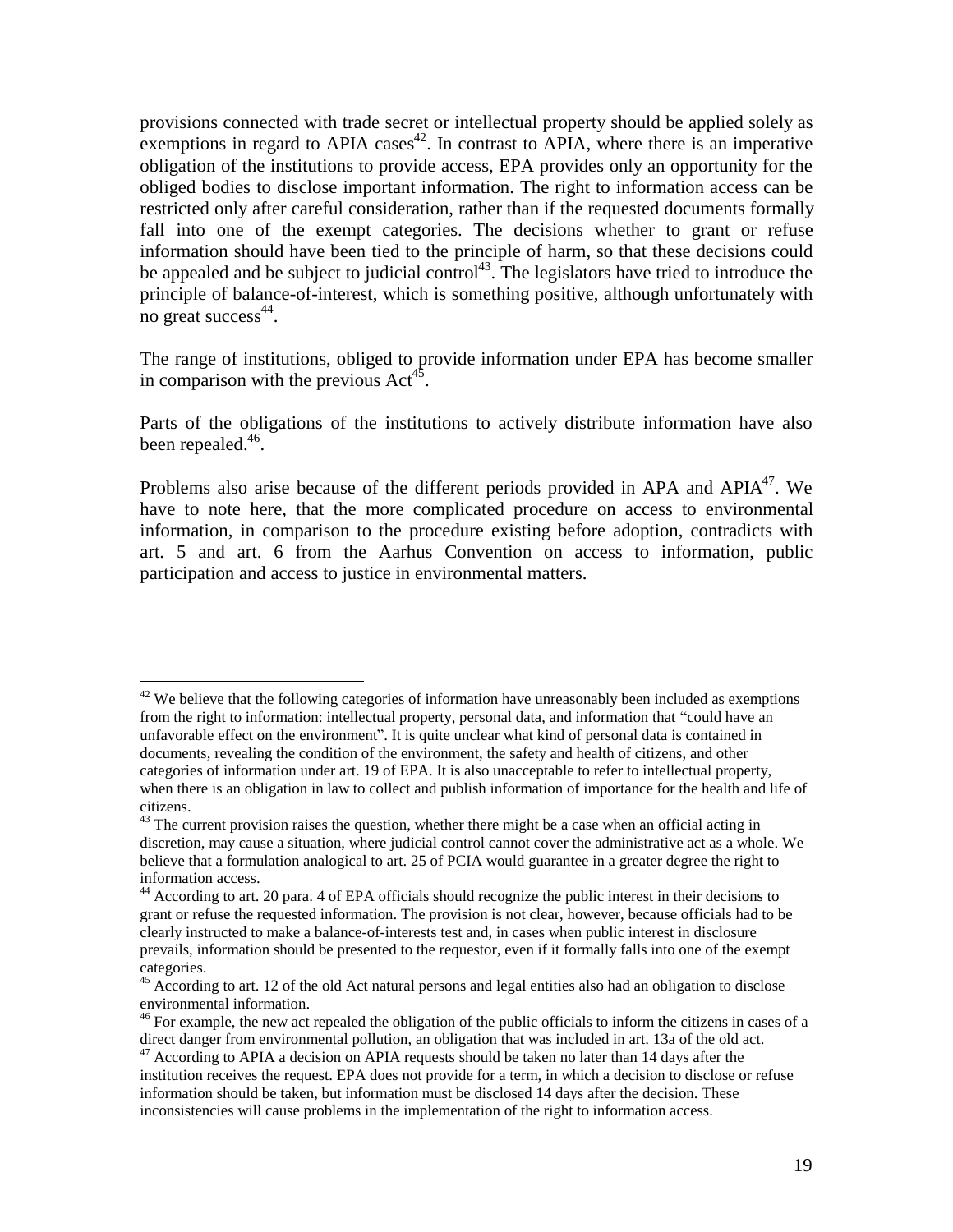### **Changes in legislation regulating access to information about the privatization.**

In 2002 a new Regulation on Access to Information, Related to Issues of Privatization, was adopted<sup>48</sup>, replacing the Regulation on the Procedures of Providing Information, Regarded as Official Secret in Cases of Sales under the Act on Restructuring and Privatization of State and Municipal Companies. Both regulations give a thorough list of documents and papers that constitute official secret<sup>49</sup>, and a relatively short period for which such documents can be exempt from access. According to the abolished regulation official secret could be: the report of the licensed evaluators of the company and connected structures, documents and facts in relation with the preparation of acts of the institutions under art. 3 of the Act on Restructuring and Privatization of State and Municipal Companies (ARPSMC), including documents with no significance on their own, like opinions, recommendations, comments and consultations, positions and other relevant information in connection with ongoing negotiations; results from negotiations between the institution under ARPSMC and the potential buyers, parts of the offers of the potential buyers, containing the business plans, which they have explicitly declared as trade secret<sup>50</sup>. Such information is considered official secret and should be restricted from access until the end of the privatization procedure, or until a buyer is selected $5<sup>1</sup>$ . The old Regulation didn't mention the term, after which the reports of the licensed evaluators and offers, containing trade secret, stop being exempt from access. According to art. 3 para. 1 from the Regulation, documents that are not official secret, should be provided for access under the procedures of  $APIA<sup>52</sup>$ . The institution under art. 3 of  $ARPSMC$  could publish information, which is official secret, in order to make the procedure more transparent<sup>53</sup>.

The new Regulation includes a rather brief definition of information, that constitutes official secret: documents and reports, related to preparation of the acts of institutions under ARPSMC, including those with no significance on their own – opinions, recommendations, views of the institution or on its activities, consultations or information, described by the potential buyer as trade secret. Analyses of the legal situation and evaluations of the companies should not be deemed official secret,

<sup>&</sup>lt;sup>48</sup> The full name is Regulation for Obligatory Information, Disclosed to Persons, Wishing to Participate in the Privatization Process under The Act on Privatization and Post-Privatization Control and on Documents and Facts, Constituting Official Secret, adopted by a Council of Ministers Decree and published in State Gazette issue 87/13.09.2002, in force from 13.09.2002.

<sup>&</sup>lt;sup>49</sup> The number of categories of information, classified as official secret was larger in the old Regulation, but this does not mean that the scope of official secret now is smaller.

 $50$  Art. 2, para. 1, items 1- 5 from the old Regulation

 $51$  Results from conducted negotiations.

 $52$  Indeed the term "persons with legal interest" can only cause bewilderment, having in mind that APIA – the act that the Regulation refers to - provides the right to information access for everyone. In the new regulation the term is changed with "a person who declared his/her will to participate in privatization" and there is no referral to APIA.

 $53$  Art. 6 from the Regulation. According to art. 1 information is disclosed after the start of the privatization procedure.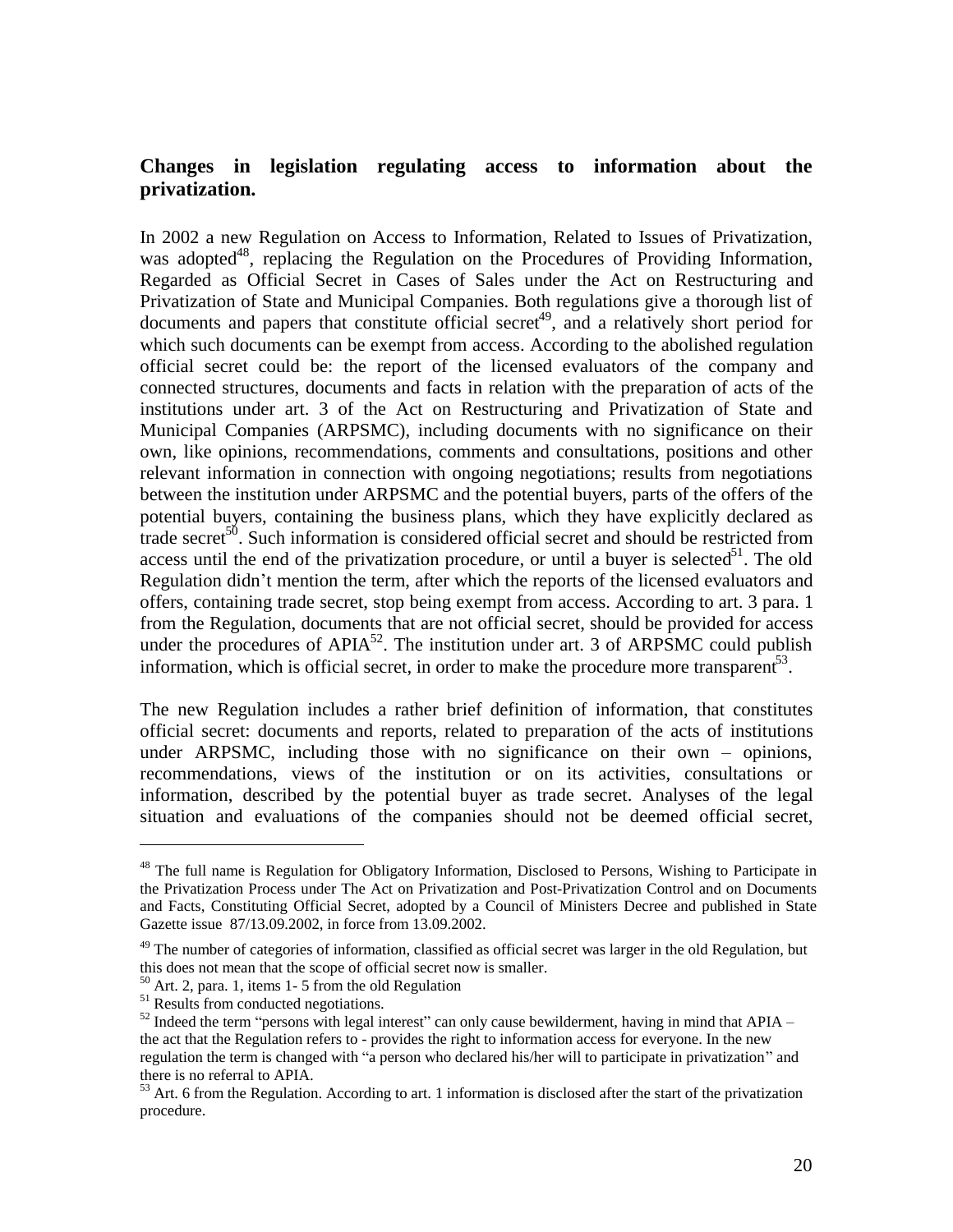according to the explicit regulation of art. 26, para. 4 of the Act on Privatization and Postprivatization Control. The exemption periods for documents constituting official secret are the same as in the repealed Regulation. The new Regulation lacks a provision, referring to the procedures of APIA, after the exemption period has expired. As in the previous Regulation, institutions can choose to reveal information that is regarded as official secret<sup>54</sup>.

### **Official Secret according to the Tax Procedural Code**

The Tax Procedural Code (TPC), as a regulation defining official secret was twice changed in 2002. Changes were published in the State Gazette issue 45/30.04.02 and issue112/ 29.11.02., but they failed to regulate the problem with providing access to public information, constituting official secret according to Additional provision, para. 1 item 1 of the TPC. Such a regulation is indeed necessary, because otherwise the principle of proportionality between the exempted information and the protected interest would be violated<sup>55</sup>, and the tax administration would have the opportunity to keep secret a large amount of information about its activities<sup>56</sup>. There is no regulation on access to information contained in tax declarations of politicians and higher-level officials, which leads to a lack of conformity between the TPC and the Public Information on the Property of Higher-level Officials Act.

Instead of solving the above-mentioned problems, Order 350/12.06.02 of the Chief Tax Director needlessly complicated the procedure for access of third parties to information contained in the tax declarations. In contradiction to the purpose and principles of APIA the requestors of such information are required to first receive written consent of the individual, whose data they are requesting<sup>57</sup>. This regulation does not render an account of the fact, that the requestor may not always be aware of who that individual might be, the requestor could be seeking this information simply to get an idea of the activities of the state bodies.

# **Changes in the legislation, regulating access to archival information**

### **Access to Information, Contained in Documents of the Former State Security Services and the Former Intelligence Services of the General Staff Act**

With the adoption of the Protection of Classified Information Act (published in State Gazette issue 45/30.04.02) the Access to Information, Contained in Documents of the Former State Security Services and the Former Intelligence Services of the General Staff

 $54$  By including the information in the public register, kept by the respective institution.

<sup>&</sup>lt;sup>55</sup> Recommendation (2002)2, Article IV, para. 1

<sup>56</sup> In court case 10496/01 Totev v. Chief Tax Director (CTD) of the Supreme Administrative Court a refusal to grant access to a copy of a letter of the CTD was appealed. The requestor wished to obtain a copy of the letter in the part, concerning tax handling of interest on ZUNC bonds, explicitly stating that he does not wish access to personal data of the recipient of the letter. The decision to refuse access to the requested information was reversed by the SAC.

<sup>57</sup> Item 14. 1 of the Order.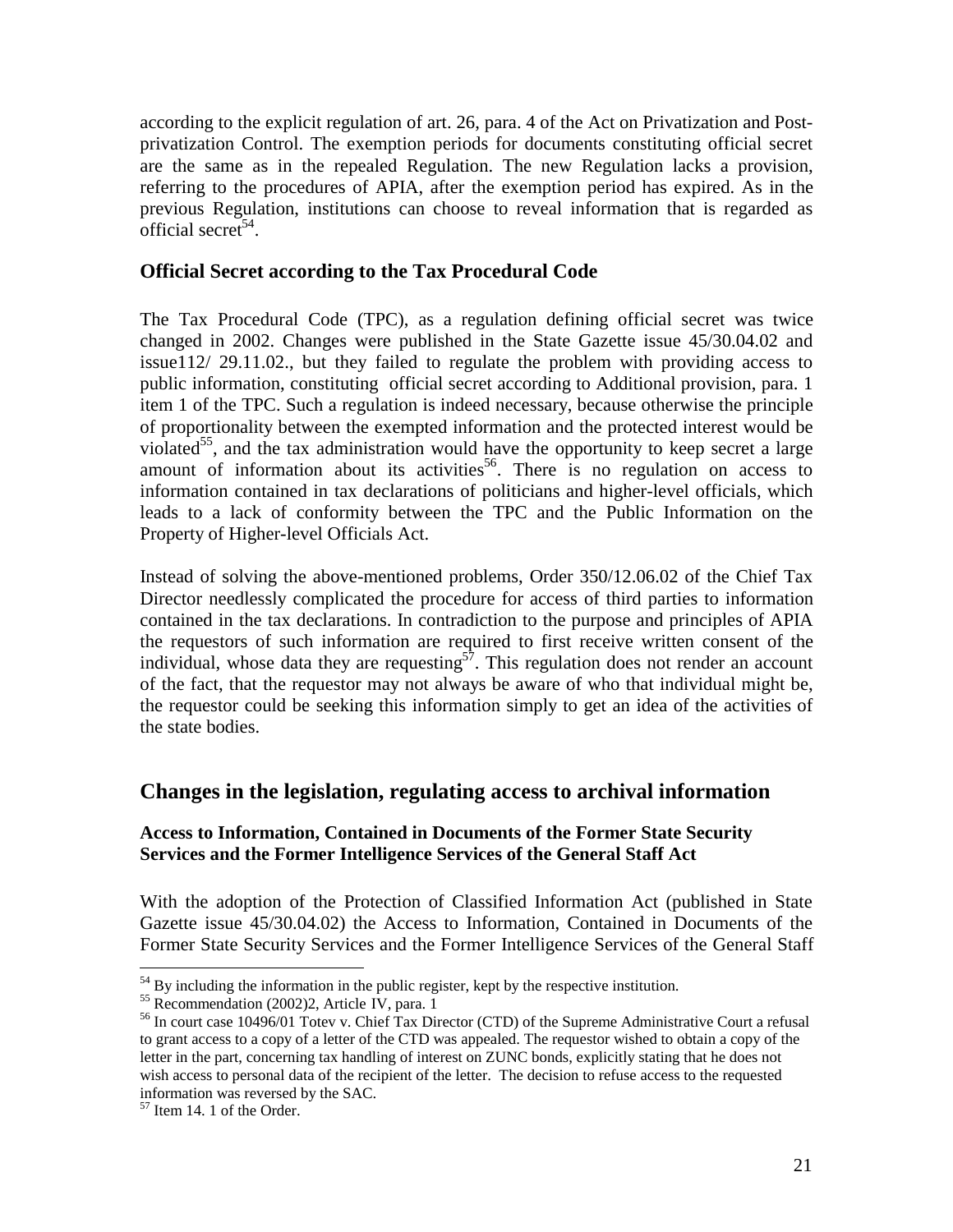Act (ADFSSSFISGSA)<sup>58</sup> was abolished. The procedure for access to parts of this information was regulated with the Instruction on access to information, contained in the archival documents of the Ministry of Internal Affairs, adopted by the Minister of Internal Affairs<sup>59</sup>. This instruction has not been promulgated. It contains provisions, similar to those of APIA and PDPA, but with some significant differences, for example, the period for answering an information request is 30 days.

It is totally unacceptable to regulate a constitutional right by a regulation, which is not promulgated, and besides that lacks a provision, regulating the active distribution of information about higher-level officials, contained in these archives $^{60}$ . The publishing of such information would widen the range of information that is available for public access and would encourage the society to make informed choices.

# **National Archives Draft Act**

In 2002 a National Archives Draft Act was introduced to Parliament. This draft act is not in conformity to the international standards and in particular to Recommendation  $(2000)13$  on access to archives of the Committee of Ministers of the Council of Europe<sup>61</sup>.

Above all, according to Recommendation (2000)13 the right to access to archives should be a right of everyone and thus should be viewed as part of the right to information access. The refusal to grant access to archival documents should conform to a special test, similar to the one in the Recommendation.

The draft, introduced to Parliament does not regulate the right of everyone to access to archives, neither does it touch on the exemptions of the right to access and the requirements for certain archival document to be restricted from access. There is indeed an obligation for the Archive Services to provide public access to archival documents or copies of them, but there is no means of judicial control if this obligation is not fulfilled. Recommendation (2000)13 requires the inclusion of a possibility for control on these institutions, including through appeals in court. The introduced draft contains no provisions in this direction.

The definition of archival documents is unclear and incomplete and does not conform to the definition of "archive" and "archival document" in the sense of the Recommendation.

From the arguments presented, it is seen that the National Archives Draft Act does not follow the international standards in that area. It is obvious that even minimal efforts have not been made to bring the Act in conformity to the international standards.

<u>.</u>

<sup>58</sup> Para. 37 of the Additional and Final Provisions

 $59$  A copy of this Instruction was kindly presented to us by a journalist of Dnevnik newspaper.

<sup>&</sup>lt;sup>60</sup> These positions are thoroughly listed in para. 2 of the Additional provisions of ADFSSSFISGSA (repealed).

 $\frac{61}{10}$  Will be referred to as Recommendation (2000)13. Available in English on [http://www.aip](http://www.aip-)bg.org/eurolaw.htm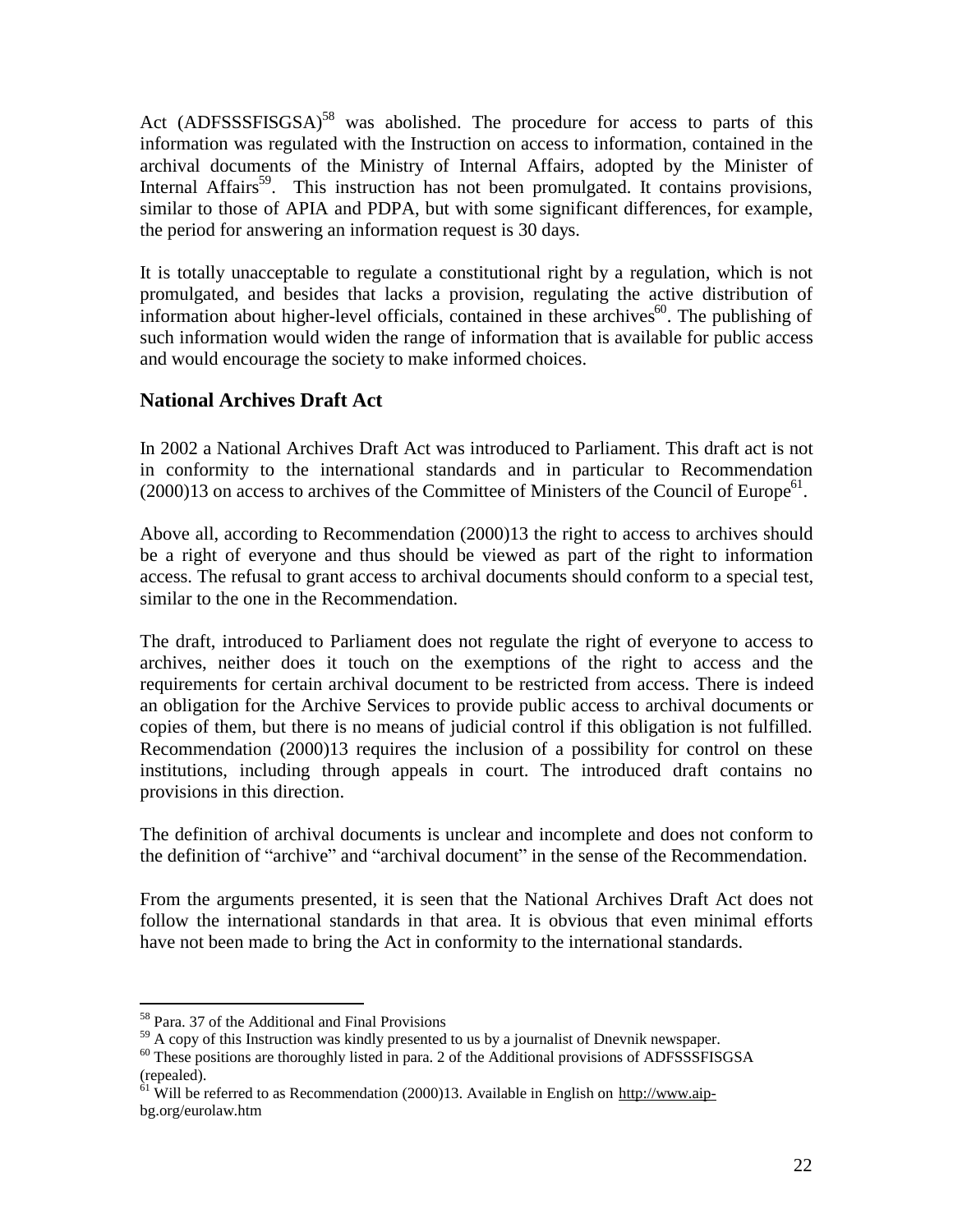# **Fulfillment of the obligation under APIA by the Bodies of the Executive Power 2002**<sup>62</sup>

The presented data is form the survey, held between October 10, 2002 and October 30, 2002.

The survey was held in all central bodies of the executive power and their territorial branches, as defined by the Administration Act and listed in the Register of the Administrative structures.

Besides the bodies of the executive power, we interviewed officials from the 101 largest municipalities in Bulgaria by population, out of the total 263 municipalities.

The expansion of the range of the participating institutions by including the bodies subject to public law entities (The National Health Insurance Fund, The National Social Insurance Fund, The Auditing Chamber, etc.) corresponds both to the large public interest of the activities of the mentioned institutions $^{63}$ , and to the standards introduced in Recommendation (2002)2 of the Committee of Ministers of the Council of Europe<sup>64</sup>.

Our interviewers turned towards officials from 394 bodies of the executive power with a request to fill in the questionnaire. In 308 cases the officials agreed to participate in the survey, while in the other cases we received either a silent or an explicit refusal of the officials.

| <b>Visited Institutions</b> |                            | Community |      | Interviews held | Refusals |
|-----------------------------|----------------------------|-----------|------|-----------------|----------|
|                             | Regional<br>Small<br>Sofia |           |      |                 |          |
|                             |                            | town      | town |                 |          |
| Ministries                  | 18                         |           |      |                 | ΙU       |
| State agencies              |                            |           |      |                 |          |
| <b>State Commissions</b>    |                            |           |      |                 |          |
| Executive agencies          | 23                         |           |      | 18              |          |
| Municipalities              |                            | 26        |      | 26              |          |

In 2001 16,5% of the institutions refused to participate in the survey, whereas in 2002 their number has increased to 21,8%.

 $62$  The full text of the report is published: The Year of the Rational Ignorance (Results from a Sociological Survey), AIP, Sofia, 2002, <http://www.aip-bg.org/>

 $63$  Since its establishment AIP provides legal assistance in cases of information refusals by the bodies of the executive power. We have registered 1043 such cases in our electronic database after the adoption of APIA. In 89 cases the refusals have been made by bodies subject to public law. Out of the fifty appeals that our lawyers have filed twelve are against bodies subject to public law.

 $^{64}$ According to Recommendation (2002)2 "public authorities" shall mean both "government and administration at national, regional or local level" and "natural or legal persons insofar as they perform public functions or exercise administrative authority and as provided for by national law".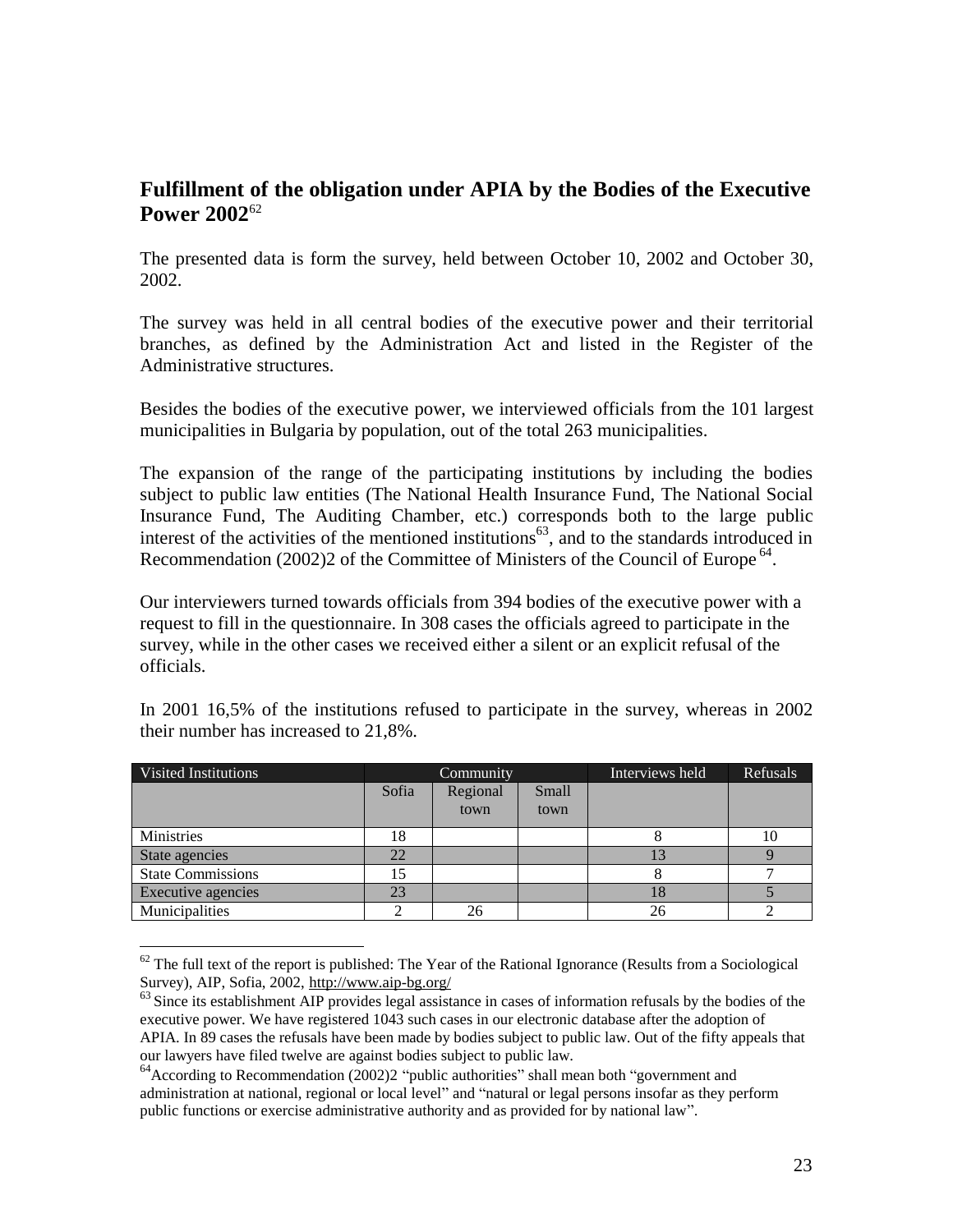| Regional administration       |  | 71 |     |    |
|-------------------------------|--|----|-----|----|
| Regional branches of the      |  |    |     |    |
| executive power $(RBEP)^{65}$ |  |    |     |    |
| Others <sup>66</sup>          |  |    |     |    |
| Total                         |  |    | 308 | 86 |

The interviewers had to find and give the questionnaires to officials that were appointed to review APIA requests. Most often the interviewed persons were directors of the institutions, deputy directors, or heads of a department (32%), public relations officers (17,5%), administrative secretaries (16%), experts (15%) or lawyers (11%).

# *Citizen's orientation information*

### **Publication of current public information**

art. 15. (1) In order to achieve transparency of the administration's activities, and for the purpose of maximum facilitation of access to public information, every chief officer of an administrative structure within the system of the executive power shall publish on a regular basis up-to-date information containing:

1. description of his/her powers as well as data on the organizational structure, the functions and the responsibilities of the administration led by him/her.

- 2. list of the acts issued within the scope of its powers;
- 3. description of the data volumes and resources, used by the respective administration,
- 4. the name, the address, the telephone number and the working hours of the respective administration's office which is authorized to receive applications for access to public information.

<sup>1</sup>  $65$  These were, for example, the Territorial Tax Directors, The Labour Bureaus, the Regional Police Departments, etc.

<sup>&</sup>lt;sup>66</sup> The National Health Insurance Fund, The Auditing Chamber, Regional Agricultural Fund, The Institute of Hygiene and Epidemiology, The Electronic Media Counsel, The National Social Insurance Fund, The National Grain Service, etc.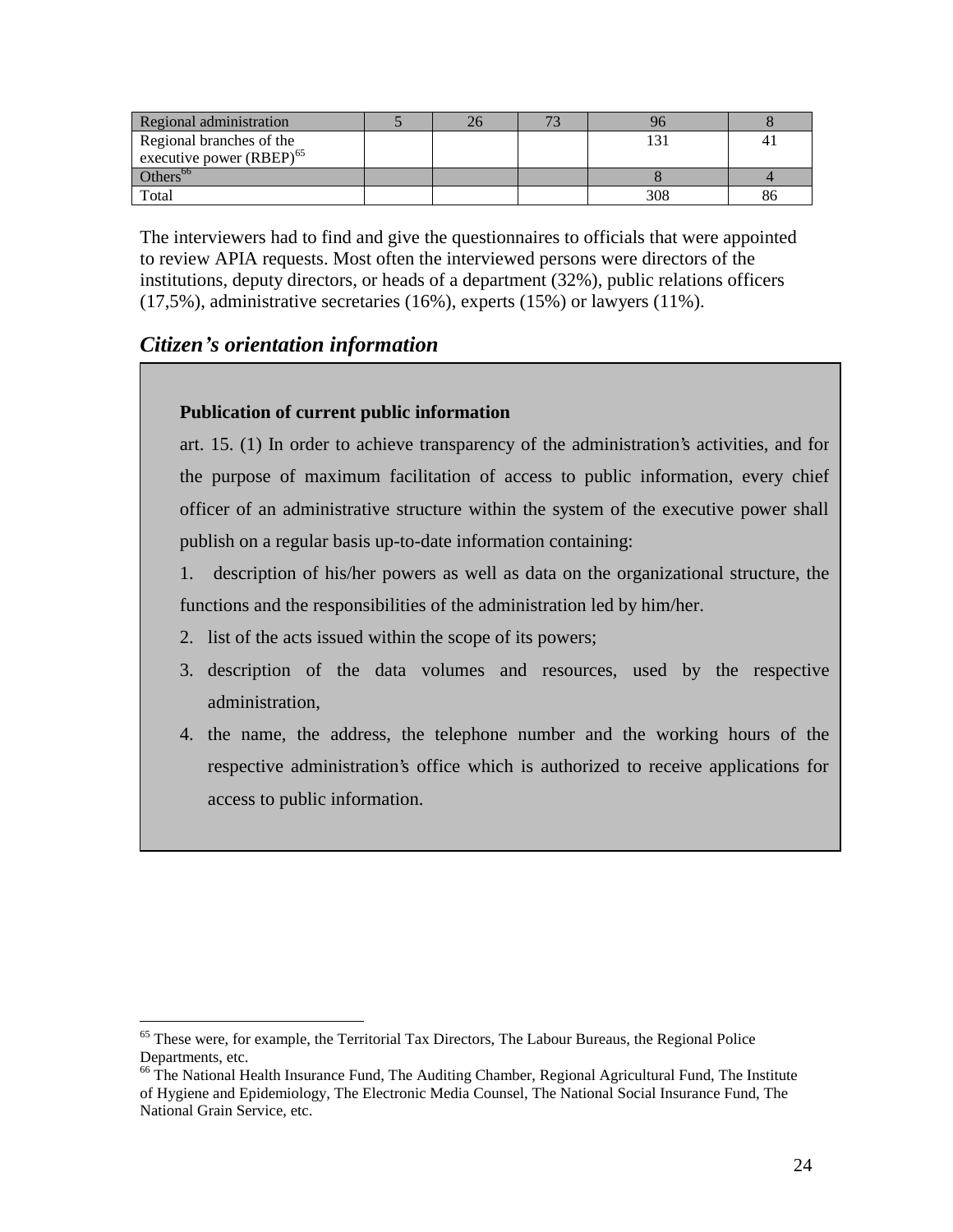(2) Every chief officer under sub-art. 1 shall prepare an annual report on the applications for access to public information, which shall contain among others data on the refusals made and the reasons therefore. This annual report shall be part of the annual reports under art. 61, sub-art. 2 of the Administration Act.

Duties of the Minister of the state administration

art. 16. (1) The Minister of the State administration shall publish an annual summary of

the reports on the bodies and their administrations, containing the information under art.

15., as well as other information relating to the implementation of this act.

(2) The Minister of State administration shall be responsible for distributing the summary.

The information contained in the summary shall be made available in every

administration for review by the citizens." (APIA)

The publishing of certain categories of information aims to assure transparency of the administration activity and to ease to a maximum extent the access to public information.

The Access to Public Information Act obliges every head of an administrative structure in the Executive power system to periodically publish current information, which consists of administrations competence, description of the structure and functions of the administration; list of the acts issued; information volumes and resources; the name, address, telephone number and working hours of the unit which is responsible for handling applications and granting information access.

The Regulation on the Conditions and procedure for keeping the register of the administrative structure and acts of the executive power bodies  $67$ , which was passed and published before the adoption of the Access to Public Information Act, determines the course, by which that can happen for **parts of the information<sup>68</sup>** . The register is maintained as a unified electronic database. In his answer to a parliamentary enquiry, the Minister of State Administration Dimitar Kalchev said that the data under art.15, are an essential part of the Register of administrative structures and acts of the executive power bodies, which gives a clear picture about the structure of the executive powers and the issued acts"69. The data in the register are indeed just a part of the data that is

1

 $<sup>67</sup>$  Adopted with a Council of ministers Decree 89/26.05.2000, published in State Gazette issue</sup> 44/30.05.2000, amended in issue 83/30.08.2002, in force from 31.10.2002

<sup>&</sup>lt;sup>68</sup> The amendment of the Regulation Keeping the Register of the Structure and Acts of the Executive Power Bodies, from year 2002 narrowed the span of the obligations in relation with the acts issued.

<sup>69</sup> Source: Express minutes One hundred fifty third session of Parliament, Sofia, Friday, 4th of October 2002, p. 36-39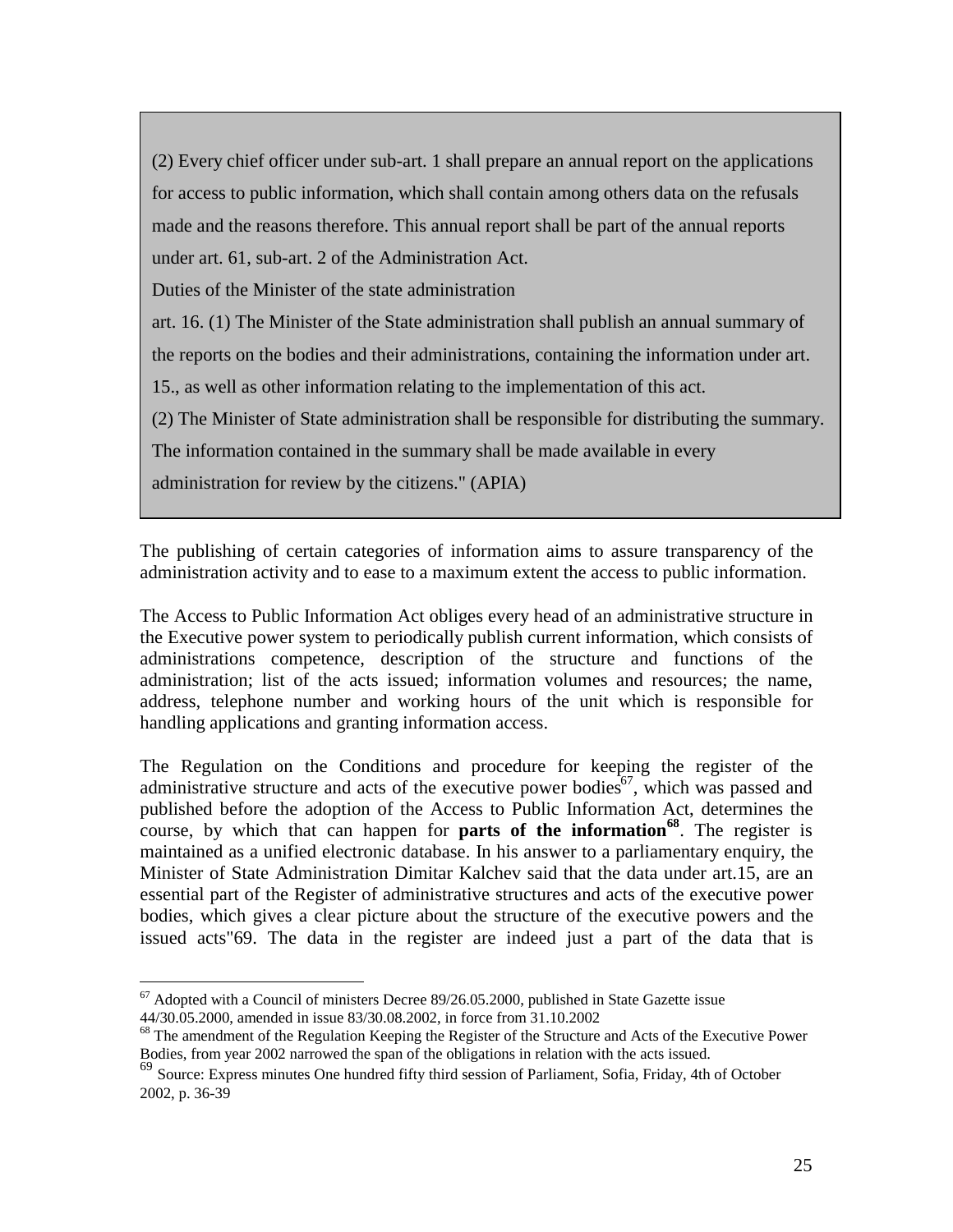compulsory published, according to art.15. Moreover, the obligations, arising under an act could not be equal to the obligations provided by a regulation, which generally aims to describe the procedure of the obligation accomplishment. So, the obligations under the regulation are not the same as the ones under art.15 APIA.

The "list of the issued acts" and the "description of the information arrays and resources" remain outside the scope of the secondary regulation. Their publishing as a current public information stays as an obligation to every head of an administrative structure in the executive system.

Since the law does not provide sanctions for failure to comply with the obligations under art.15, till now a number of the institutions have not created a mechanism for publishing of the current information. The results of the answers to the question, whether the information under art.15 has been published, can be seen in the table below.

| Art. 15, para. 1 APIA                                                   |                   | Total<br>Institution     |                             |                   |                    |                            |             |               |       |  |
|-------------------------------------------------------------------------|-------------------|--------------------------|-----------------------------|-------------------|--------------------|----------------------------|-------------|---------------|-------|--|
|                                                                         | <b>Ministries</b> | <b>State</b><br>agencies | <b>State</b><br>Commissions | Exec.<br>Agencies | Municip<br>alities | Regional<br>administration | <b>RBEP</b> | <b>Others</b> |       |  |
| Description of the<br>structures and functions<br>of the administration | 100.0%            | 76,9%                    | 75.0%                       | 55.6%             | 75.0%              | 80.0%                      | 67.0%       | 100,0% 73,6%  |       |  |
| List of issued acts and<br>decisions                                    | 87,5%             | 46,2%                    | 62,5%                       | 44,4%             | 50,0%              | 67,0%                      | 31,6%       | 71.4%         | 49,6% |  |
| Description of<br>information structures                                | 62.5%             | 38,5%                    | 57,1%                       | 27.8%             | 38,1%              | 48,4%                      | 32,5%       | 42.9%         | 39,9% |  |
| Name, address, phone<br>and workplace of the<br>responsible person      | 50.0%             | 38,5%                    | 50,0%                       | 33,3%             | 50.0%              | 50.0%                      | 45.6%       | 71,4%         | 47,2% |  |

It is clear that the simplest of the obligations under art.15, p.1, p.1 are fulfilled by 73,6% of the interviewed administrative structures, though it has to be pointed out that 24 of the officials who took part in the survey did not answer this question.

Concerning the announcement of the unit, which is responsible for the acceptance of the access to information applications - an obligation arising under art.15, p.1, p.4 - 47,2% answered that this is done, while 26 did not answer the question. At the same time 66% of those who took part in the survey claim that their institution has appointed a certain official to deal with the access to information applications. The percentage is higher compared to last year's survey - 61,4%.

The announcement of a unit, that would accept the applications, does not require any specific resources and stands as a preliminary condition for the access to public information right implementation by the ones looking for information.

These data are as well confirmed by the questionnaire situation description given by our interviewers reports. According to them, 46% of the visited institutions had an appointed official and there were no problems finding him/her.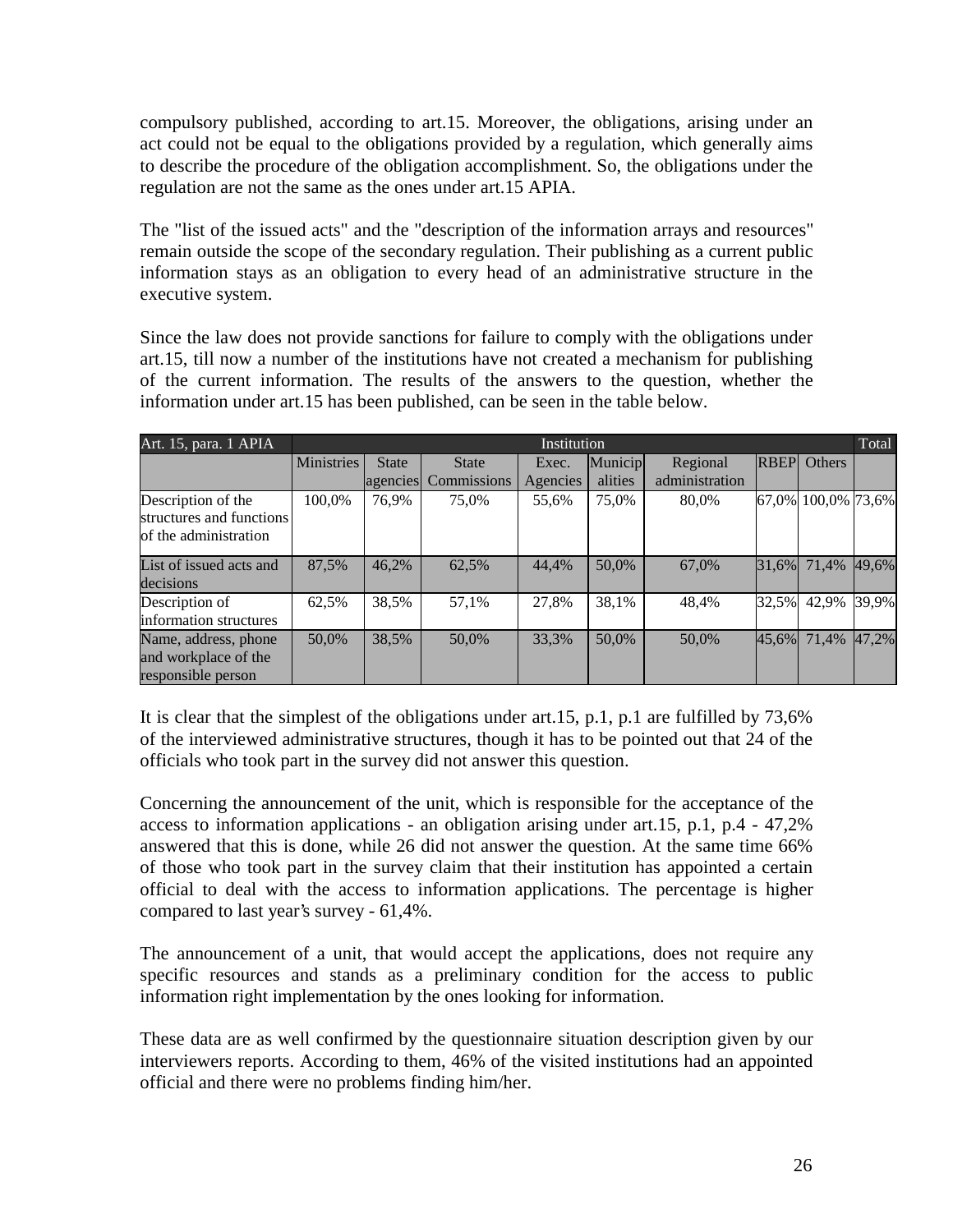About 40% of the officials filled in the questionnaire in front of the interviewers. If we compare the results of the 2001 survey and the results of the recent survey on the fulfillment of the obligations under art. 15, we wouldget the following:



**Is information under Art. 15 published?**

### **List of the issued acts and description of the information arrays and resources**

The publishing of those lists and descriptions is also an obligation under art. 15, p.1. Without such information the seekers of information would be impeded to clearly formulate his/her request which on the other hand would make it difficult for the officials to solve the unclear information requests.

The data, listed in the "electronic register"<sup>70</sup> as "acts" does not in any way ease the search. The database, available now through the Internet preconditions preliminary knowledge of the act, its number, kind, publishing date, etc. That database does not represent a list of acts, which would facilitate the consumers. There apparently were other criteria for structuring the information in the register, rather than to facilitate the seekers of public information or to fulfill the obligations of APIA.

 $^{70}$  <http://www1.government.bg/ras/>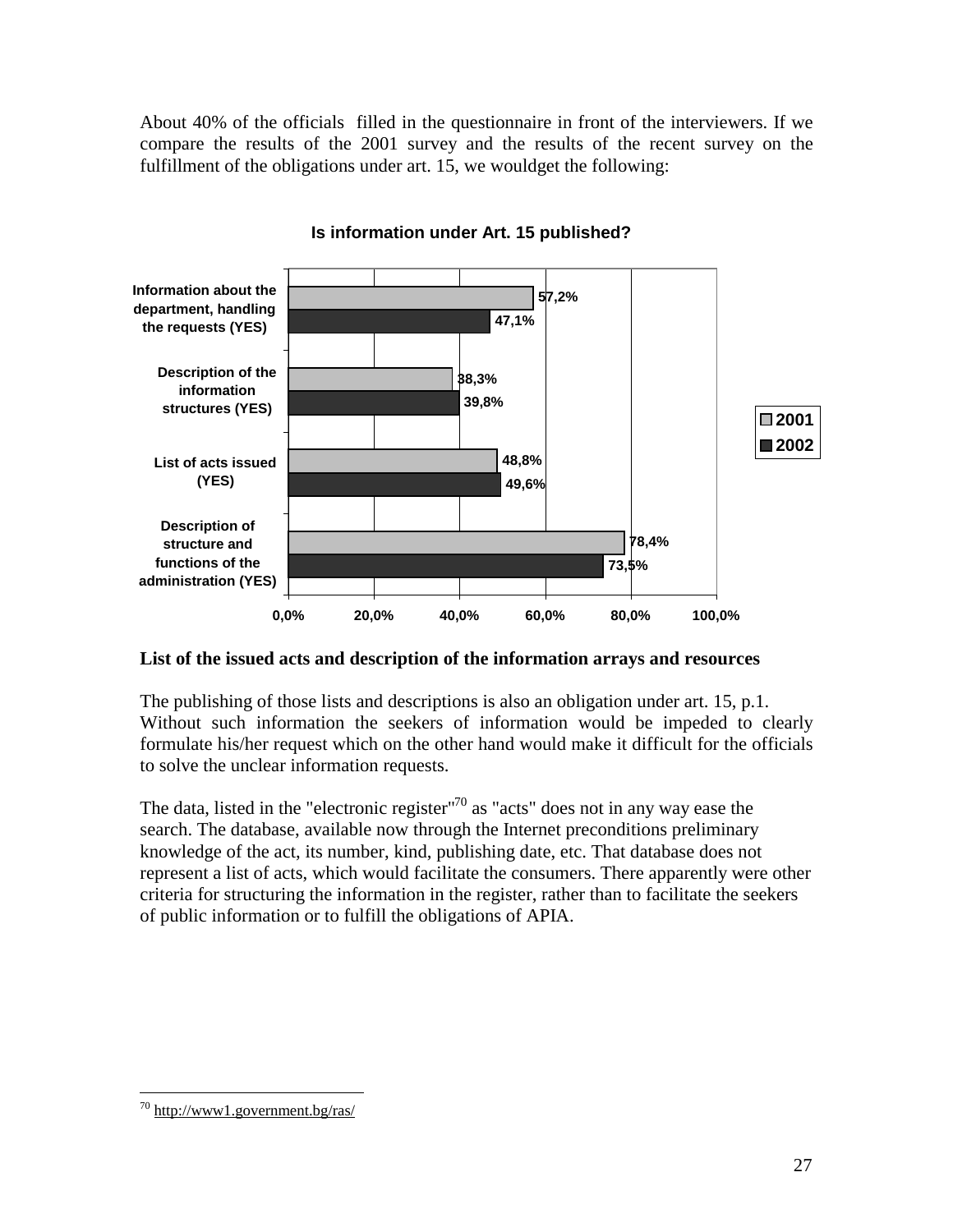# *Administrative readiness and capacity for APIA fulfillment*

### **Determination of a unit/official dealing with the applications**

In order to apply a law, it is necessary to dispose of institutions, resources and mechanisms and most of all prepared and motivated officials.

### **The first and simplest condition is to authorize an official (or a certain unit at larger institutions), who would accept information access applications, be responsible for the active information access, and be aware of the normative base, regulating that sphere.**

The determination of an official or unit, in larger administrative structures in the Executive power system, who would be responsible for the application's acceptance, is not only an obligation under the law, but would as well facilitate the work of the administration, in providing its services, because:

- The responsibility and the ruling of the process would be clear;
- Other officials won't waste time;
- The specialization and education of that officials would be more effective;
- The accounting and review of the obligations fulfillment by the authorized bodies under APIA would be easier.

Another equally important advantage of determining an official or unit is the facilitation for those who are looking for information.

### **Are there such officials appointed?**

There is an obvious dependence between the number of interviewers visits to the institution and the way by which the official is authorized, especially if there is a written order for his/her authorization. It seems that when the individualization is more distinct and concrete, the interviewer looses less time. The verbal order is to a greater extent concrete, because it presents a direct order by the head, while thejob characteristic formulates the obligations in a far more general way and the specialization itself is made by the official.

| How was the official appointed? | Days to receive the<br>questionnaire | Average number of visits to<br>the institutions |
|---------------------------------|--------------------------------------|-------------------------------------------------|
| Printed order                   | 2.96                                 | 1.89                                            |
| Verbal order                    | 3.16                                 | 1.96                                            |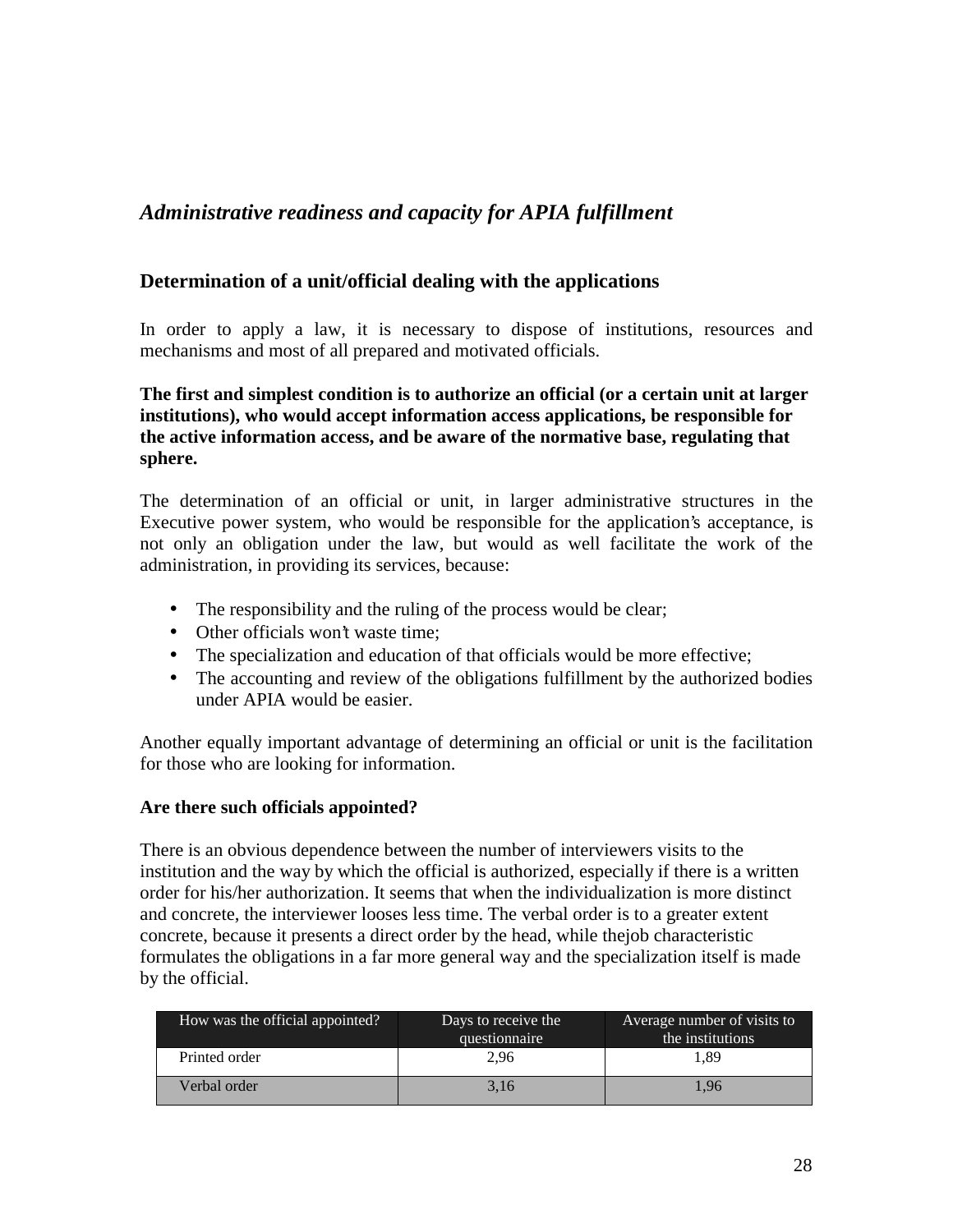| Job characteristics | 3,65 | $\cap$ $\cap$<br>ر بے ا          |
|---------------------|------|----------------------------------|
| <b>Other</b>        | 4.64 | 20 <sup>2</sup><br>$J, \angle U$ |

As it was already shown, the interviewer's task was to find and interview the officials who are responsible under APIA. Whether the interviewed are the ones who are obliged under APIA, or at a certain institution prevails the idea that the director is the one who would exhaustingly answer the questions and would be responsible for them, we could not know. It is a fact that compared to last years survey, the percentage of the experts has grown from 10,3% up to 20,4%, as well as the percentage of the lawyers- from 5,3% to 11,4%, while in the same time the number of the institution heads has declined from 28,6% to 20,1%.

|                                        | Ministries | <b>State</b> | <b>State</b> | Exec.    | Munici | Regional                | <b>RBEP</b> | <b>Others</b> |       |
|----------------------------------------|------------|--------------|--------------|----------|--------|-------------------------|-------------|---------------|-------|
|                                        |            | agencies     | Commissions  | Agencies |        | palities administration |             |               |       |
| Director, mayor                        | 12,5%      | 15,4%        | 12,5%        | 11,1%    | 16,0%  | 8,2%                    | 32,8%       | 12,5%         | 20,1% |
| Deputy director                        |            | 7,7%         |              |          |        | 3,1%                    | 1,5%        |               | 1,9%  |
| Department head                        |            | 15,4%        | 37,5%        | 5,6%     | 4,0%   | 7,2%                    | 11,5%       | 12,5%         | 9,7%  |
| Admin. secretary                       |            | 23,1%        | 25,0%        | 16,7%    | 16,0%  | 35,1%                   | ,8%         | 25,0%         | 15,9% |
| Expert                                 | 25,0%      | 15,4%        |              | 16,7%    | 24,0%  | 8,2%                    | 16,0%       | 12,5%         | 14,0% |
| Registrar                              |            |              |              |          |        | 4,1%                    | 1,5%        |               | 1,9%  |
| PR                                     | 62,5%      | 7,7%         | 12,5%        |          | 28,0%  | 15,5%                   | 18,3%       | 25,0%         | 17,9% |
| Lawyer                                 |            | 7,7%         |              | 50,0%    | 8,0%   | 11,3%                   | 8,4%        | 12,5%         | 11,4% |
| LASC <sup>71</sup> , RST <sup>72</sup> |            | 7,7%         |              |          | 4,0%   | 7,2%                    | 5,3%        |               | 5,2%  |
| <b>Anonymous</b>                       |            |              |              |          |        |                         | 1,5%        |               | ,6%   |
| Other                                  |            |              | 12,5%        |          |        |                         | 2,3%        |               | 1,3%  |
| Number of<br>responses <sup>73</sup> : | 8          | 13           | 8            | 18       | 25     | 97                      | 131         | 8             | 308   |

### **Position of the interviewed person:**

The average period that an official occupies a certain position is three years and two months, as the time period decreases for the central power and executive agencies bodies. The longest period for occupying a certain position is observed in the municipal administration and the executive power bodies (see the table below).

|  |  |  |  |  | How long have you been working on this position (approx. number of months)? |
|--|--|--|--|--|-----------------------------------------------------------------------------|

|                  | Total<br>Institution |              |                      |          |            |                |             |               |      |  |
|------------------|----------------------|--------------|----------------------|----------|------------|----------------|-------------|---------------|------|--|
|                  | <b>Ministries</b>    | <b>State</b> | <b>State</b>         | Exec.    | Municipali | Regional       | <b>RBEP</b> | <b>Others</b> |      |  |
|                  |                      |              | agencies Commissions | Agencies | ties       | administration |             |               |      |  |
| Months (average) | 19,3                 | 21.5         | 25,6                 | 14,9     | 16,2       | 44.1           | 44,0        | 49,9          | 38,2 |  |
| Number of        |                      | 12           |                      | 18       | 24         | 93             | 124         | 8             | 294  |  |
| responses:       |                      |              |                      |          |            |                |             |               |      |  |

 $71$  LASC = Legal and Administrative Services for the Citizens.

 $72$  RST = Registration and Services for the Taxpayers.

 $73$  Indicates the number of responses to this question in absolute figures.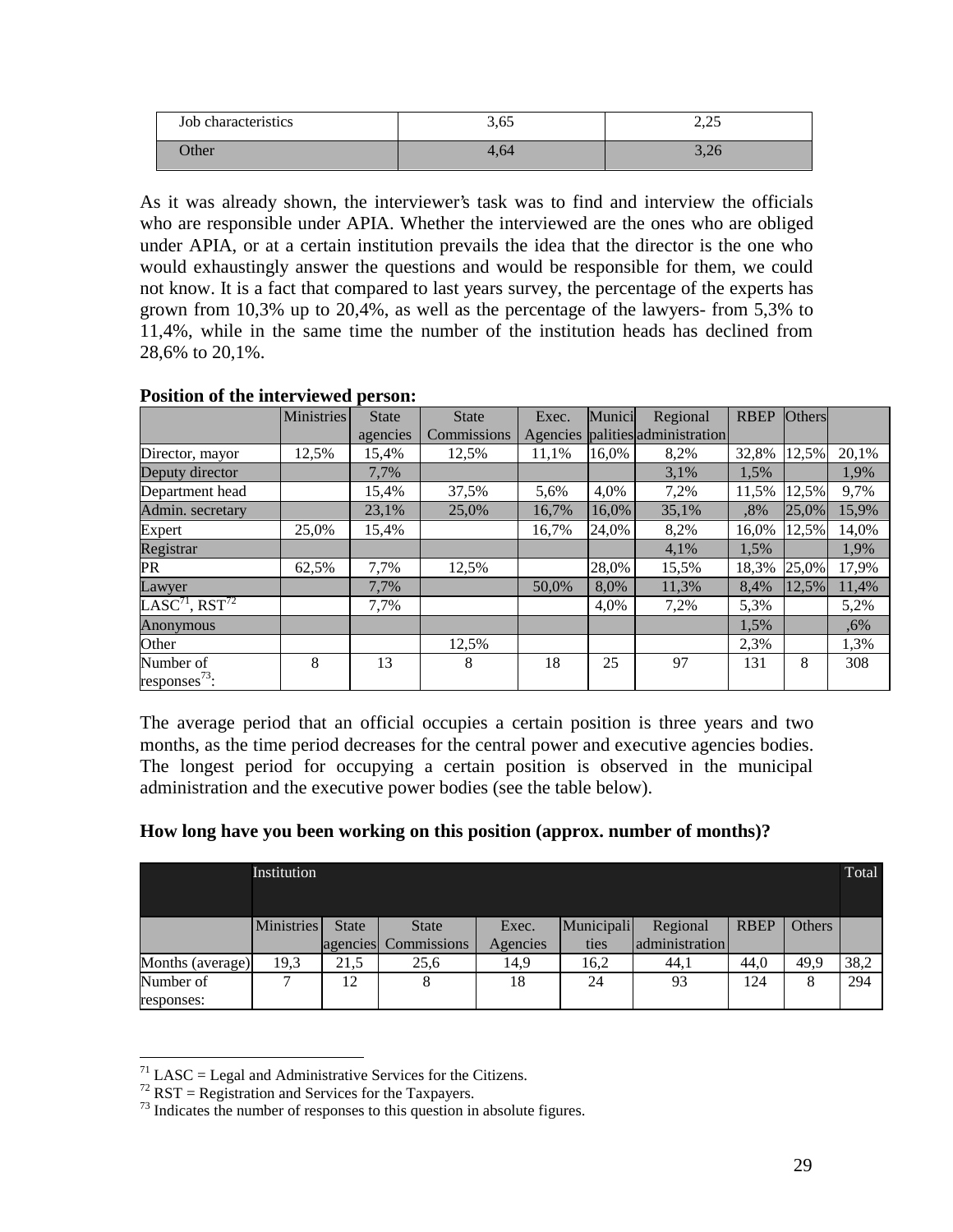The survey results from the question whether there is a certain official, who would deal with the public information access applications, are close to the ones received last year.

|                        |            |              |                               |       |                | <u>1109 your montanon appointed an omeiar to dear with the fequency.</u> |     |                        |     |  |  |  |
|------------------------|------------|--------------|-------------------------------|-------|----------------|--------------------------------------------------------------------------|-----|------------------------|-----|--|--|--|
|                        |            | Institution  |                               |       |                |                                                                          |     |                        |     |  |  |  |
|                        | Ministries | <b>State</b> | State                         | Exec. | Municipalities | Regional                                                                 |     | <b>RBEP</b> Others     |     |  |  |  |
|                        |            |              | agencies Commissions Agencies |       |                | administration                                                           |     |                        |     |  |  |  |
| Yes                    | 75.0%      | 38,5%        | 71.4%                         | 55,6% | 92.0%          | 73.7%                                                                    |     | $ 61,4\% $ 28,6% 66,3% |     |  |  |  |
| $\overline{\text{No}}$ | 25.0%      | 61.5%        | 28,6%                         | 44.4% | 8.0%           | 26.3%                                                                    |     | 38,6% 71,4% 33,7%      |     |  |  |  |
|                        |            | 13           |                               | 18    | 25             | 95                                                                       | 127 |                        | 300 |  |  |  |

**Has your institution appointed an official to deal with APIA requests?** 

On the one hand the percentage of those who gave positive answers has increased, compared to last year from 61,4% up to 66,3%, but on the other hand the ones who stated that this has happened by a written order has decreased - from 54,4% down to 48,8%. Whether the percentage has really decreased or part of the authorized officials have it as a part of their job characteristic, so it is not accepted as an written order, we could not know, as it is a matter of internal organization of the institution. More important indicators for the lack of development in that sphere are the results concerning the officials' authorization. The same as last year, we received the following results to the question whether the official could rule on the applications and who actually rules on them:

|                           | Institution       |              |              |          |                |                |             |               |       |  |  |
|---------------------------|-------------------|--------------|--------------|----------|----------------|----------------|-------------|---------------|-------|--|--|
|                           |                   |              |              |          |                |                |             |               |       |  |  |
|                           | <b>Ministries</b> | <b>State</b> | <b>State</b> | Exec.    | Municipalities | Regional       | <b>RBEP</b> | <b>Others</b> |       |  |  |
|                           |                   | agencies     | Commissions  | Agencies |                | administration |             |               |       |  |  |
| The appointed<br>official | 20,0%             | 7,7%         | 14,3%        | 6,7%     |                | 11,8%          | 8,3%        | 16,7%         | 9,1%  |  |  |
| The director              | 60.0%             | 61,5%        | 57,1%        | 80,0%    | 92,0%          | 74,2%          | 88,4%       | 66.7%         | 80,7% |  |  |
| Lawyer                    |                   | 15,4%        | 28,6%        | 6,7%     |                | 8,6%           | 1,7%        |               | 5,3%  |  |  |
| Committee                 |                   |              |              | 6,7%     | 4,0%           | 3,2%           | ,8%         | 16,7%         | 2,5%  |  |  |
| Other                     | 20,0%             | 15.4%        |              |          | 4,0%           | 2,2%           | $.8\%$      |               | 2,5%  |  |  |
| Number of<br>responses:   | 5.                | 13           | 7            | 15       | 25             | 93             | 121         | 6             | 285   |  |  |

**Who takes decisions whether to grant or deny access to information under APIA?** 

The 2001 survey showed the same results, concern ing the coincidence of the official, who accepts the applications and the one who rules on them - 9,1%. Eventhough the common percentage does not change, the actual situation has changed. Untill last year only 7,7% of the officials from the ministries were accepting and taking decisions on the applications. Now, at the ministries the percentage has increased up to 20%. Just the opposite dependence is observed over district municipal administrations: here the percentage has fallen from 7,7% down to 0%, on the account of the head. The percentage of those who have pointed out the head as the one who takes decisions on the applications, has slightly decreased.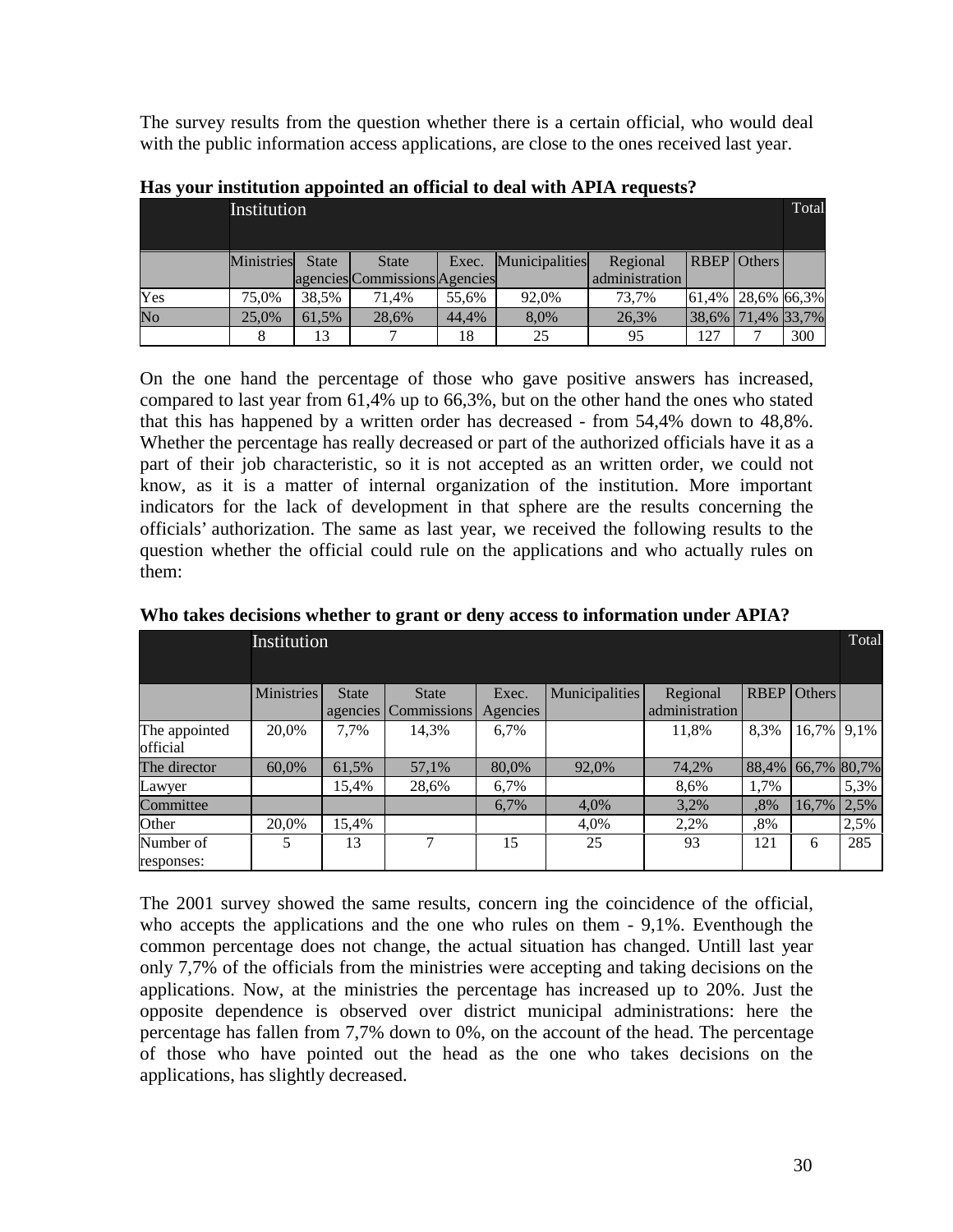According to us, an explanation of those results could be found if they are compared to the results of the question: "Usually whom do you usually ask for advice, when handling the applications under APIA?". Apparently, gaining practice on the law, especially when some of the denials are being appealed in front of the court, the necessity of a lawyer consultation is becoming tangible. The number of consultations with a lawyer has increased. The number of consultations with the head has increased as well. According to us, that fact is related to the understanding that there is a liability to be worn, concerning the applications. Those interpretations are inspired mostly by the AlP's experience in consulting cases of denial and appealing denials of access to information in front of the court. Whom do you usually ask for advice?

|                | Institution |              |                               |       |                |                |             |               | Total |
|----------------|-------------|--------------|-------------------------------|-------|----------------|----------------|-------------|---------------|-------|
|                | Ministries  | <b>State</b> | <b>State</b>                  | Exec. | Municipalities | Regional       | <b>RBEP</b> | <b>Others</b> |       |
|                |             |              | agencies Commissions Agencies |       |                | administration |             |               |       |
| Head, director | 42,9%       | 16,7%        |                               | 14,3% | 22,2%          | 28,2%          | 39,8%       | 28,6% 31,6%   |       |
| Lawyer         | 28,6%       | 83,3%        | 100,0%                        | 42,9% | 72,2%          | 66,2%          | 52,7%       | 71,4% 60,5%   |       |
| Colleagues     | 28,6%       |              |                               | 28,6% |                | 5,6%           | 6.5%        |               | 6,5%  |
| <b>APIA</b>    |             |              |                               |       |                |                | 1,1%        |               | 0,5%  |
| AIP            |             |              |                               | 14,3% | 5,6%           |                |             |               | 0,9%  |
| Number of      |             | 6            | 6                             |       | 18             | 71             | 93          | 7             | 215   |
| responses:     |             |              |                               |       |                |                |             |               |       |

#### **Whom do you usually ask for advice?**



# **Appointed official to handle APIA requests**

There is another important circumstance that we should mark out as an indicator for the administrative capacity of the executive power bodies to fulfill the obligations under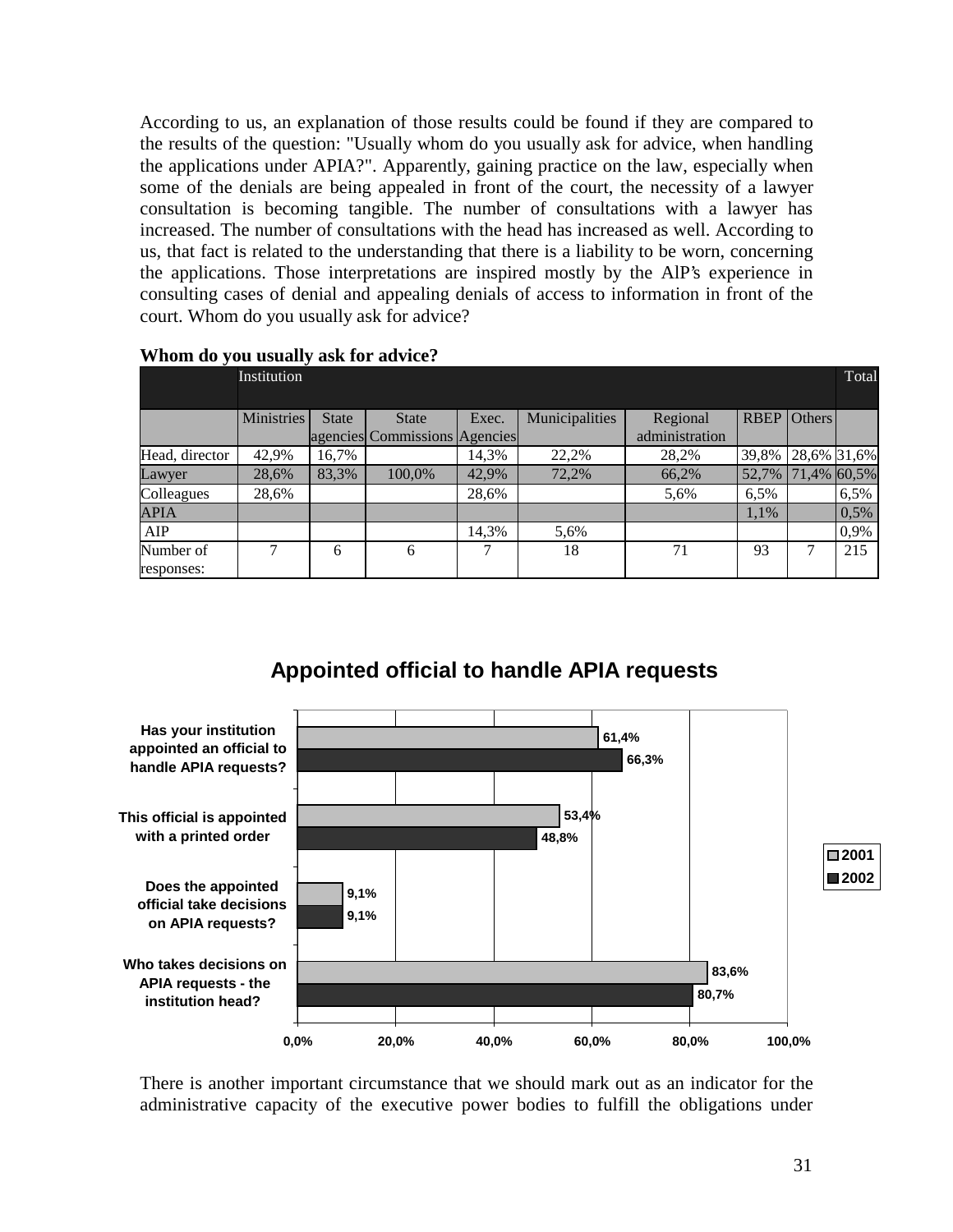APIA. Those data give an explanation to the difficulties that our interviewers met while finding the responsible officials under APIA and to the impressions they shared, concerning the unprepared officials on APIA.

According to the interviewed, only 7,4% of the determined officials deal solely with the access to information applications. The remaining 92,6% have other obligations as well. Apparently the work under APIA is something additional and accidental for the registrar, the one who accepts the complaints and requests of the citizens and for the one who is responsible for the public relations; they see their work on APIA as something additional to their essential obligations.

|                   | -тг<br>Institution |              |              |          |         |                |             |               | Total       |
|-------------------|--------------------|--------------|--------------|----------|---------|----------------|-------------|---------------|-------------|
|                   | <b>Ministries</b>  | <b>State</b> | <b>State</b> | Exec.    | Municip | Regional       | <b>RBEP</b> | <b>Others</b> |             |
|                   |                    | agencies     | Commissions  | Agencies | alities | administration |             |               |             |
| Receives requests | 75,0%              | 14,3%        | 40,0%        | 15,4%    | 35,0%   | 23,2%          | 18,2%       |               | 22,8%       |
| and complains     |                    |              |              |          |         |                |             |               |             |
| <b>PR</b>         |                    | 28.6%        | 20.0%        | 7.7%     | 40,0%   | 18,8%          | 35,1%       |               | 26,4%       |
| Registrar         |                    |              |              | 30,8%    | 10,0%   | 27,5%          | 16,9%       |               | 100,0 20,3% |
|                   |                    |              |              |          |         |                |             | $\%$          |             |
| Lawyer            |                    | 14,3%        |              | 23,1%    |         | 5,8%           | 3,9%        |               | 5,6%        |
| Admin. secretary  |                    |              | 20,0%        | 7,7%     |         | 2,9%           | 1,3%        |               | 2,5%        |
| Administrative    | 25,0%              | 28,6%        | 20,0%        | 7,7%     | 5,0%    | 18,8%          | 15,6%       |               | 15,7%       |
| services          |                    |              |              |          |         |                |             |               |             |
| Others            |                    | 14,3%        |              | 7,7%     | 10,0%   | 2,9%           | 9,1%        |               | 6,6%        |
| Number of         | 4                  |              | 5            | 13       | 20      | 69             | 77          | 2             | 197         |
| responses:        |                    |              |              |          |         |                |             |               |             |

### **Other duties of the appointed official?**

1

The determination of a unit or official under APIA happens as a result of the increased information search in the institution. That was an apparent trend throughout last year as well. The increased search for public information forces state bodies to create special units and to authorize an official under APIA. It could be stated out, that as a rule the stimulus comes from outside, especially if there is a court appeal of the access to information denials and the law provided procedure has not been followed.

In larger administrative structures, such as ministries, the unit determination has to be accompanied by a clear description of the whole process of accepting, directing and deciding on applications, i.e. an internal rule or instruction for the applications treatment is needed. According to our observations and conversations with officials, we could say that the unpleasant results, like unmotivated (silent) denials, missing APIA deadlines<sup>74</sup> etc., are due namely to the lack of such a mechanism and thanks to the unpreparedness of the first unit that receives the requests, which is to meet the requirements of the APIA for the application's acceptance.

 $74$  Through conversations with officials from the Ministry of the Economics and the Ministry of the Science and Education, it becomes clear that the longest process is the way, which the application has to pass, untill it gets to the one who is in his competence to rule over it, especially if the application itself does not refer to the APIA. The latter is not a compulsory prerequisite under APIA.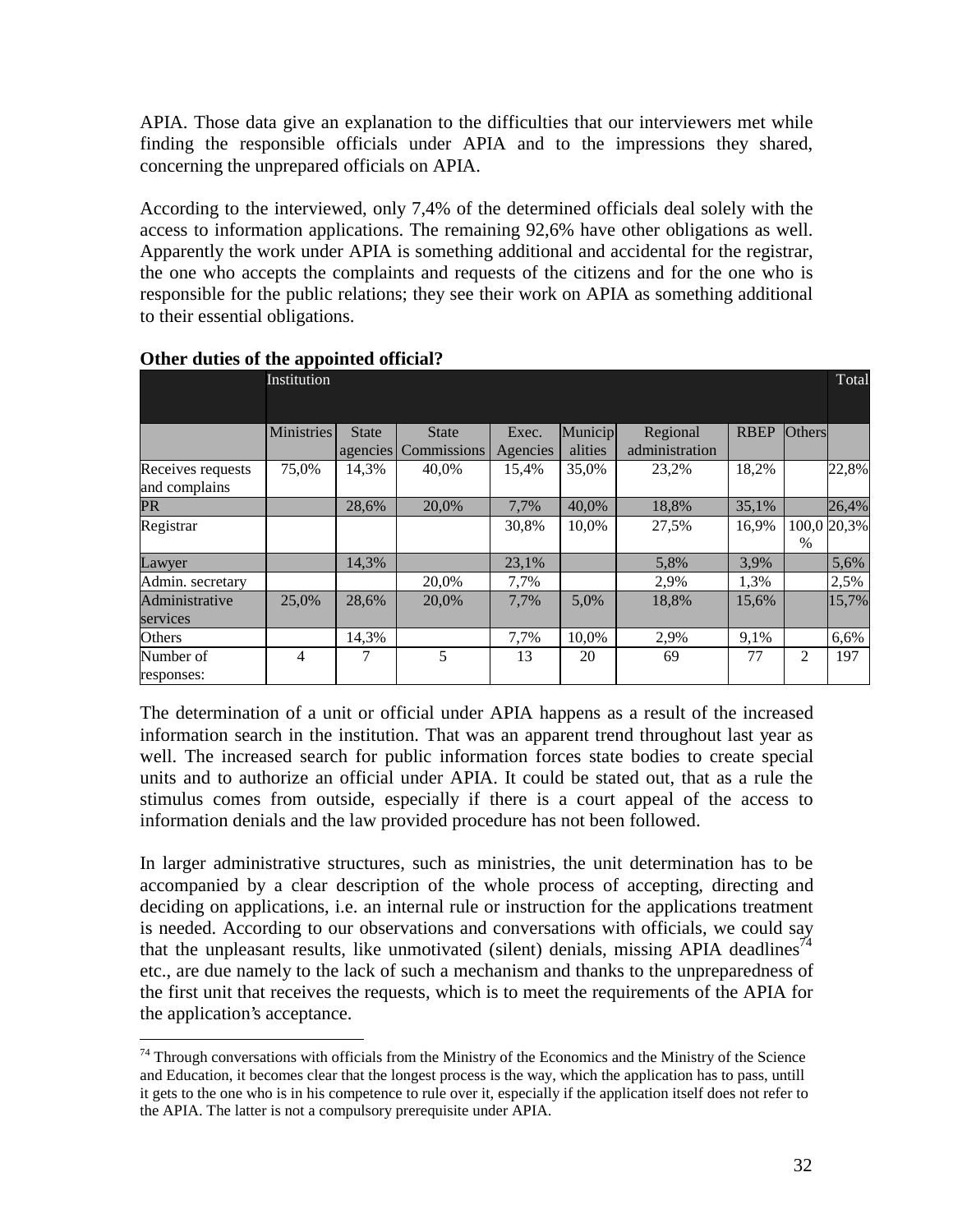Apparently the officials who are authorized to deal with the applications do need some kind of instructions, education and consultations. By now only 37% of the interviewed stated to have used a written instruction, in order to distinguish the APIA applications from other requests. Nearly 70% of those use the AIP handbook "How to Get Access to Information?"<sup>75</sup>.

# *Trainings for officials*

The 2001 survey showed that 16,7% of those interviewed have passed a training course. During 2002 the percentage of those who have passed through training has increased up to 41,4%. A substantial part of them - 75,8% have passed a one-day training arranged by the AIP and ABA/CEELI. One of the basic outlines pointed out by the officials who took part in the last year survey was the necessity of training and elucidation of the regulations of other acts, with which they deal in their everyday work. The generalized recommendations, from our meetings and train ings for the officials, show the necessity of specialized training, which would render an account of the specifics of the institution and the information arrays, preserved by it.

# *Applications acceptance and registration unit/desk*

art. 25 item 3 of APIA "Every filed application for access to public information shall be registered in accordance with the procedure adopted by the relevant agency".

Even though the registration is a must, every authority decides on its own how and where to perform that - through a common or through a special institution registry.

Of the officials interviewed in 2001 61,8% claimed they have an APIA applications registry. Our attempt to get some concrete data on the received applications showed that this was almost impossible, which indicated that if there were APIA applications at all, they had been enrolled in the common registry, in a way that makes their identification and counting difficult. That conclusion is confirmed by the answer results of the following questions:

|     |             |       |                               |       | IS there a special place/desk where people can life ATTA requests: |                |                    |       |
|-----|-------------|-------|-------------------------------|-------|--------------------------------------------------------------------|----------------|--------------------|-------|
|     | Institution |       |                               |       |                                                                    |                |                    | Total |
|     |             |       |                               |       |                                                                    |                |                    |       |
|     | Ministries  | State | State                         | Exec. | <b>Municipalities</b>                                              | Regional       | <b>RBEP</b> Others |       |
|     |             |       | agencies Commissions Agencies |       |                                                                    | administration |                    |       |
| Yes | 75,0%       | 69.2% | 87.5%                         | 58.8% | 92.0%                                                              | 78.4%          | 73,4% 50,0% 75,3%  |       |

### **Is there a special place/desk where people can file APIA requests?**

 $\overline{a}$ <sup>75</sup> Handbook "How to get Access to Information", second updated edition, AIP, Sofia, 2002. The full text in Bulgarian can be found at: [http://www.aip-bg.org/books\\_bg.htm](http://www.aip-bg.org/books_bg.htm)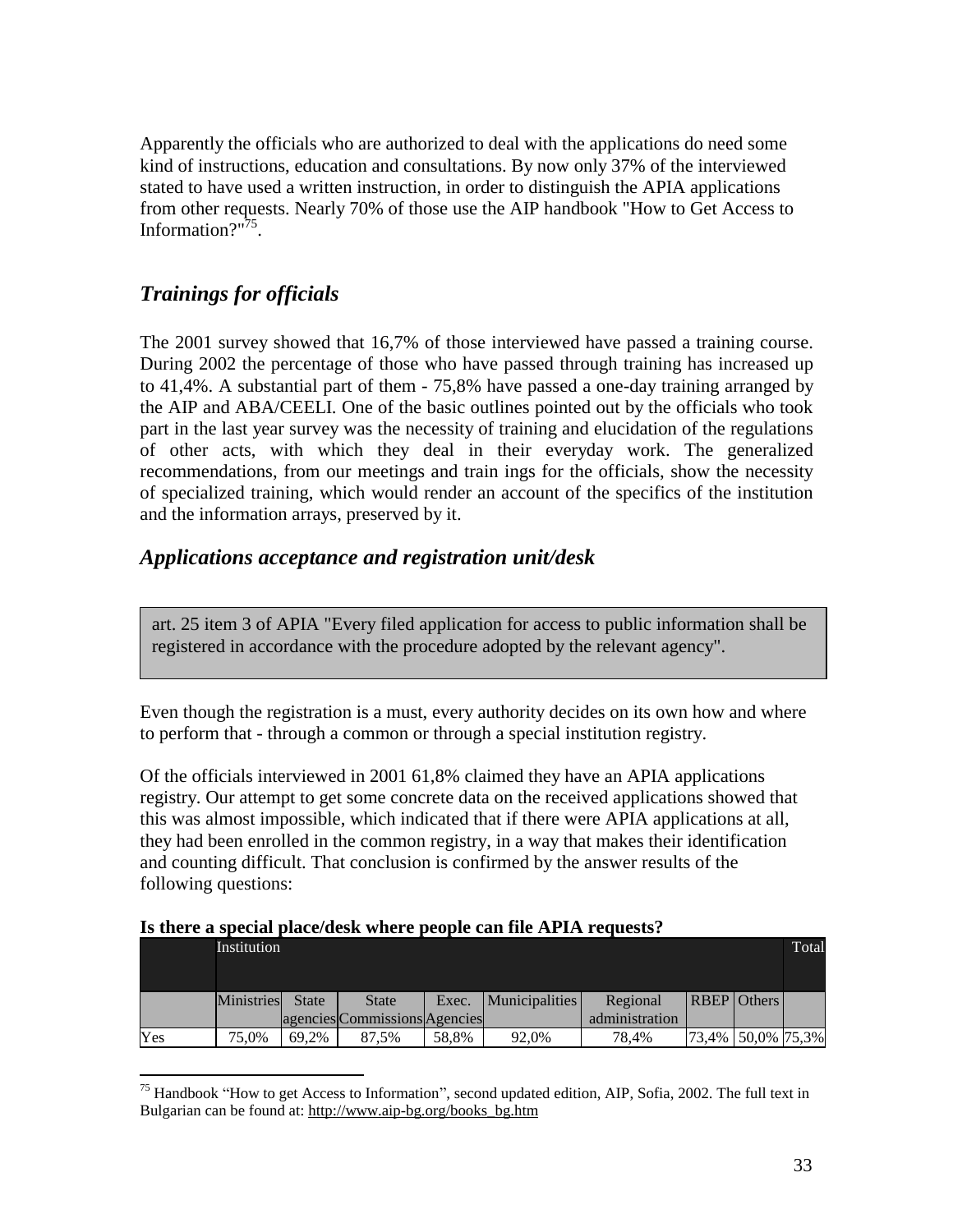| $\rm No$   | nε<br>25.0% | 30.8% | $-2,5\%$ | 41.2% | 8.0%      | $-1,6\%$ | 26.6% | $50,0\%$ 24,7% |     |
|------------|-------------|-------|----------|-------|-----------|----------|-------|----------------|-----|
| Number of  |             |       |          |       | ጎ 4<br>∸~ |          | 128   |                | 304 |
| responses: |             |       |          |       |           |          |       |                |     |

#### **Are there any other requests filed on this desk/place?**

|            | Institution       |              |                      |          |         |                |             |               |      |  |
|------------|-------------------|--------------|----------------------|----------|---------|----------------|-------------|---------------|------|--|
|            | <b>Ministries</b> | <b>State</b> | State                | Exec.    | Municip | Regional       | <b>RBEP</b> | <b>Others</b> |      |  |
|            |                   |              | agencies Commissions | Agencies | alities | administration |             |               |      |  |
| Yes        | 85,7%             | 90.9%        | 100,0%               | 92.3%    | 100.0%  | 95,0%          | 92.0%       | 100,0% 93,9%  |      |  |
| No         | 14.3%             | 9.1%         |                      | 7,7%     |         | 5,0%           | 8,0%        |               | 6,1% |  |
| Number of  |                   | 11           |                      | 13       | 24      | 80             | 100         |               | 247  |  |
| responses: |                   |              |                      |          |         |                |             |               |      |  |

### **Do you keep a register of APIA requests?**

|            | Institution       |              |                      |          |           |                |     |                    |     |  |  |
|------------|-------------------|--------------|----------------------|----------|-----------|----------------|-----|--------------------|-----|--|--|
|            |                   |              |                      |          |           |                |     |                    |     |  |  |
|            | <b>Ministries</b> | <b>State</b> | <b>State</b>         | Exec.    | Municipal | Regional       |     | <b>RBEP</b> Others |     |  |  |
|            |                   |              | agencies Commissions | Agencies | ities     | administration |     |                    |     |  |  |
| Yes        | 42,9%             | 53,8%        | 42.9%                | 35,3%    | 82,6%     | 63,5%          |     | 55,2% 37,5% 57,8%  |     |  |  |
| No         | 57.1%             | 46.2%        | 57.1%                | 64.7%    | 17.4%     | 36,5%          |     | 44,8% 62,5% 42,2%  |     |  |  |
| Number of  |                   | 13           |                      | 17       | 23        | 96             | 125 | 8                  | 296 |  |  |
| responses: |                   |              |                      |          |           |                |     |                    |     |  |  |

The data taken into such a register, if there is one at all, would facilitate the officials meeting the application deadlines, and they would aid the accounting and control over the applications operation.

The 2002 survey points out the fact that a lot of surplus data is collected. Even though the law and the handbooks, sent by the AIP to all the municipalities and state bodies, expressly state that no other data than the correspondence address should be required from the applicant, in some large municipalities we came across a Personal Identification Number and Tax Number requirement as well as requirement of showing interest rationale and the aim of the search, which is totally repugnant with the international standards.

The computer and specialized software usage situation for the maintenance of the registry has not changed a lot. While in the 2001 survey 28,1 % of the interviewed stated, that the registry, if there is one at all, is kept in a computer, in year 2002 29,6% state that they take the registry electronically.

# *Information granting forms*

According to the APIA regulations (art. 35, p.2), when information is opera lively granted, a document signed by the requestor and the relevant official is prepared. Although there is no normatively affirmed form for those documents, APIA requires the inclusion of a description of the granted pieces of information.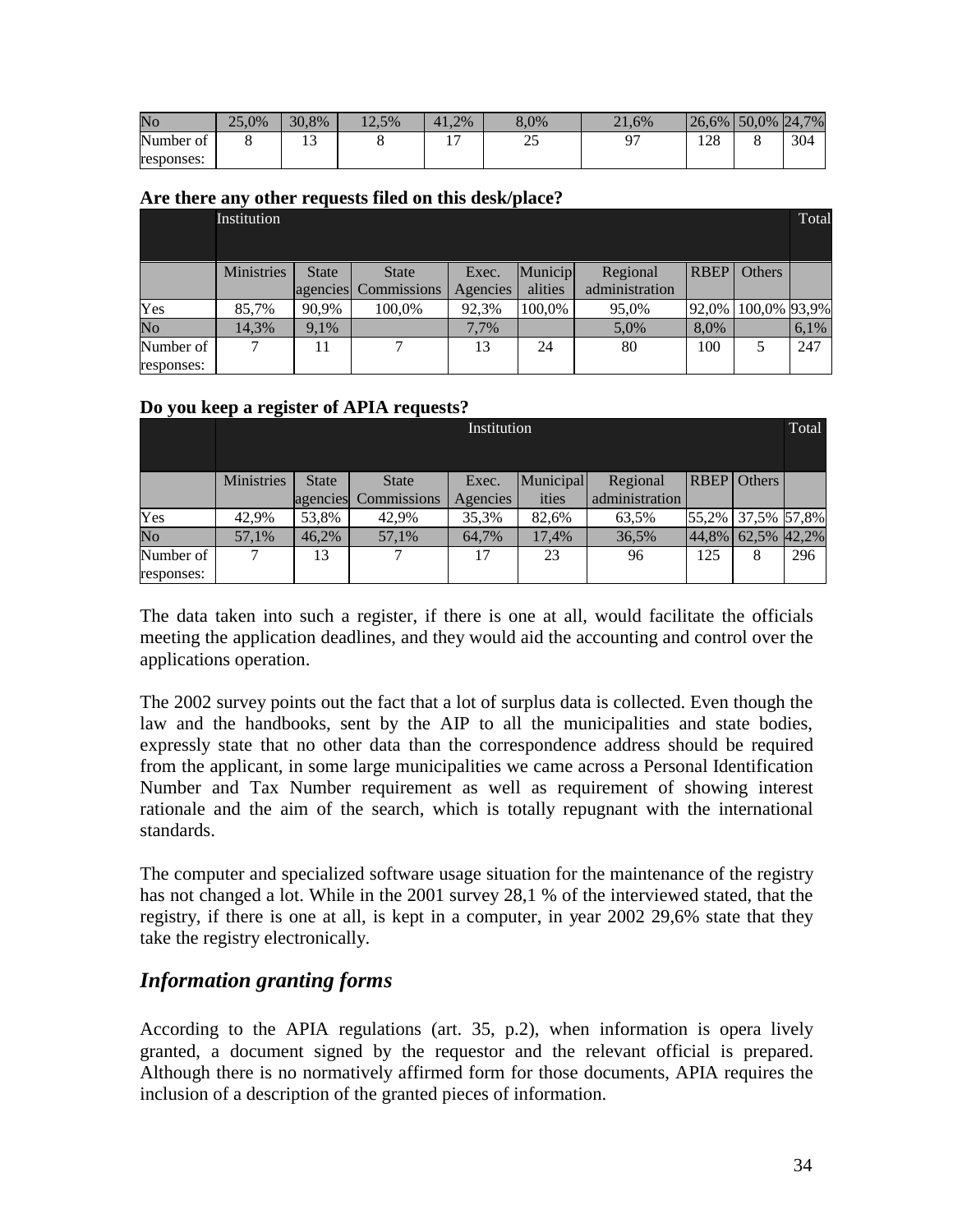The distribution of such documents, certifying the granting of the searched information is quite poor. According to data from the 2001 survey such forms existed only in 15,4% of the institutions, while the 2002 data show that 22,8% of the institutions use such forms.

## *Public information examination and reading room*

An important condition for the implementation of the right to access to public information is the allotment of special premises or a room, where citizens could check the granted information and could decide whether they would like copies of some of the documents. Most of the institutions (66,2%) affirm that they have provided such a site. The registries, information units, conference rooms, and reception rooms are used for that purpose. The table below compares the results from the two surveys of 2001 and 2002.



# **Places for filing applications and reading**

# *Number of applications, decisions and denial*

The officials that took part in last years survey found it very difficult to answer how many are all the received applications for access. The question was hard especially for the institutions that had not provided for APIA fulfillment. The general number of the received applications was 43,399. The comparison of the number of received applications to the number of solved applications showed that a great number of applications (24,065) have not been ruled over. When checking the surprizing figures, given by small municipalities for applications received, it turned out that the officials did not distinguish between an administrative service request and an access to public information application.

In this year survey, there are not so many inconsistencies.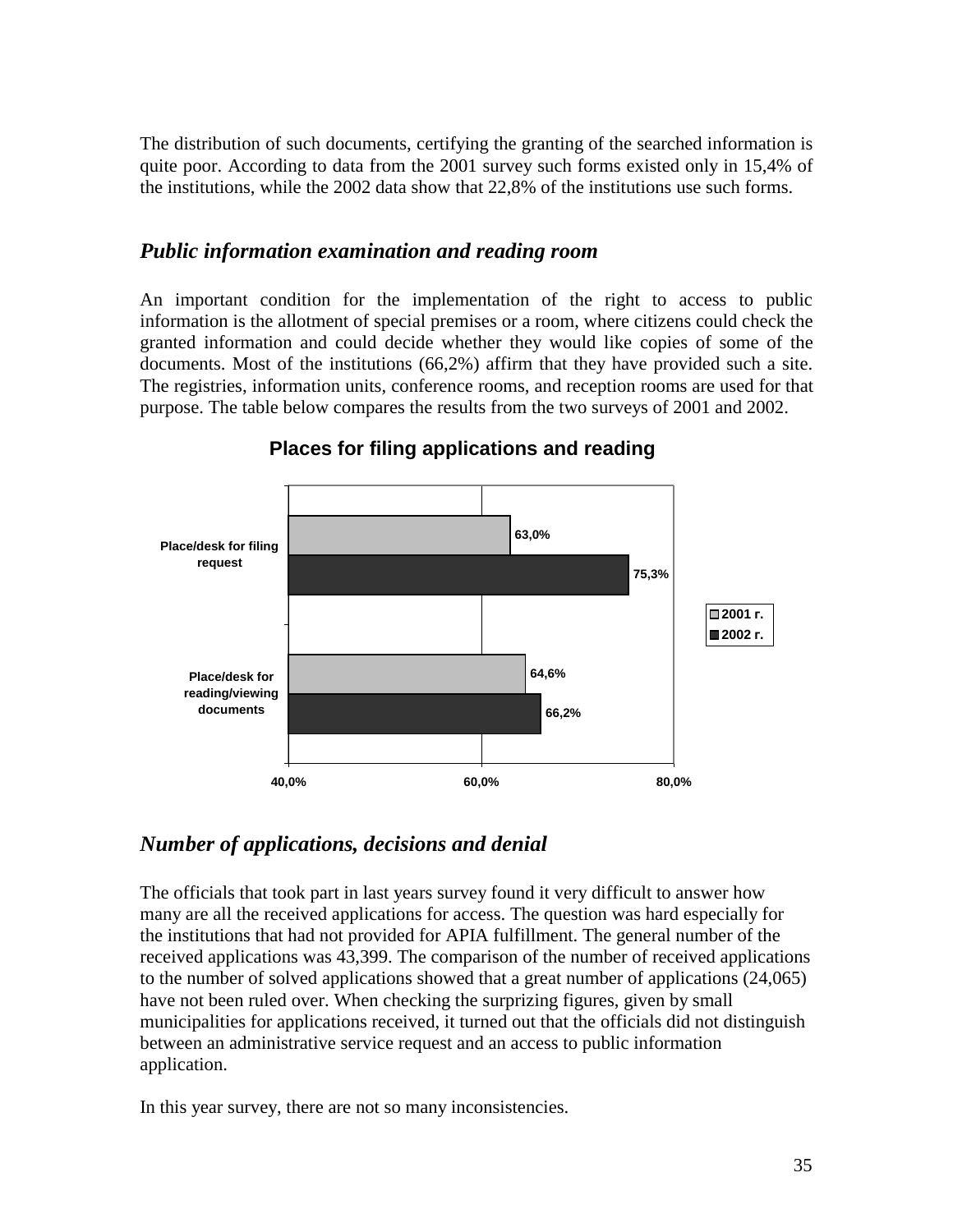|                       | Institution       |              |                |                |           |                |             |                | Total |
|-----------------------|-------------------|--------------|----------------|----------------|-----------|----------------|-------------|----------------|-------|
|                       | <b>Ministries</b> | <b>State</b> | <b>State</b>   | Exec.          | Municipal | Regional       | <b>RBEP</b> | <b>Others</b>  |       |
|                       |                   | agencies     | Commissions    | Agencies       | ities     | administration |             |                |       |
| Total number of       | 4401              | 57           | 85             | 58             | 1085      | 6852           | 20313       | 6              | 32857 |
| requests:             |                   |              |                |                |           |                |             |                |       |
| Verbal requests:      | 1130              |              | 8              | 39             | 778       | 154            | 11424       |                | 12403 |
| Written requests:     | 1936              | 53           | 75             | 14             | 307       | 6709           | 8912        | 6              | 18012 |
| E-mail requests:      | 1355              | 4            | $\overline{2}$ | 5              |           |                | 12          |                | 13    |
| Access provided       | 1498              |              | 8              | 48             | 660       | 394            | 12882       |                | 13992 |
| immediately           |                   |              |                |                |           |                |             |                |       |
| Access provided       | 2683              | 53           | 77             | $\overline{7}$ | 180       | 534            | 6855        | $\overline{4}$ | 10393 |
| within 14 days        |                   |              |                |                |           |                |             |                |       |
| Access provided after |                   |              |                |                |           | 6039           | 607         | $\mathcal{L}$  | 6650  |
| the 14-day term       |                   |              |                |                |           |                |             |                |       |
| Number of responses:  | 5                 | 9            | ⇁              | 10             | 20        | 85             | 95          | 7              | 238   |

### **Total number of APIA requests:**

According to the generalized data 6650 of the applications were answered after the law provided 14 days term.

The number of verbal requests is very big - 12,403, but having in mind the stated above applications registry situation, apparently the problem with the verbal requests is not very clear to the ones who grant information. Such a conclusion could be drawn out just on the grounds of our interviewers experience. Obviously, the verbal request is not apprehended as an the initial step towards granting immediate access to public information to those who seek it in the available form, but rather as a conversation with an inquirers, a journalist press-conference, etc.

The sense of the verbal request as part of the stipulated APIA procedure, is to facilitate the seekers of information. However, this for of requesting presumes a good management of the information, from the moment of its originating in the institution. This system should work well both for information which is apparently public by nature, and for documents, to which the access is restricted on clear grounds, and the restriction period and the responsibilities for the review after the expiration of this period are distinctly established. Obviously such a system does not exist throughout our institutions.

The lack of such a system and a system of regular officials training, as well as the "rational ignorance" of the information seekers, makes some of the rights provided by the APIA look exotic.

Examples are:

- receiving information by verbal requests;
- partial access to information;
- other fine points of the information right exercising, for instance the granting of information in the form requested, including the rights of people who suffer from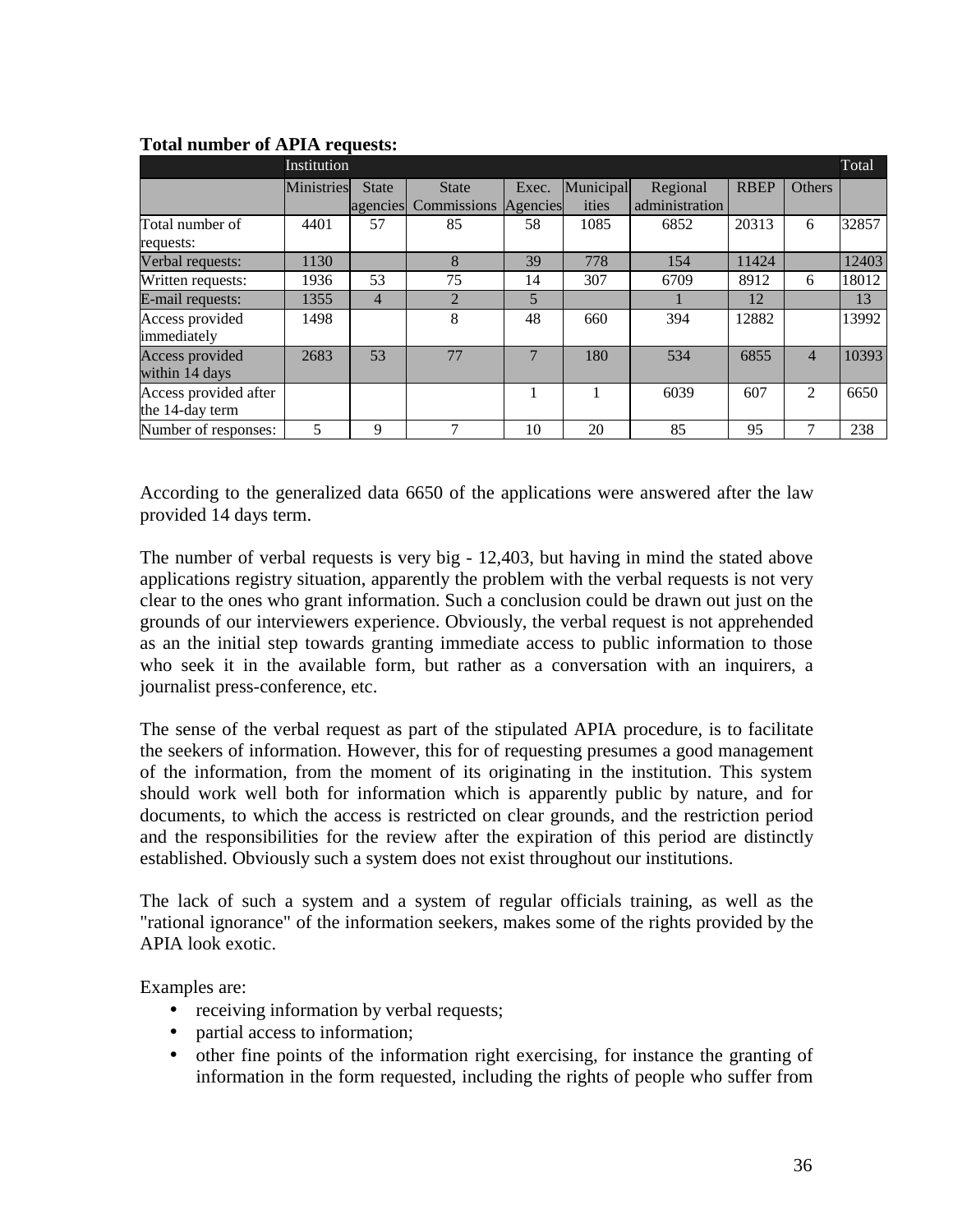sight impediments or hearing/talking disabilities, "who could demand access in the form, meeting their communicative potentials." (art. 26, p. 4 APIA).

Referring to the access to information denial grounds, the 2002 survey results show that denials have increased their number as an absolute figure, but not as percentage (0,8%), which means that there are no more or less denials, but the records have improved. The 2001 survey results show that the number of the access denials is 1% of the number of the given access decisions. The decisions of the applications received represented 44% of the total number, stated by the officials.

There was an inconsistency between the total number of denials - 71 and the denials, made on a certain, law provided ground -107.

A similar inconsistency between the total number of denials (273) and the denials, made on certain grounds (266) is observed as well in the 2002 survey results.

The decisions given over the received 32,857 applications represent 94% of that number, which shows a kind of accounting development.

# **Cases**

1

# *General characteristics*

From its very establishment, Access to Information Programme has been registering cases, in which citizens, journalists, and NGOs have been refused access to information. The legal team of AIP comments each case referred to us and gives specific recommendations for further actions. In some cases the requestors seek our assistance before they submit their information application and we help them with its form and content. All cases have been entered in an electronic database<sup>76</sup>.

For the last year we have registered 515 cases when there have been problems with the implementation of FOI legislation and when our assistance has been sought. Of these cases 414 concern the right to information under the Access to Public Information Act. The rest of the cases concern violation of the broader constitutional right to seek, receive and disseminate information, rather then a refusal under APIA. In part of the cases information has been provided to the seekers.

The cases referred to the office of AIP show increased knowledge on the APIA procedures. Compared to the previous year (2001), cases in which the procedure of APIA has been followed by the requestors have increased both in absolute numbers and as a percentage of all cases.

Although the percentage of registered written APIA requests has not changed since last year, the cases, when information has been sought in a written form under the procedures

<sup>&</sup>lt;sup>76</sup> Statistics of cases registered in the office of AIP can be found at  $\frac{http://www.aip-bg.org/cases.htm}{$ .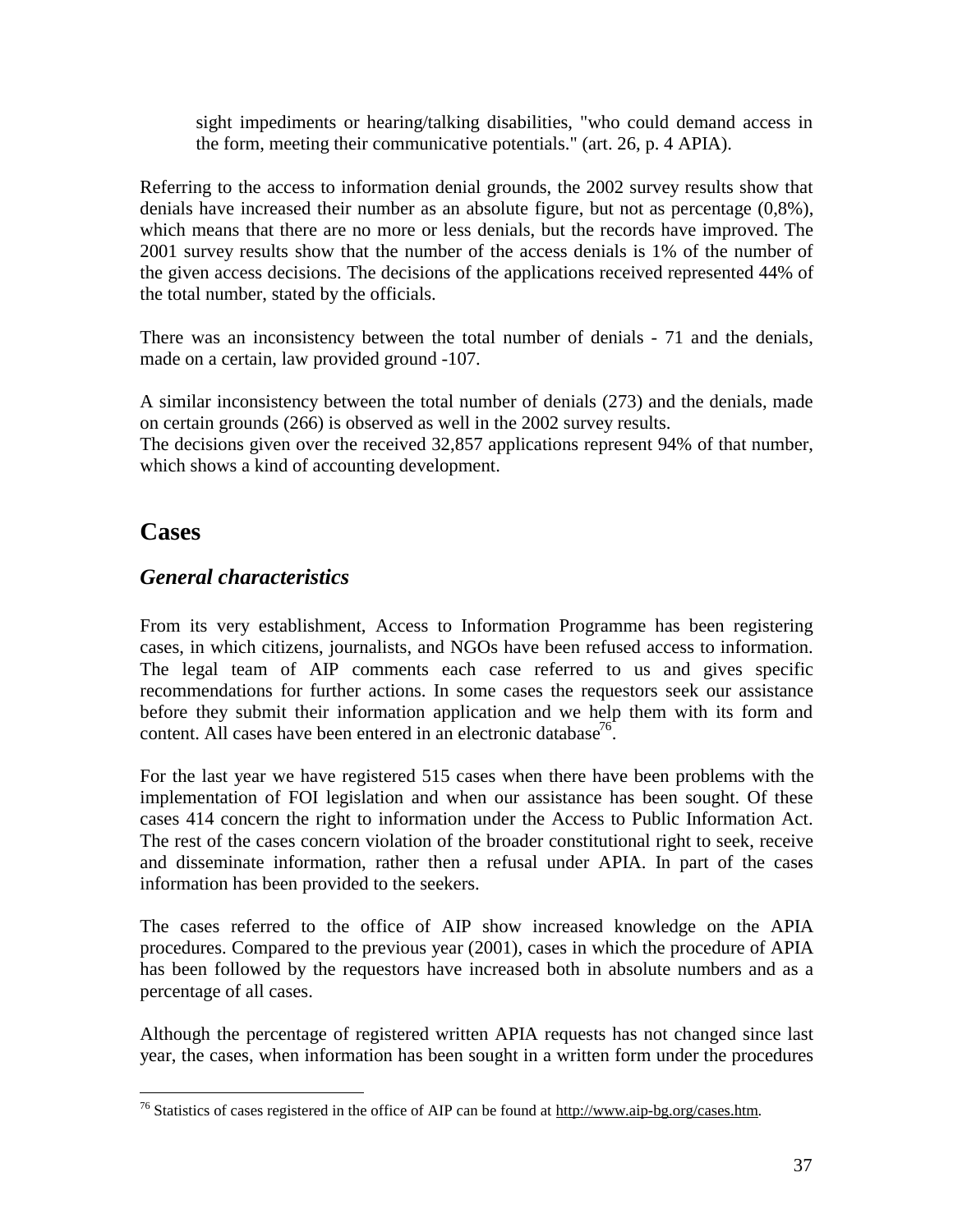of the Act has increased in absolute numbers from 46 to 52. Citizens and NGOs most often use written requests to seek information under APIA. From the beginning of January until the end of December of 2002 we have registered fifty-two written APIA requests.

Compared to last year, the number of citizens who seek public information using the procedures of APIA has increased significantly<sup>77</sup>. We attribute this to the increased awareness of the citizens of their rights under APIA and with the possibilities that the Act gives them.

In the office of AIP the information seekers can receive free legal assistance. It is in person or in written form (for the last year 380 written consultations have been given by AIP lawyers), on the phone or by e-mail (21 e-mail consultations for 2002), by preparing a written APIA request (52 requests for 2002) or through a court representation in cases when the right to information access has been violated (26 court appeals in 2002). Legal assistance provided by AIP lawyers always depends on the specific information requested. Sometimes people turn to us just for advice on how to act in a specific case, which institution to request information from, whether they should file a written request or not, what documents could the requested information be contained in. Formulating the request turns out to be one of the major problems of the information seekers. Although APIA does not provide for a specific format of the information requests, it is sometimes difficult to specify the request content. Often citizens request a large scope of documents related to some issue, rather than concrete documents. In such cases we need to study the topic and the legal acts connected with it, in order to specify the information request. There are regulations in APIA (art. 15 for example) that facilitate the requestors, but these regulations are not always followed. If institutions fulfill their obligations under art. 15 of APIA (to make available a description of their functions, the acts issued, description of the information massifs), citizens will not have to guess whether certain information is held in the institution or not, and would be really facilitated in their search for the requested information.

The cases in which citizens seek our assistance help us to identify some of the weaknesses of the system for providing information:

- Poorly developed mechanisms for publication of current and important information;
- Information about the type of documents kept by the institution is not easily accessible;
- Unfamiliarity with the obligations under APIA;
- An unnecessary formal approach towards requestors even by officials who are aware of their obligations<sup>78</sup>;

 $\overline{a}$  $^{77}$  In 2001 we have registered 56 cases when citizens have sought assistance of AIP. For 2002 this number has increased to 101

 $78$  Often citizens are literary forced to submit written requests without being given any explanations, although the APIA provides for the possibility of submitting a verbal request. The choice whether to file a written request or to request information verbally is left to the information seeker. (art. 24)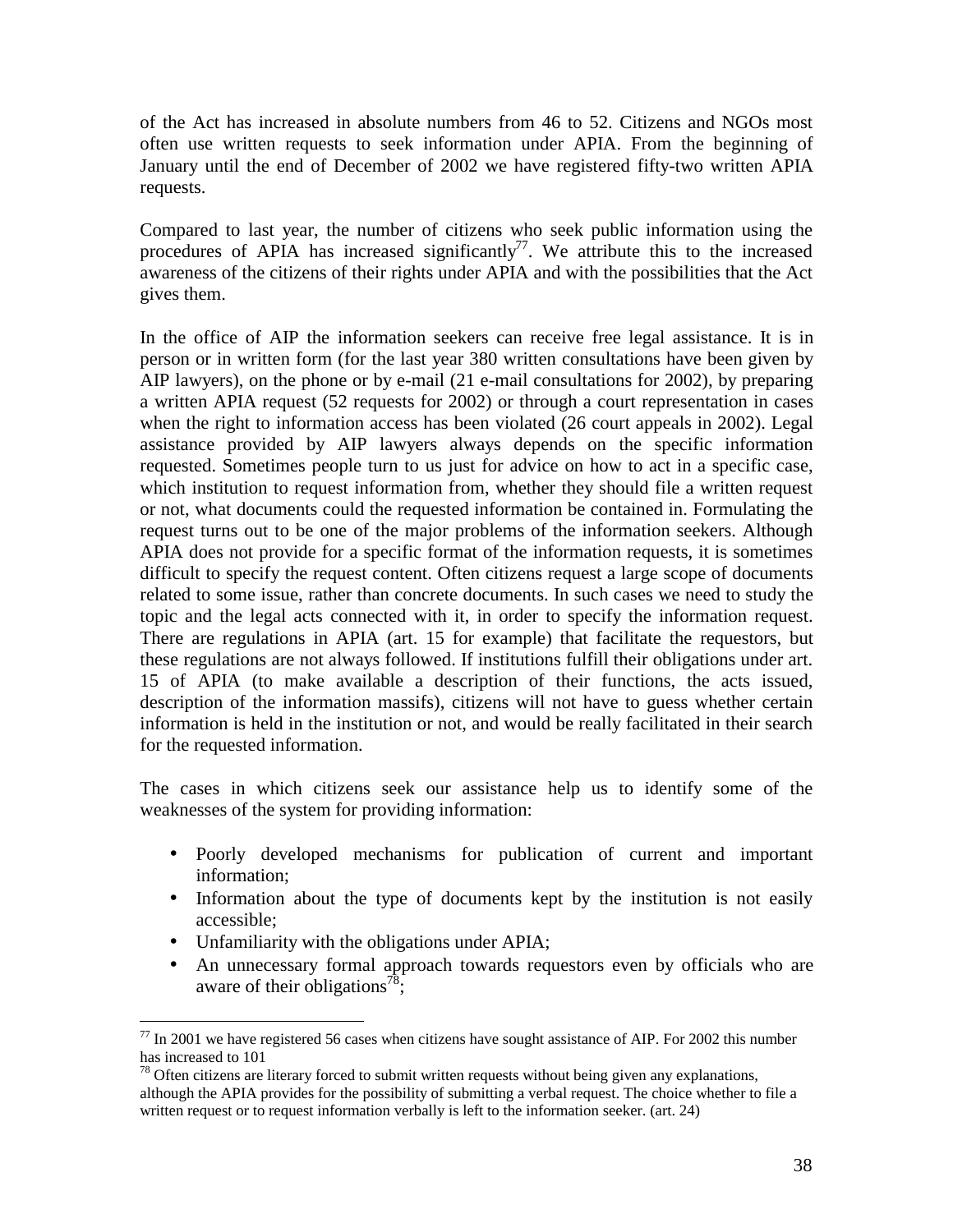• Conflicts between the requestors and requestees are often caused by the above problems.

How can the information seekers, who turn to AIP for assistance, be classified? These are on the one hand NGOs, which most often seek information about governmental programs and strategies and their implementation, decisions and specific acts of the executive power. Active citizens seek information connected with the topics of interest and issues discussed in the press. More often than before citizens use the procedures of APIA to request information in support of their rights.

# *Journalists as information seekers.*

 $\overline{a}$ 

Traditionally, journalists are the largest group of information seekers. At the same time they are least likely to use the written form of an APIA request. Journalists prefer verbal requests and this is perfectly understandable, as they most often need information "here and now". In this aspect, the formal attitude towards them is unacceptable. Often they are forced by some officials and press secretaries to file written information requests.<sup>79</sup>.

Journalists more often rely on the fact, that APIA obliges institutions to actively publish information. Art. 14 para. 1 introduces obligation for publishing of information of public interest, while art. 14 para.2 obliges the institutions to distribute information that is of nature to prevent some threat to the citizens' life, health or security, or to their property, or if information could be of interest to the public.

As part of their duties to publish current information, institutions publish and distribute official information bulletins, usually prepared by their press-centers. Such practices existed even before the adoption of APIA.

There are a number of cases, registered in the electronic database of AIP, showing that journalists are unhappy with the contents and distribution of the information bulletin of the Ministry of Internal Affairs (MIA). The number of registered cases coming from the Police Offices (Regional Departments of MIA) for the last year is 64. All these cases have been referred to us by journalists, who are the most dedicated group of seekers of such information. Most often information about certain events is either missing from the bulletin of the Police Offices, is scarce, or is published with considerable delay, only after appearing in the bulletin of MIA. Frequently (especially in cases of verbal requests), due to the lack of specific rules on the provision of information and due to "operational necessity", press secretaries of the Police Offices refuse to grant any information, or transfer the requestors to the MIA in cases they don't feel comfortable answering.

Here are the conclusions that we have drawn from monitoring the activity of presscenters:

1. The lack of specific written rules on the preparation of daily bulletins leads to omission of important information or inclusion of inaccurate facts, which is

 $79$  We have received such complains related to the activities of the Council of Ministers press-center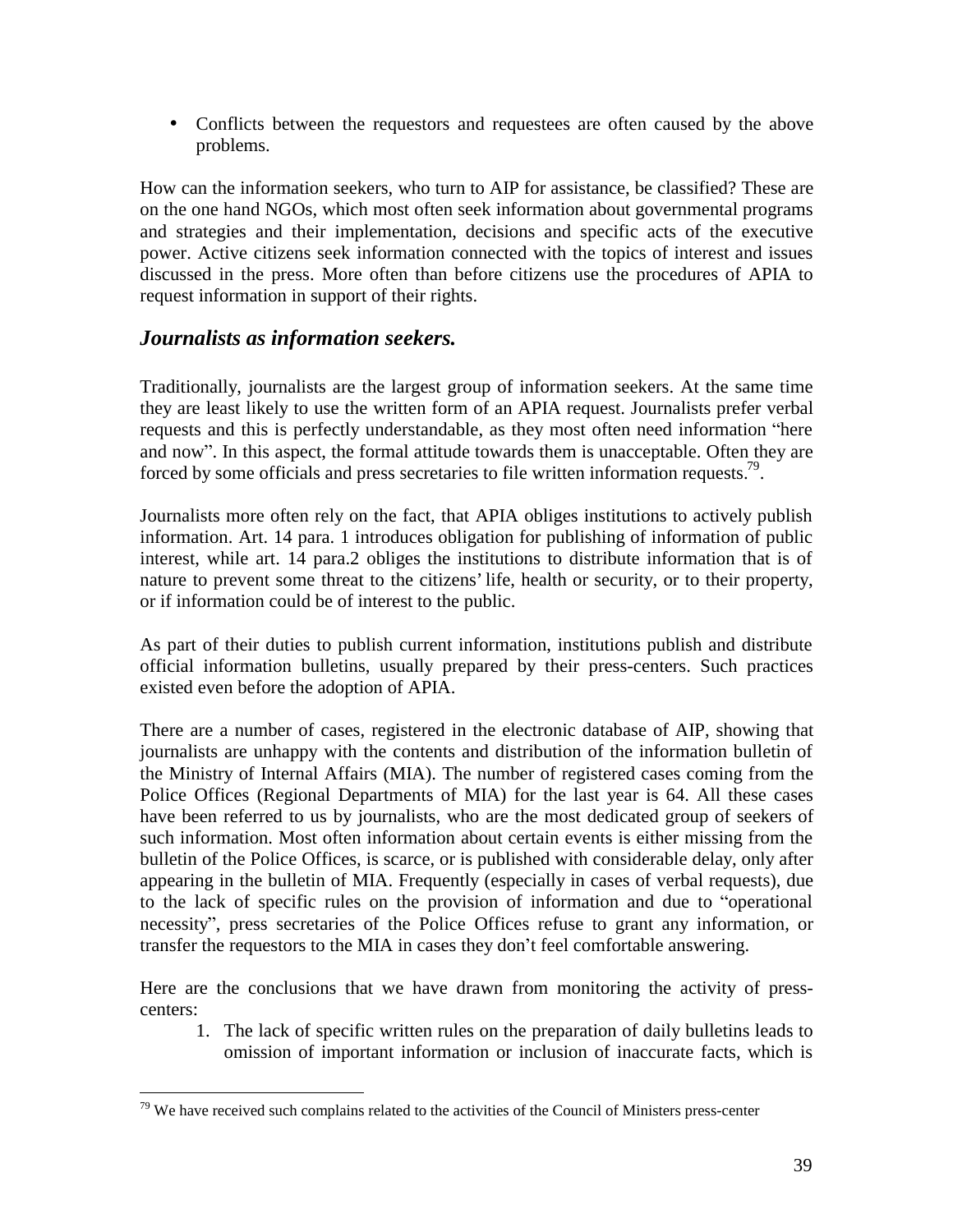the main reason why most journalists complain about the work of Police Offices.

2. Because of the above the flow of information is incomplete, forcing some journalists to improvise in writing about specific events, which on the other hand leads to publishing wrong or inconsistent facts.

We have to note here, that we have not registered in our electronic database any cases of systematical problems with the preparation and distribution of the regular information bulletins in other institutions besides the Regional Departments of MIA.

In the report on the access to information situation in Bulgaria in 2001 we indicated that according to data received in the office of AIP, officials are not well aware of their obligations to actively publish and distribute information of significant public interest. Unfortunately, this situation has not changed much in 2002. We continue to register cases, when events of fire and other disasters (like floods and pollution), mayors, environmental inspectors, and civil protection officials are mostly concerned with preventing further damage. In such cases publishing information is not a priority and journalists themselves have to look for details on the disaster, the measures taken and the damage caused. A typical example is a Civil Protection Office, which stopped providing information about disasters in its region. Officials stated, that only their head can provide such information, but he could not be found after the end of his working hours (after 5 p.m.) and during weekends. Because of this journalists could not receive important information about an earthquake in the region.

In large number of institutions, there is no official appointed to provide current information of public importance in cases of disasters. This sometimes leads to the distribution of false or misleading information.

We have tried to present the overall situation when journalists, people who present the news of the day, seek information. Using the procedures of APIA, journalists have started to realize that information received through filing requests could be useful in investigative journalism. Indeed, the Access to Public Information Act is not an act for journalists, who reflect the news of the day, but rather for those who create the news after some investigation. The number of cases, in which journalists use the procedures of APIA to request information in relation to privatization contracts and revisions by state bodies, has increased. The journalists for Tunja newspaper in the city of Yambol are the most active in this respect, having filed alone more than ten APIA requests to the Privatization Agency, the Agency of Internal State Financial Control, the Accounting Office, the Regional Prosecution Office in Yambol, etc.

### *Information sought by citizens*

As we indicated earlier, an increasing number of citizens are using the opportunities that APIA presents them and request information following its procedures. We have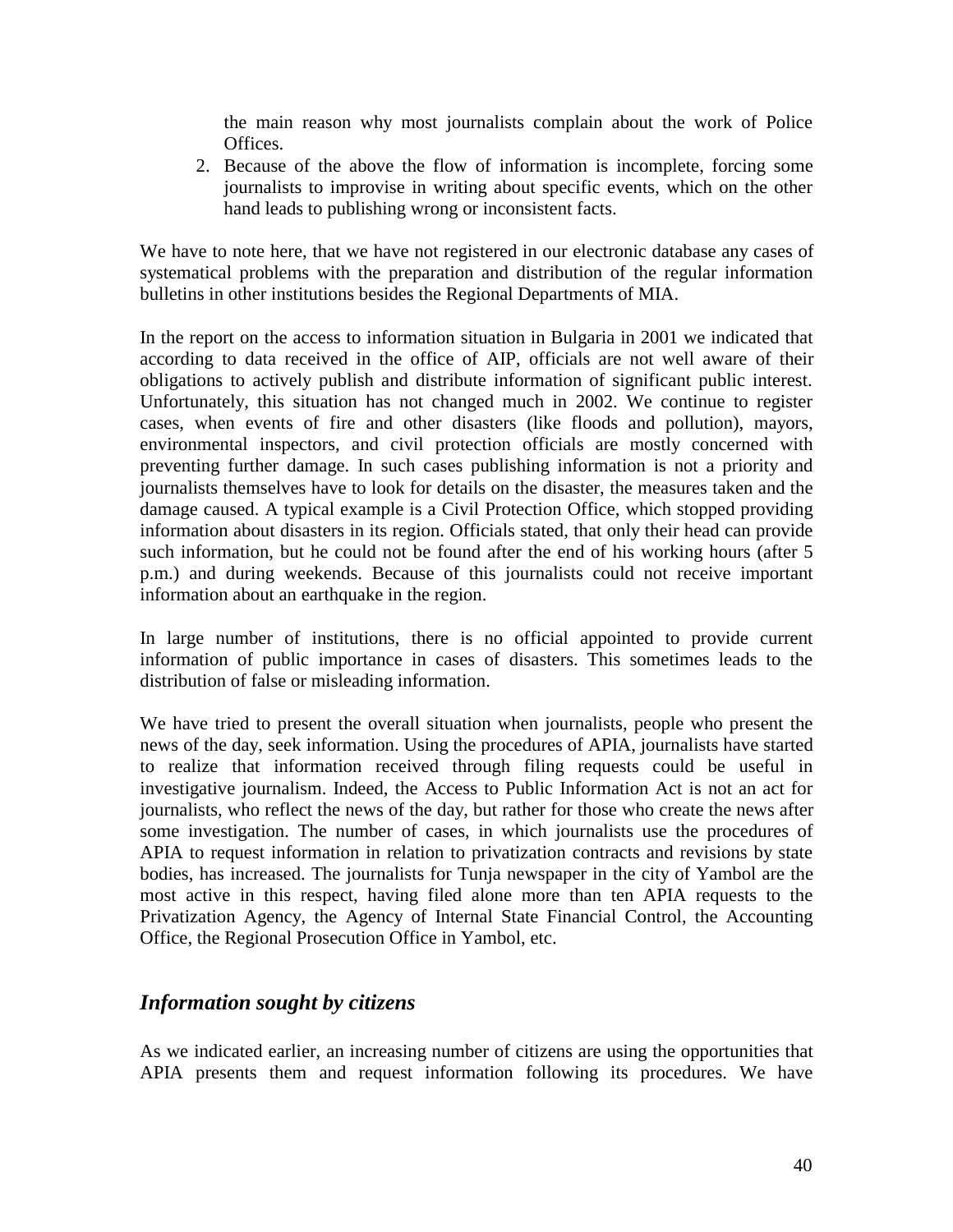registered 101 cases when citizens have turned to the lawyers of AIP for assistance. They can be classified into two groups.

Some citizens turn towards us seeking assistance in receiving documents, concerning their personal problems, for example involving property restitution, unclear issues concerning auctions and competitions, as well as problems with the municipalities.

Active citizens form the second group of information requestors. They usually are well aware of the important social events in the state and follow closely the activities of the state bodies. Those active citizens seek for example information about important privatization contracts, Government contract, activities of politicians, etc. In January 2002 a citizens turned towards us, wanting to find out how certain acts have been voted on by MPs. We prepared for him an information request, directed to the Parliamentary Information Center, wishing to obtain access to all registers, created at the time of voting on these acts. After we received the requested information, it not only became clear how each of the MPs had voted on each law provision, but it also turned out that some of the text have been adopted without the necessary quorum.

After reading publications in the press an active citizen filed an APIA request to the Minister of Finance, wishing to obtain access to the contract between the Government and the British Company "Crown Agents" and the tri-monthly reports on the contract implementation<sup>80</sup>. The refusal of the Minister of Finance to present copies of the contract and the report resulted in two court appeals in front of the Supreme Administrative Court.

# *Information sought by NGOs*

 $\overline{a}$ 

One of the major groups of information seekers is the NGOs. For the year 2002 we have registered 45 cases when NGOs have sought public information. In some cases NGOs request information, which they need in the course of some investigation. In other cases they seek documents, related to the implementation of a project or when they conduct monitoring of the activities of certain state institutions.

Most often environmental organizations request measurements data related to the environment, from examinations of the Regional Environmental and Water Inspections, from the National Construction Control Department, etc. An example is a civil committee protesting against the construction of a gas station in the town of Haskovo. They filed an APIA request, wishing to obtain a number of documents, among which the regulation plan, the Report on the impact on the environment, protocol from a public discussion of the Report, and an evaluation of the impact on environment and health done by an independent expert.

In other cases NGOs have requested documents, in order to perform some analyses and evaluate existing regulations and practices, and to give recommendations on them. When

 $80$  Although we did not receive the contract itself, the Ministry of Finance gave a written response, indicating the contract purpose and the price paid.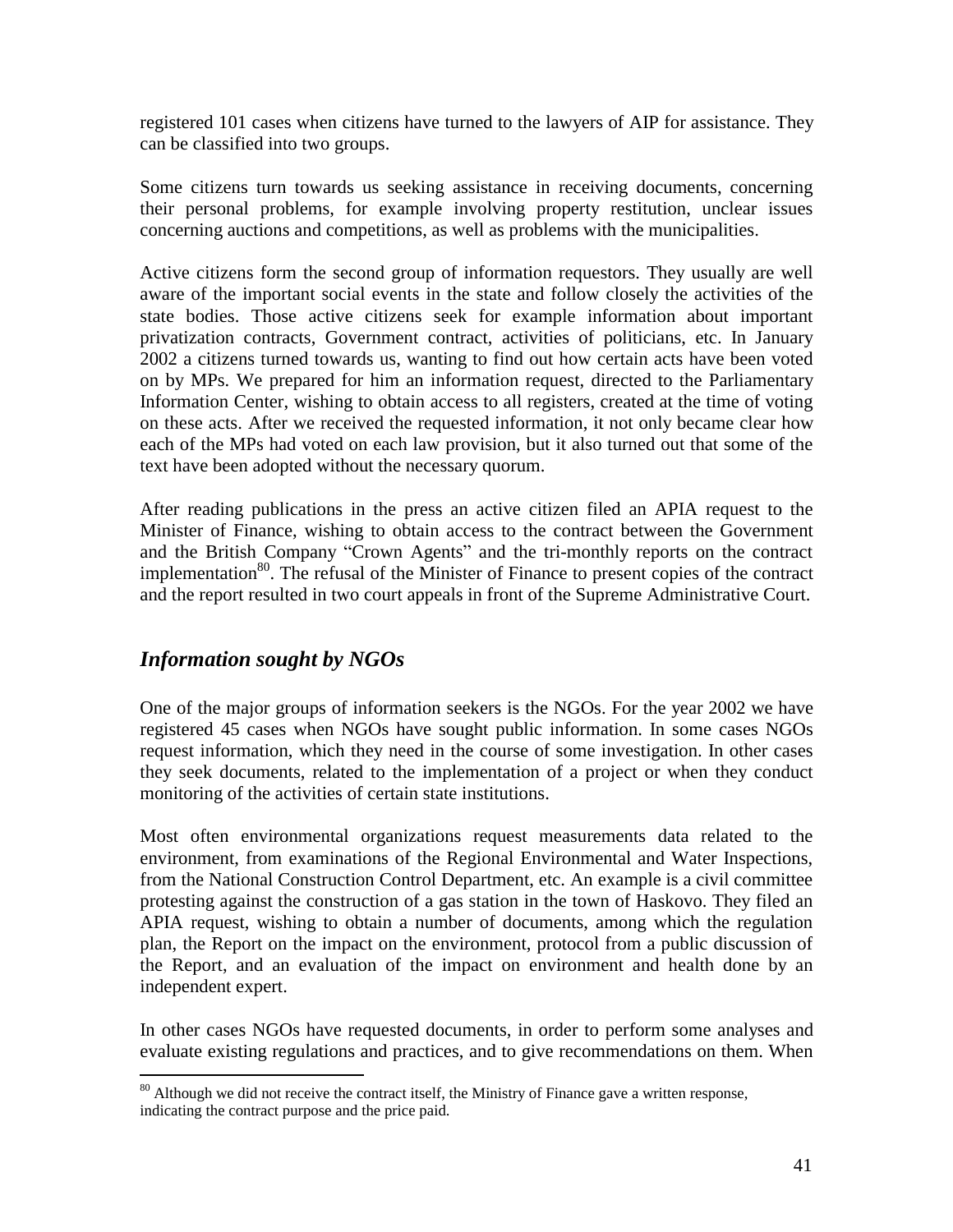the Institute for Market Economics (IME) prepared a report ordered by the Center of Independent Living "Political Economics and Financing of People with Disabilities"<sup>81</sup>, IME filed a number of request to a number of institutions, among them the Ministry of Health, the Ministry of Labor and Social Policy, Rehabilitation and Social Integration Fund, National Social Security Fund, and the Labor Executive Agency (LEA). With the exception of LEA, all institutions presented the requested information<sup>82</sup> within the terms of APIA. NGOs also seek information related to securing basic human rights on behalf of the state. For example, the Bulgarian Helsinki Committee requested information related to child crime in Bulgaria, as well as steps taken by the state to lower such crime. Request were filed to the Central Commission for Fighting Crime by Minors, and to the Territorial branches of the Commission in Batak, Vidin, Lom, and Troyan, wishing to get access to the reports on child crime for the previous year. Copies of the reports were presented to the requesting organization.

### *Business organizations seeking information*

Business organizations also find useful the procedures of APIA to get access to public information. Documents they request and receive are used by sociological agencies, producers of electronic legal software, etc.

# **Court practices**

 $\overline{a}$ 

A relatively rich court practice under the Access to Public Information Act was developed in 2002. Most of the appealed refusals to grant access to public information were reversed and some of them were even proclaimed void. A number of important conclusions can be drawn in different directions. First, citizens and NGOs are increasingly determined to defend their rights of information access, when they believe this right has been violated. Second, the officials from the executive power are still not prepared to implement the law, and are sometimes openly reluctant to fulfill their obligations under APIA. It is still common for an official not to give any answer to an APIA request. Third, courts and especially the Supreme Administrative Court act as an independent body, guaranteeing the constitutional right of access to information. The courts in their rulings and decisions have given interpretations on many unclear provisions in APIA, thus creating a court practice that helps solve many problems in the implementation of the law.

Different problems have been raised in the course of the court practice both of adjective and substantial matter. Questions of the applicability of exemptions of the right to information access in different situations have not been considered in detail by the courts. There have not been many cases on the two recently adopted acts, regulating the exemptions - PCIA, which is the law specifying requirements for the most important exemptions related with state and official secret and the PDPA.

<sup>&</sup>lt;sup>81</sup> See: "From Disabled People Towards People with Disabilities", CIL, Sofia, 2002

 $82$  LEA presented the requested information in the course of the court case in 2003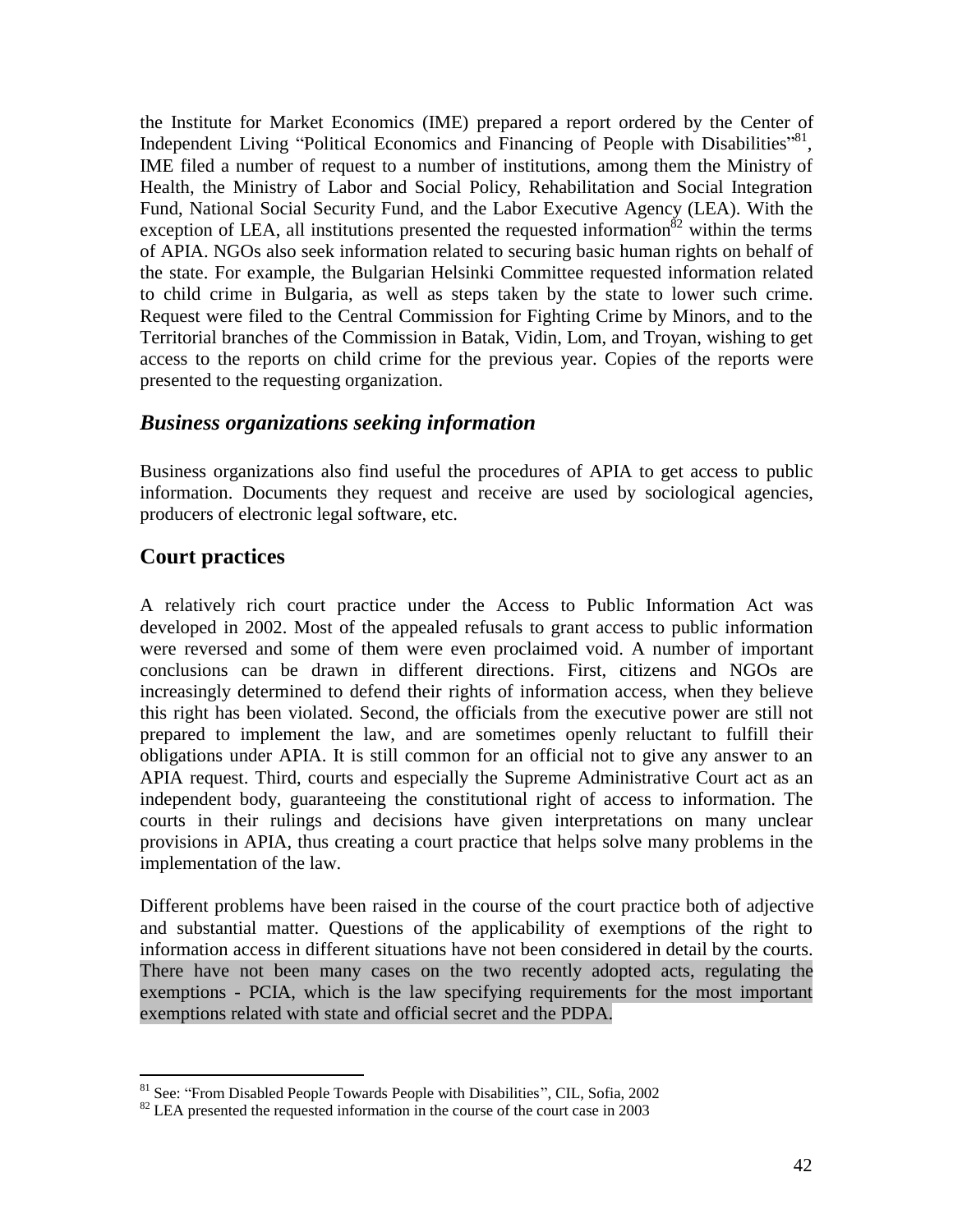# *Questions of adjective matter*

### **Silent refusals**

 $\overline{a}$ 

Institutions (even the Council of Ministers $^{83}$ ) continue to refuse to give decisions on APIA requests in the terms provided by law. One of the questions needed to be answered first in the implementation of APIA was whether appeals against silent refusals were admissible. This question came up because there was no a provision in APIA, condemning an eventual lack of an answer as a silent refusal. In two cases, the fivemember panel of the Supreme Administrative Court adopted the view that the lack of a decision on an APIA request can be appealed against  $84$ .

Initially courts used to repeal the silent refusals as contradictory to the  $law<sup>85</sup>$ . Later, after a few cases when the question was raised by the requestees whether the term for appeal was met, in two decisions from December 2002 the Supreme Administrative Court proclaimed silent refusals void, because the decision was not in written form, as APIA clearly stipulates<sup>86</sup>. In the motives of the decisions, the form of the decision on APIA requests is given particular importance, as a guarantee of the constitutional right to access information set down in law.

Several silent refusals were repealed as contrary to the law by ІІІ-А, ІІІ-В, ІІІ-C, ІІІ-D, and III-G panels of the Sofia City Court<sup>87</sup>.

### **Request for re-examination of information requests**

There have been a number of cases, when requestors file a second information request after a certain amount of time, wishing to receive access to an already requested and refused information. Usually people do this because they have missed the appeal term, possibly because they had not been aware that refusals can be appealed, or after a change of a law or the factual circumstances. According to decisions of the SAC, appeals against successive refusals to grant information should be declared inadmissible and left without

<sup>&</sup>lt;sup>83</sup> Such was the case with a silent refusal to grant access to information to a Capital newspaper journalist. The silent refusal was proclaimed void with Decision12234/29.12.02 of SAC, appealed by the CoM.

<sup>&</sup>lt;sup>84</sup> In Decision 8645/16.11.2001 SAC adopted the following stance: "In the absence of regulation in special legislation, the general law should be applied. Therefore when obliged bodies in the sense of art. 3 of APIA fail to rule within the time limits an APIA request, tacit refusal in the sense of art. 14 para.1 of APA would be in place, which is subject to judicial control. Adopting the opposite view would in practice mean denial of justice. Courts cannot deny justice even in the absence of law provisions."

<sup>&</sup>lt;sup>85</sup> Decision 1795/26.02.2002 on administrative case 7176 of SAC Fifth panel; Decision 2764/25.03.02 on administrative case 1763/ 01 of SAC Fifth panel.

<sup>&</sup>lt;sup>86</sup> Decision 11218/10.12.02 on administrative case  $6471/02$  and Decision 12234/29.12.02 of SAC, appealed. In the first decision the court notes: "The grammatical and logical analysis of the law leads to the conclusion that, in order to meet the purpose of APIA, which is to guarantee the constitutional right to information access, decisions on APIA requests should be in written form".

 $87$  Decisions on administrative case 510/02, administrative case 511/02, administrative case 512/02, administrative case 515/02, administrative case 723/01, administrative case 882/01 /partially repeals the decision of the institution/ of the Sofia City Court, Administrative panel, not yet entered into force.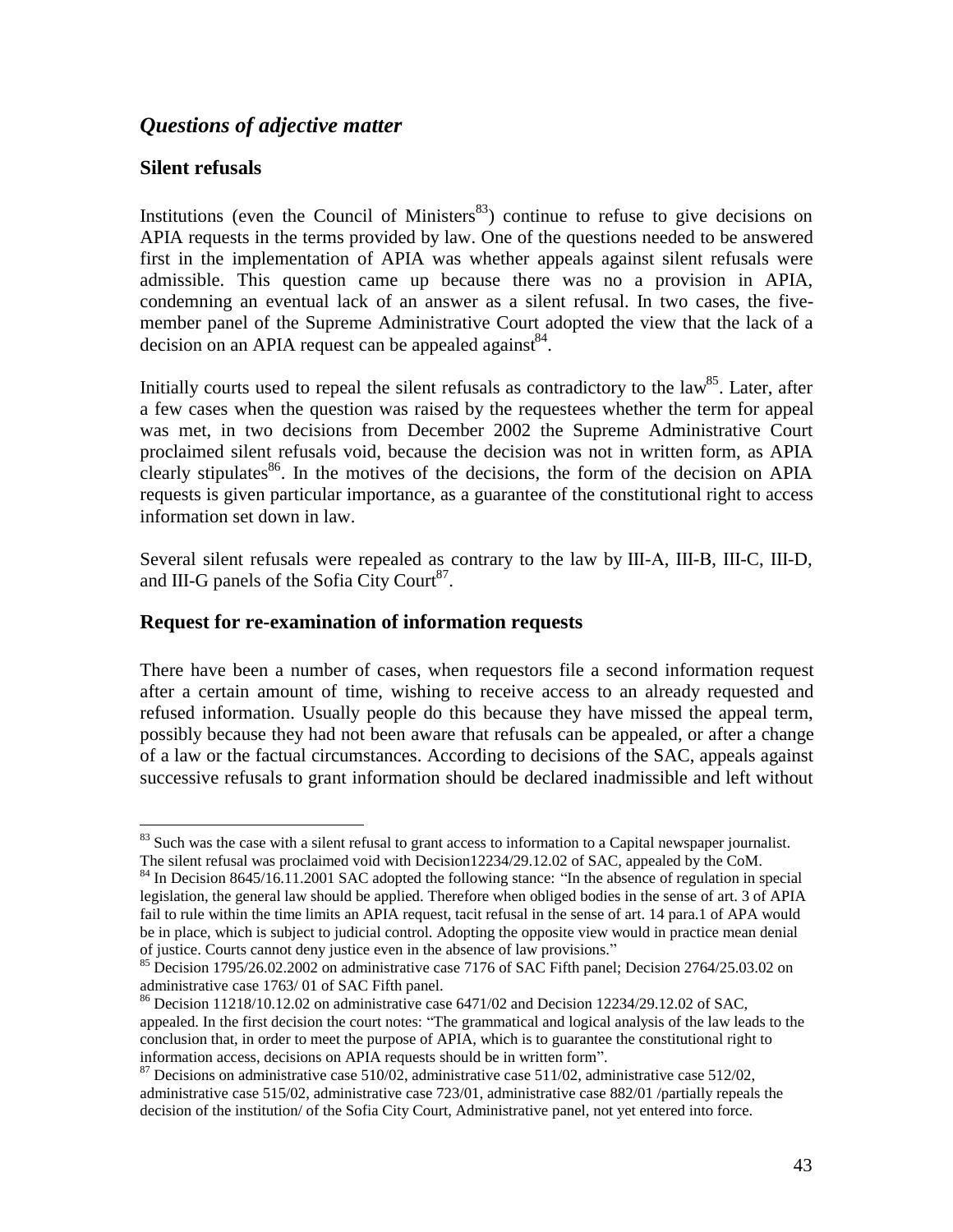examination by the court, according to art. 32, para. 4, item 2 of the Administrative Proceedings Act<sup>88</sup>.

There are a number of problems arising from these decisions. What would happen, if between the two requests a new act comes into force, according to which the requested information should no longer be prevented from  $access^{89}$ ? If we accept the view, that no judicial control of the second refusal is possible, than this will put citizens who have requested certain information before the adoption of an act into a more unfavorable position compared to those who have filed their requests after the enforcement of the new regulation. A similar situation would arise if two people request access to a document before and after the expiration of the term of art. 34 para. 1 of the Protection of Classified Information Act. Let us assume that the first refusal is well grounded, something, which the requestor can see from the motives of the refusal. But should he/she be punished for his/her "premature curiosity" by being denied the possibility to appeal against the second, ill-grounded refusal? There is another group of problems, reported to AIP, caused by the fact, that refusals to grant access often lack a description of the procedure and terms for appeal. This violation of the act often leads to denial of justice, because citizens often do not know the procedures and miss the terms for appeal. This motivates them to file another request, hoping that they can defend their right to access after a subsequent refusal<sup>90</sup>. This problem will have to find its adequate solution in a law<sup>91</sup>.

### **Legal interest of appealing**

 $\overline{a}$ 

In some cases the institution that initially refused information to a certain information, actually presented it to the requestor in the course of the court proceedings. In these cases the court has adopted the view that there is no legal interest in appealing the refusal because the right to information access had actually been exercised<sup> $\delta$ 2</sup>. According to the court decisions the institution had itself reversed its refusal, and in this way had provided information to the requestor. Although this is a convincing argument, some additional

<sup>&</sup>lt;sup>88</sup> See Ruling 8400/23.09.02 on administrative case № 4653/02 of SAC Fifth Panel; Ruling 9190/02 on administrative case 8526/02 of SAC Five-member panel; Ruling 11278/02 on administrative case 9775/02 of SAC Fifth panel.

<sup>&</sup>lt;sup>89</sup> This was for example the case when Rositsa Dimitrova in 2000 was lawfully refused access to requested information, in relation to a privatization contract, which constituted official secret. In 2002 Mrs. Dimitrova requested again the same information, indicating that according to an International Regulation, which had entered into force between the two requests, such information should not constitute official secret after the completion of the contract. Despite this fact, in Ruling 11278/02 a five member panel of SAC adopted the view that this was a request for re-examination.

<sup>&</sup>lt;sup>90</sup> The assumption that citizens are aware of the law provisions in this case transfers the necessity of quick and effective actions to the requestors and thus provides a lower degree of protection of a constitutional right. The short period for appeal, the lack of information about it, and the impossibility for its renewal with a subsequent information request forces citizens to look for assistance from a lawyer even on this early stage of information seeking. This fact seriously impedes the implementation of a right, which usually is not connected with financial benefits to the requestor.

<sup>&</sup>lt;sup>91</sup> This puts a broader question related to the right of judicial protection. In some countries this problem is solved, by considerably prolonging ex lege the appeal period, in cases when decisions on APIA requests lack instructions on the possibilities for appeal. In these cases, the wish of the officials to enforce their acts motivates them to strictly follow their legal obligations.

 $92$  Ruling 9190/02 on administrative case 8526/02 of SAC Five-member panel.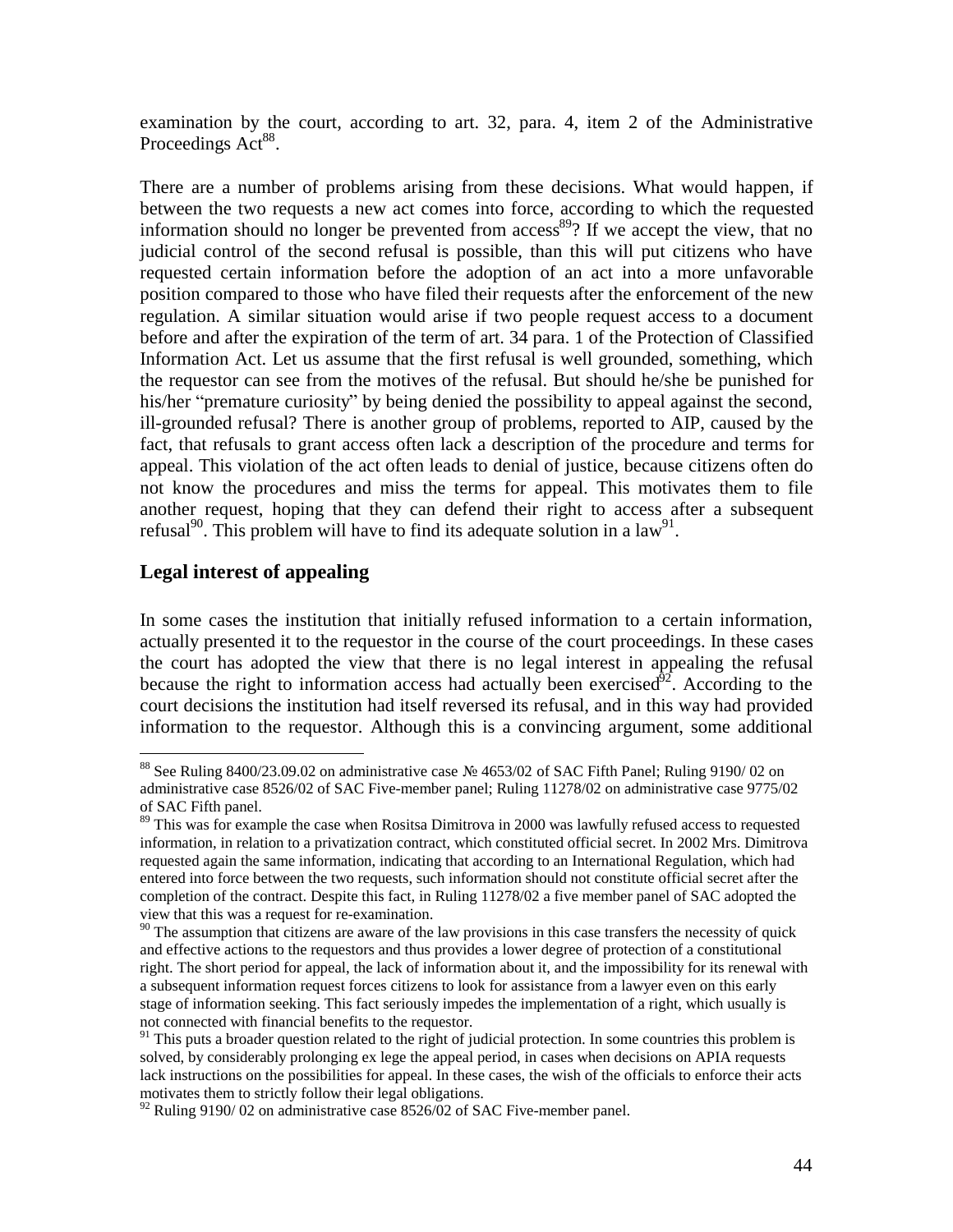questions have to be considered. There is no doubt that by presenting a sealed copy of the requested documents, the requestee recognizes the right to access, and this is how the legal dispute could be considered over in this respect. According to art. 4 of APIA, however, the right to information access is an individual right that could be satisfied only if the documents are presented to the requestor in the way he/she had specified in the information request. Presenting the documents in court cannot be considered in this sense as satisfactory to the requestor's right to information. For example, in one of the court cases the requested document was presented in a court session, after the court obliged the institution to present it as evidence. The court wished to gather evidence in order to judge whether the refusal to deny access to the requested information had been lawful. According to the court order, the document had to be kept separately from the case file. This order was not followed and the requested information remained part of the file. We do not consider this situation as equal to a reversal of the silent information to grant information.

# *Questions on the definition of the right to access public information and the exemptions from this right*

### **Who is obliged to grant access to information under APIA?**

The question which institutions are obliged to grant access to information was raised after the adoption of APIA. APIA does not clearly define who is actually obliged to answer information requests in a certain state or municipal institution. According to the provision of art. 3 para. 1 of APIA there is indeed an obligation for the state and municipal institutions. There are cases however, when decisions to refuse access to information have been signed by persons, different from the body of power himself/herself, like for example heads of administrative departments. Not taking into consideration the early inconsistent decisions, SAC adopted the view that no official can take a decision to refuse or grant information, unless explicitly empowered in the meaning of art. 28, para. 2 of  $APIA^{93}$ .

A question has arisen whether public law entities and their branches are obliged in the sense of art. 3 para. 2, item 1 of APIA to provide access to information, like the National Health Insurance Fund (NHIF) and its regional branches. Several appeals have been filed by citizens and organizations against decisions of the NHIF to present information about its budget<sup>94</sup>. In the six court cases that have been finalized, the Sofia City Court decided that the National Health Insurance Fund is obliged under APIA<sup>95</sup>.

 $93$  Decision on administrative case 7189/01 of the Supreme Administrative Court, Fifth Panel. For more details see "Access to Information Litigation inj Bulgaria. Selected Cases." Sofia, 2002, Access to Information Programme, pp. 20-22

<sup>&</sup>lt;sup>94</sup> A significant number of appeals were filed by General Practitioners Association – Veliko Turnovo.

<sup>&</sup>lt;sup>95</sup> Decisions on administrative cases (511/02 of III-G Administrative division (AD), 512/02 of III-C AD, 515/02 of ІІІ-A AD, 510/02 of ІІІ-D AD, 2295/01 of ІІІ-C AD, 514/02 of ІІІ-Zh AD, all of them in the Sofia City Court.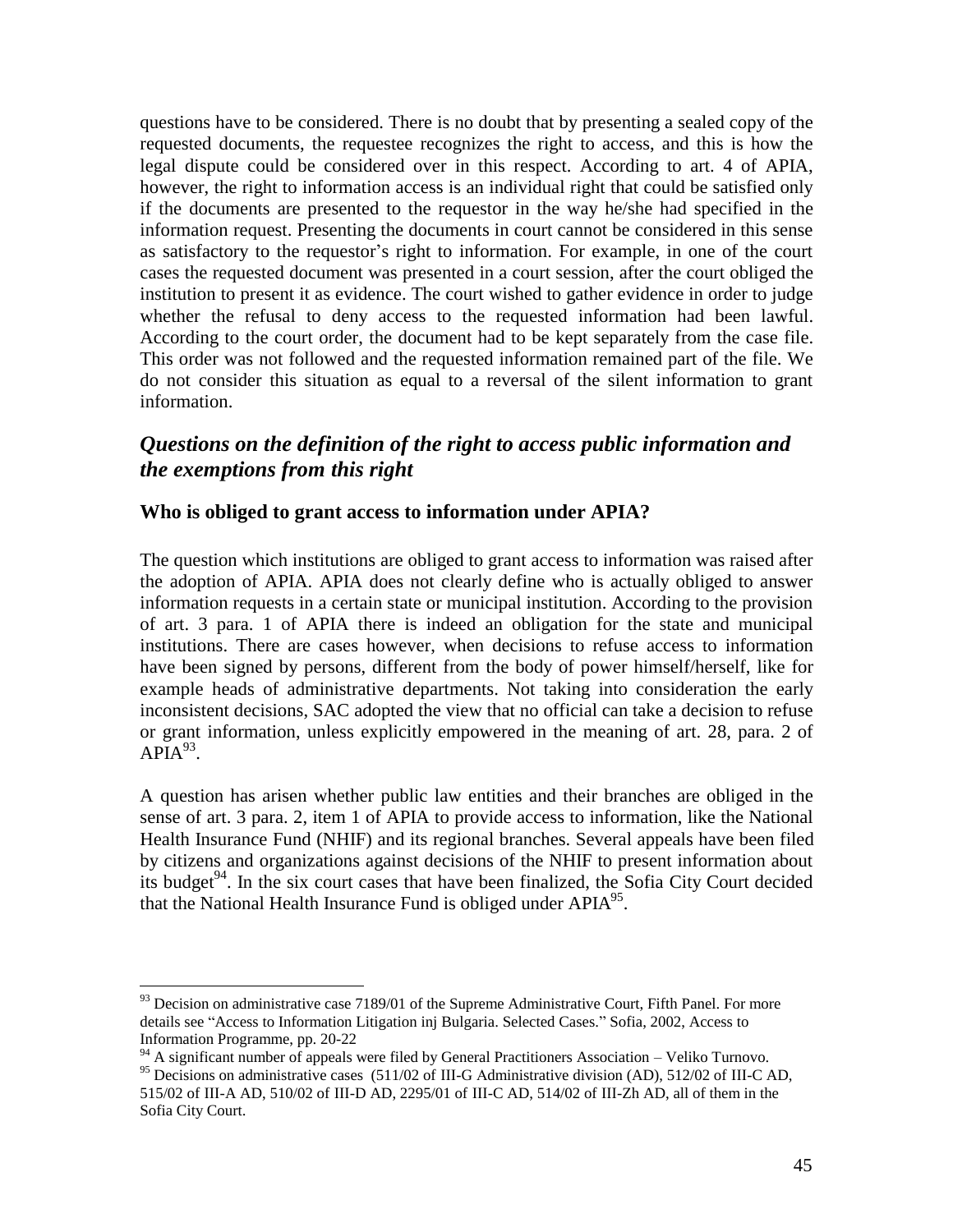The question has been raised whether the bodies of the judicial system are obliged under APIA, although the provision of art. 3 para. 1 of APIA, according to which all bodies of the executive power and municipal institutions are obliged to provide access to public information, seems quite clear and according to us would not cause problems<sup>96</sup>. In the decisions of the Regional Court of Yambol and the Supreme Administrative Court this question was clearly solved. Both courts assumed that judicial institutions and the prosecution in particular are obliged under APIA and the refusal of the Regional Prosecution Office was repealed<sup>97</sup>.

Another very important question is whether officials should reply to an information request if they don't possess the requested information. In a decision, a three-member panel of the Supreme Administrative Court dismissed the objection of the requestee, who claimed that the request was wrongly addressed. The court decided that requestees should judge whether it is of their competence to answer APIA requests, or eventually transfer the requests to another institution<sup>98</sup>. This court decision is of great practical importance, because in many cases officials are reluctant to answer information request, and later their lawyers claim in court that information could be found somewhere else, or was nonexistent. In such cases there is a problem of ensuring effective legal protection of the right to public information. Even if such a decision (or lack of it) was repealed, the requestor would have to start the procedure of information seeking all over again.

### **Which information is "public"?**

The term "public information" has not been defined precisely by the lawmakers, as was later noted in the practice of the Supreme Administrative Court. The provision of art. 2 para.1 of APIA is unclear, in contrast with art. 10, art. 11, etc. These latter articles define the two kinds of public information – official, contained in the acts of the institutions, and administrative information, which is collected, created and kept in connection with official information, as well as in the course of the activities of the bodies and their administrative structures. Obviously (something that can also be seen in court practice) these regulations give a better idea on which information is public<sup>99</sup>. So far courts have been abiding by a wider definition of "public information" assuming that the purpose of the Act is to extend to a maximum the categories of public information $100$ . The court also assumed that the subjective views of the obliged officials under APIA should not determine which information is public. We have rarely encountered arguments that cerian information is not public by the institutions. There is no single court case in which a court has assumed that certain requested information is not public. In the case "Alexey Lazarov vs. the Council of Ministers" the five-member panel of SAC gave an interpretation of the concept "public information" tying it to the purpose of the law and in connection to the

 $96$  This question was put by the Sliven Military Prosecutor, in relation to a request by the Bulgarian Helsinki Committee.

 $97$  Decision 48/25.04.02 on administrative case 162/01 of the Yambol Regional Court; Decision 708/29.01.03 of SAC Fifth panel on administrative case 6269/02.

<sup>98</sup> Decision 7616/29.07.02 on administrative case 3631/02

<sup>&</sup>lt;sup>99</sup> Many court decisions of SAC refer to these provisions when determining whether the requested information is public

 $100$  Decision 9822/02 on administrative case 5736/01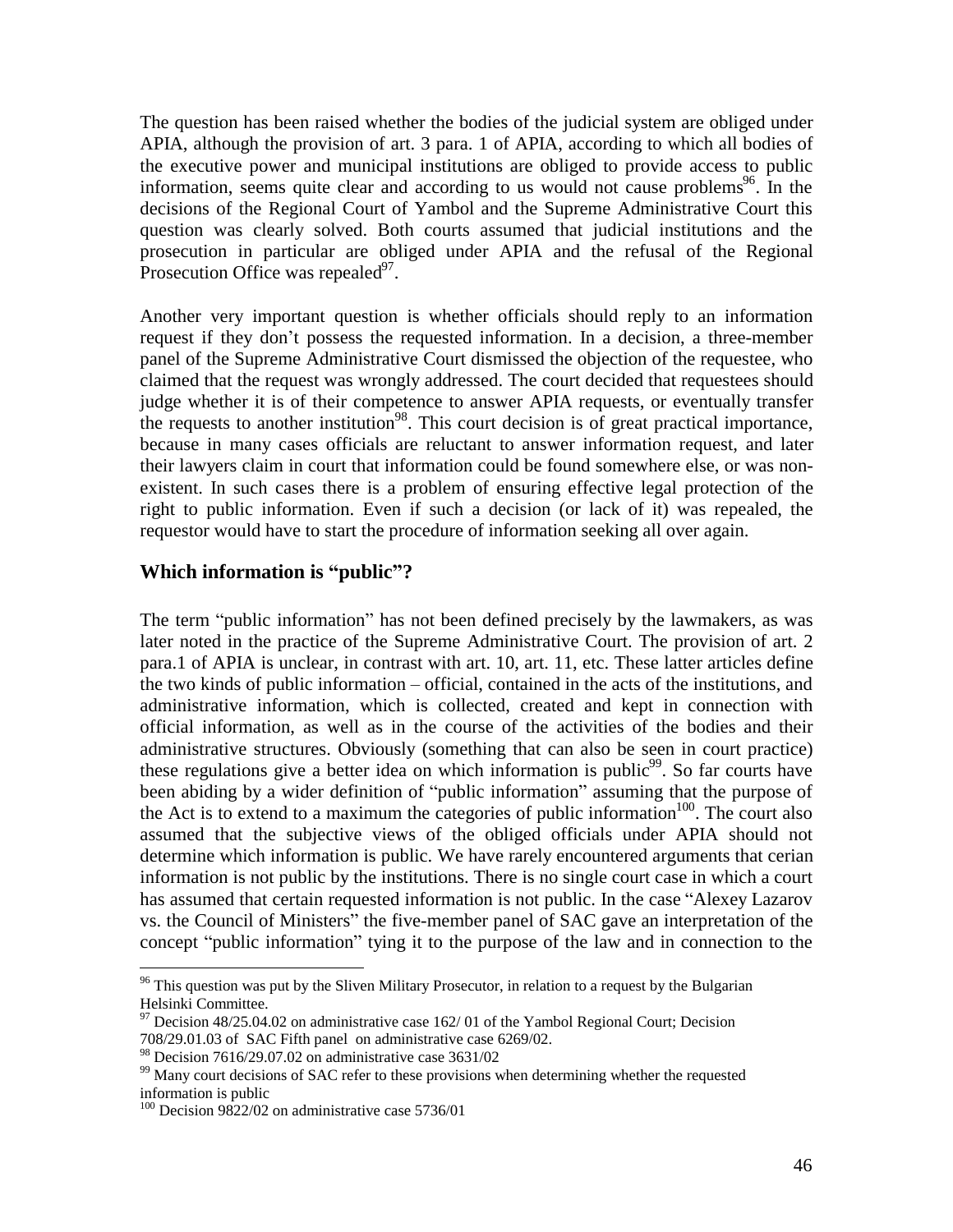international standards and more specifically Recommendation (2002) 2 on of the Committee of Ministers of the Council of Europe to member-states on access to official  $documents<sup>101</sup>$ .

### **Formulation of the request**

Two court cases raised the question whether citizens need to formulate precisely their information requests. This question is related to the interpretation of art. 25 para. 1 item 2 of APIA "information requests should include a description of the requested information" and art. 29 para.1, according to which, if a request is too broadly formulated, the requestor is notified that he/she should specify what information he/she is seeking access to. In the case Lazarov vs. the Council of Ministers the five-member panel of the Supreme Administrative Court adopted the view that the request was "broadly formulated" and did not contain a description of the requested information, although Mr. Lazarov had requested a copy of the minutes of a Council of Ministers session from July  $26$ ,  $2002^{102}$ . The court did not indicate how the request could possibly be made more specific. In another case, when two inspectional reports copies of two schools in Sliven were requested under APIA, the Sofia City Court adopted the view that the information request didn't specify what information was requested.<sup>103</sup>

We believe that the purpose of art. 25 para. 1 item 2 is not to create an opportunity for the officials to refuse access to the requested information. Just on the contrary, as we can see from the meaning of art. 25, an information request should contain a minimal set of data, that would allow the officials to register it and fulfill their obligations under APIA<sup>104</sup>. In any case, an obvious consequence of the above interpretation of the court is, that lawyers of the obliged institutions under APIA have started arguing that information requests are not well formulated in every court case.

### **Exemptions. Right to partial access**

Among the limitations of the right to information access most common are the cases of refusal due to official secret, when information concerns a third party, or when information falls into the limitation of art. 13, para. 2, item 1 of APIA. With the adoption of the Personal Data Protection Act and the Protection of Classified Information Act in 2002 the exemptions from the right to information access were somewhat clarified, something that also resulted in clarifying which information should be accessible. There was however, some controversy on how to interpret some provisions of the newly adopted acts in connection with APIA.

The right to partial access, i.e. the right to access only parts of a requested document, has not been implemented until now. In their practice, courts assume that such right should be

 $101$  Decision 4694/02 on administrative case 1543/02

 $102$  Decision 4694/16.05.02 on administrative case 1543/02

<sup>103</sup> Decision 109/04.03.02 on administrative case 2001/01 "*Social Baromether Assosciation vs. Head of the Internal State Financial Control Agency*

<sup>&</sup>lt;sup>104</sup> Detailed arguments can be found in the cited book on APIA Litigation p. 26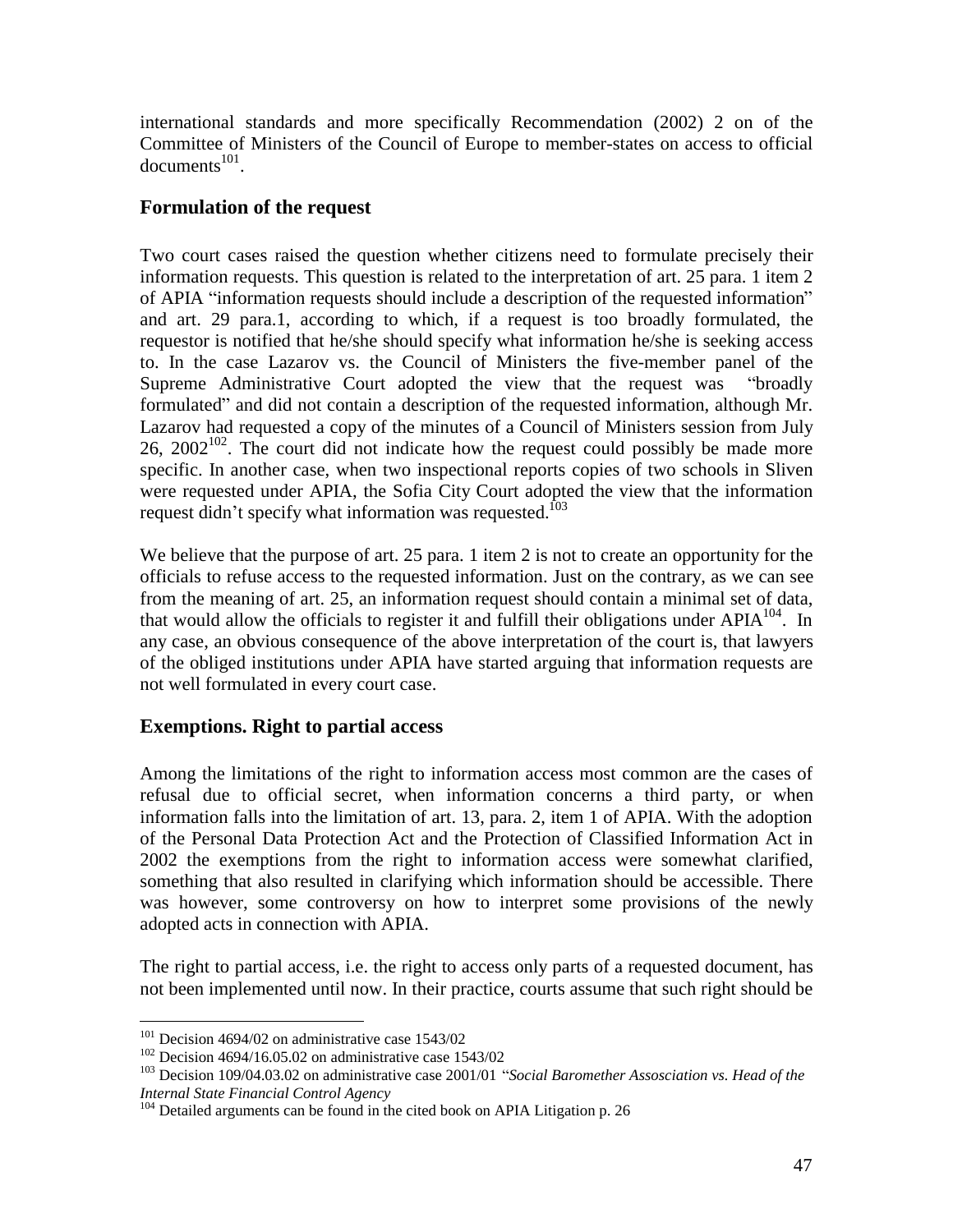exercised, so that the disclosure of personal data could be avoided, while in the same time the right to information access should not be impeded $105$ . Unfortunately, we have not registered any cases, when an obliged institution has used the opportunity provided in APIA to actually present partial access.

### **State and official secrets**

The adoption of the Protection of Classified Information Act (PCIA) created for the first time in Bulgaria a more complete regulation of the state and official secrets. Some appeals have already been filed to the courts against refusals, based on provisions of PCIA.

So far, the courts have given decisions on cases, related to official secret, but there is no decision concerning state secret.

There have been several cases, in which the obliged institutions have motivated their refusals to grant information with official secret, contained in the Internal Financial Control Act, The Tax Code, and The Act on Special Investigative Means. Usually the refusals to grant information access include only the provision defining certain information as protected, rather then more complete arguments and proofs that the requested information, if presented, could harm a certain interest. No explanation is included on the constitutional interest that a certain exemption protects. No institution has considered providing partial access, nor even indicated whether partial access might be possible. No evidence has been given in support of the argument that there is indeed an exemption provided in law. Often no specific description of the facts is present, i.e. the refusal lacks a formulated factual argument.

These actions of the public officials are stimulated by unclear or broadly formulated legal provisions, for example the definition of the term "official secret" in art. 3, para. 4 and art. 12, para. 3 of the Internal State Financial Control Act (ISFCA). These problems can also be noticed in the practice of SAC. Following the international standards on access to information, the court noted that there is a lack of a provision in ISFCA, according to which the requested information (in this case the contents of an inspection act) could be considered official secret<sup>106</sup>. In this way, the bodies of both the judicial and the executive power are inculcated to follow the standards in the FOI area when motivating a decision to refuse access to concrete information. It should be noted however, that the court practice in relation to the right to access information contained in inspection acts is quite inconsistent*<sup>107</sup>* .

According to the court practice, a decision whether certain information is official secret should only be taken while also considering the constitutional right to information access.

<sup>&</sup>lt;sup>105</sup> Decision 6017/02on administrative case 10496/01of SAC First Panel; Decision 9822/01on administrative case 5736/01 of SAC Fifth panel

<sup>&</sup>lt;sup>106</sup> Decision 10539/02on administrative case 5246/02 of SAC Fifth panel

<sup>&</sup>lt;sup>107</sup> Compare to Decision 7340/19.07.02 on administrative case 3363/02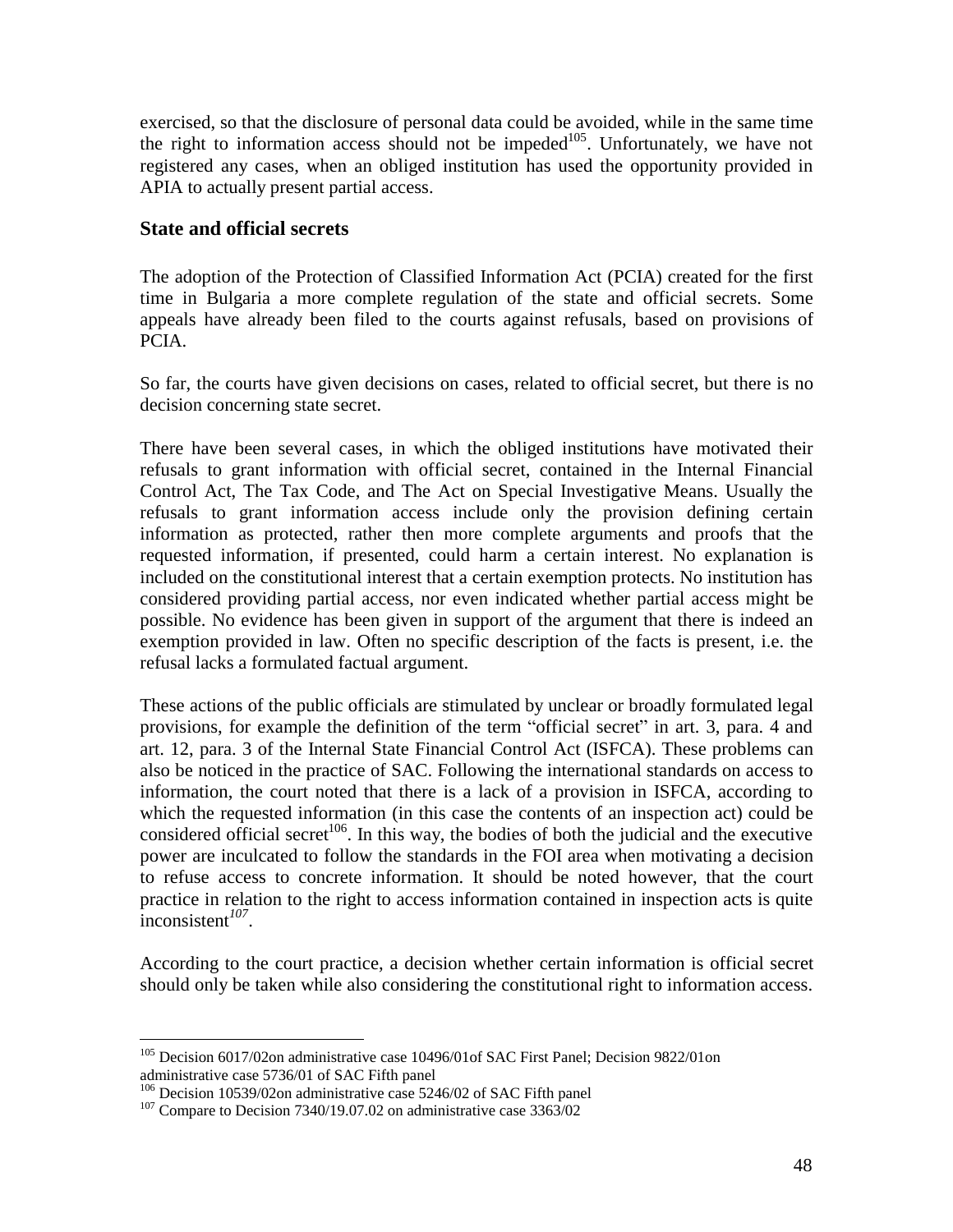The court has emphasized the serious obligation of the institutions under APIA to indicate the legal basis and the circumstances in every refusal to grant information<sup>108</sup>.

We think that the practice of SAC is very positive, but we cannot agree with one of the courts decision about statistical information. According to a SAC III panel statistical information can constitute official secret even when it is not provisioned in law and the principle of harm is not applied (art. 26 of  $PCIA$ )<sup>109</sup>.

### **Information in preparatory documents**

One of the most common reasons used in refusals is that the requested information has no meaning on its own, when it is contained in opinions, recommendations, analyses used in the preparation of acts of the executive power.

In this aspect, a question was raised whether the term "operational preparation of the acts" should have a narrow or a broad application. It is not clear which information in connection to the preparation of acts, was meant by the legislators. The second question is whether this exemption is tied to the criteria of the Protection of Classified Information Act. The general definition of the term "official secret" is given in art. 26 of PCIA. This would suggest that information under art. 13 para. 2, item 1 of APIA could only be exempt from access according to the provisions of  $PCIA<sup>110</sup>$ . This means that the institutions under APIA have the obligation to formulate adequately the categories of information that can be restricted from access, having in mind the list of information, which should be classified as state or official secret<sup>111</sup>. We believe that when an institution judges whether certain information falls into one of categories from the list, the decision to refuse access to this information should also contain analyses of the eventual harm, which could result from revealing such information. This is the only way to follow the provision of art. 26 of PCIA and the meaning of Ruling 7 of 1996 of the Constitutional Court of the Republic of Bulgaria. According to the Constitutional Court the right to information under art.  $39 - 41$  of the Constitution can be restricted in exceptional cases, when a disclosure of information would harm a constitutional right or  $\text{interest}^{112}$ .

<u>.</u>

<sup>&</sup>lt;sup>108</sup> Decision 6017/02 on administrative case 10496/01of SAC First panel

<sup>&</sup>lt;sup>109</sup> Decision 6480/02 on administrative case 103/02 of SAC Third panel on the number of permissions for the usage of special investigative means for a specified period

<sup>&</sup>lt;sup>110</sup> Decision 4694/02 on administrative court 1543/02 of SAC Fifth panel

 $111$  Decision 4694/02 on administrative court 1543/02 of SAC Fifth panel

 $112$  Ruling 7/1996 on Constitutional case 1/1996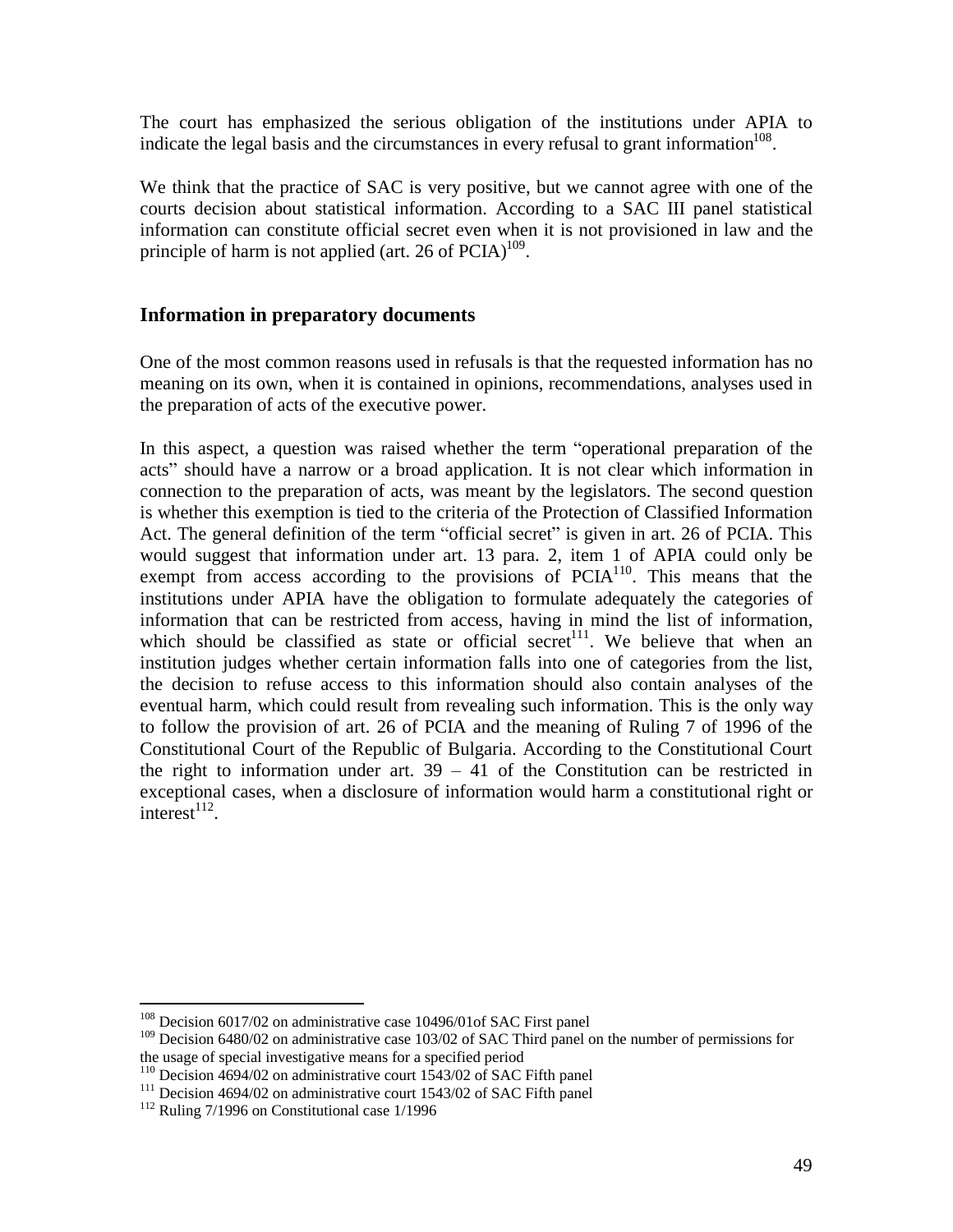

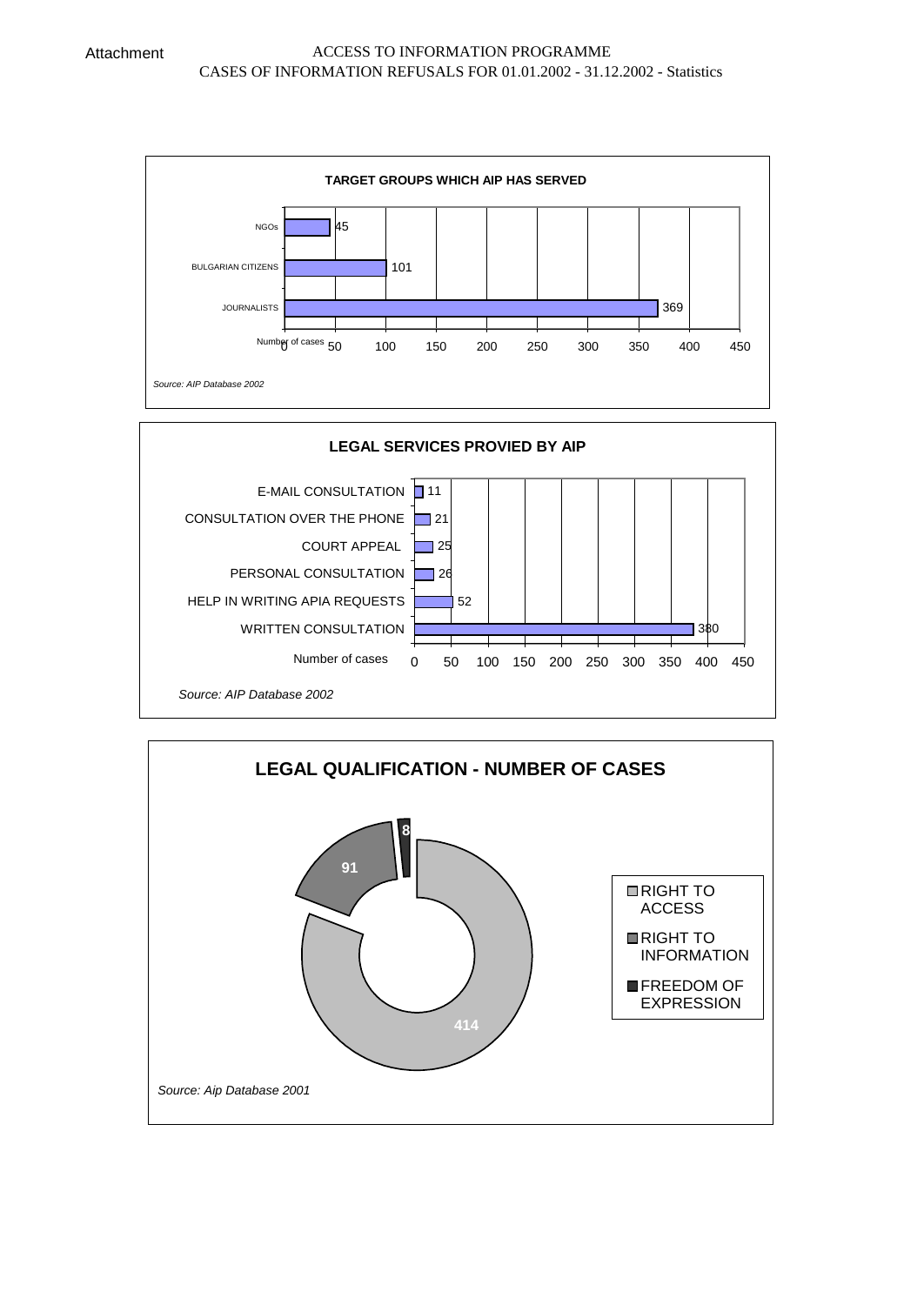

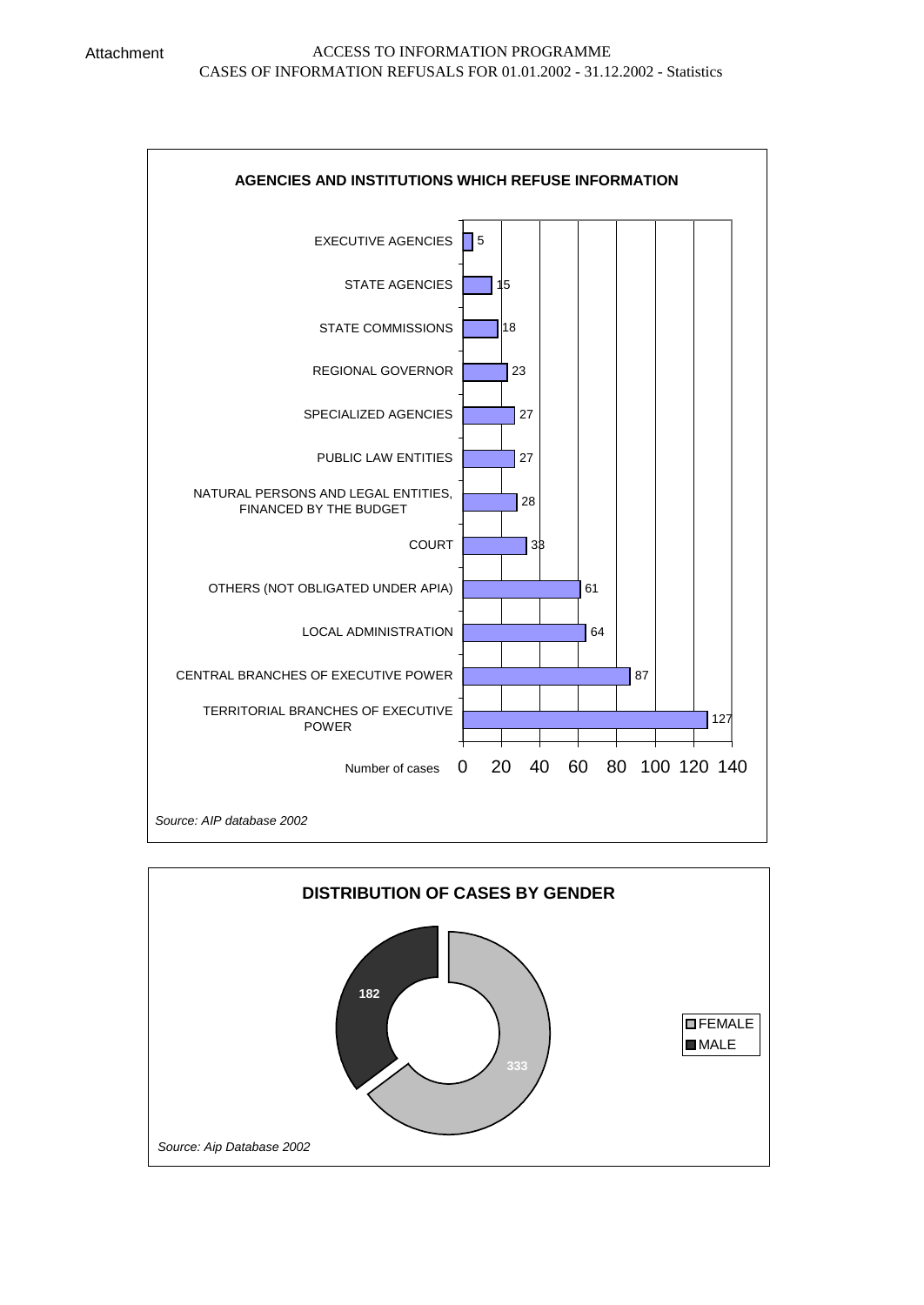#### Attachment

### ACCESS TO INFORMATION PROGRAMME CASES OF INFORMATION REFUSALS FOR 01.01.2002 - 31.12.2002 - Statistics